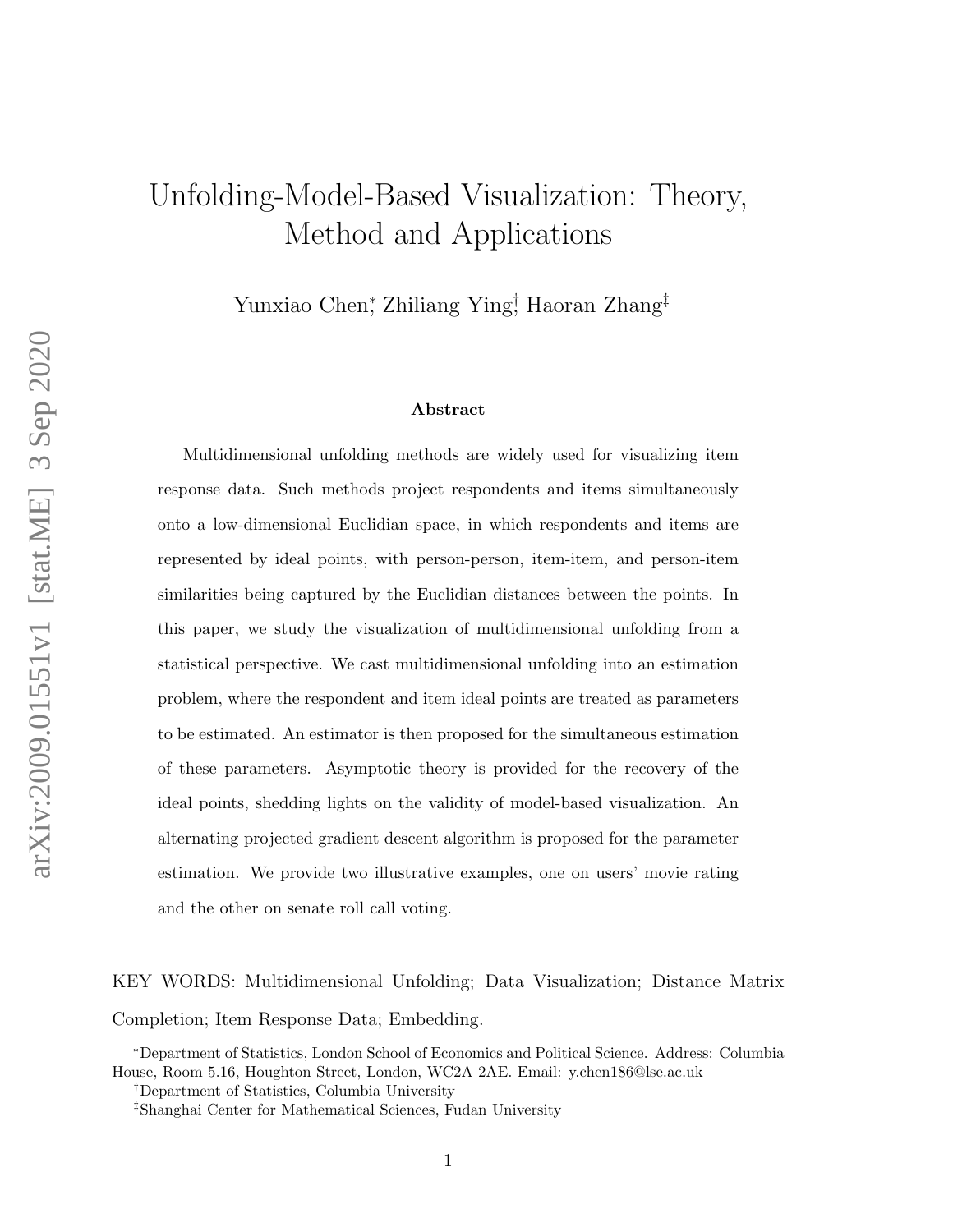## 1 Introduction

Multidimensional unfolding (MDU) methods are widely used as an important data visualization tool in social and behavioral sciences such as psychology [\(Van Deun](#page-72-0) [et al., 2007;](#page-72-0) [Papesh and Goldinger, 2010\)](#page-71-0), political science [\(Poole, 2000,](#page-71-1) [2005;](#page-71-2) [Clin](#page-68-0)[ton et al., 2004a;](#page-68-0) [Bakker and Poole, 2013\)](#page-67-0), and marketing [\(DeSarbo and Hoffman,](#page-69-0) [1987;](#page-69-0) [DeSarbo et al., 1997;](#page-69-1) [Ho et al., 2010\)](#page-70-0). It is regarded as the dominant method in the scaling of both preferential choice and attitude [\(de Leeuw, 2005\)](#page-69-2). The basic idea of MDU is to place both respondents and items in a joint Euclidean space based on data, with the understanding that respondents tend to prefer items that are close to them in the space. This joint visualization may lead to better understanding and interpretations of both the respondents and the items, as compared with separately visualizing the respondents and the items by themselves. MDU has its origin in psychology [\(Bennett, 1956;](#page-67-1) [Bennett and Hays, 1960;](#page-67-2) [Hays and Bennett, 1961;](#page-70-1) [Coombs,](#page-68-1) [1964\)](#page-68-1). It is closely related to multidimensional scaling (MDS) methods [\(Kruskal,](#page-70-2) [1964;](#page-70-2) [Kruskal and Wish, 1978;](#page-70-3) [Borg and Groenen, 2005\)](#page-67-3) and several other recent approaches to nonlinear dimension reduction and manifold learning [\(Tenenbaum et al.,](#page-72-1) [2000;](#page-72-1) [Lu et al., 2005;](#page-71-3) [Chen and Buja, 2009;](#page-68-2) [Zhang et al., 2016\)](#page-72-2).

MDU methods can be categorized into two types, algorithm-based and modelbased. Algorithm-based methods (e.g., [Takane et al., 1977;](#page-72-3) [Greenacre and Browne,](#page-69-3) [1986;](#page-69-3) [de Leeuw and Mair, 2009\)](#page-69-4) estimate the ideal points by minimizing a certain objective function, also known as the stress function in the literature of MDU. The classical algorithm-based methods have been implemented in the R package smacof [\(de Leeuw and Mair, 2009\)](#page-69-4) that is widely used for MDU and MDS analysis. Modelbased methods (e.g., [DeSarbo and Hoffman, 1987;](#page-69-0) [Hinich, 2005;](#page-70-4) [Bakker and Poole,](#page-67-0) [2013\)](#page-67-0), however, infer the locations of the ideal points by making use of a probabilistic model. Such a model typically assumes that, up to some measurement error, the similarity between a person and an item is a decreasing function of some defined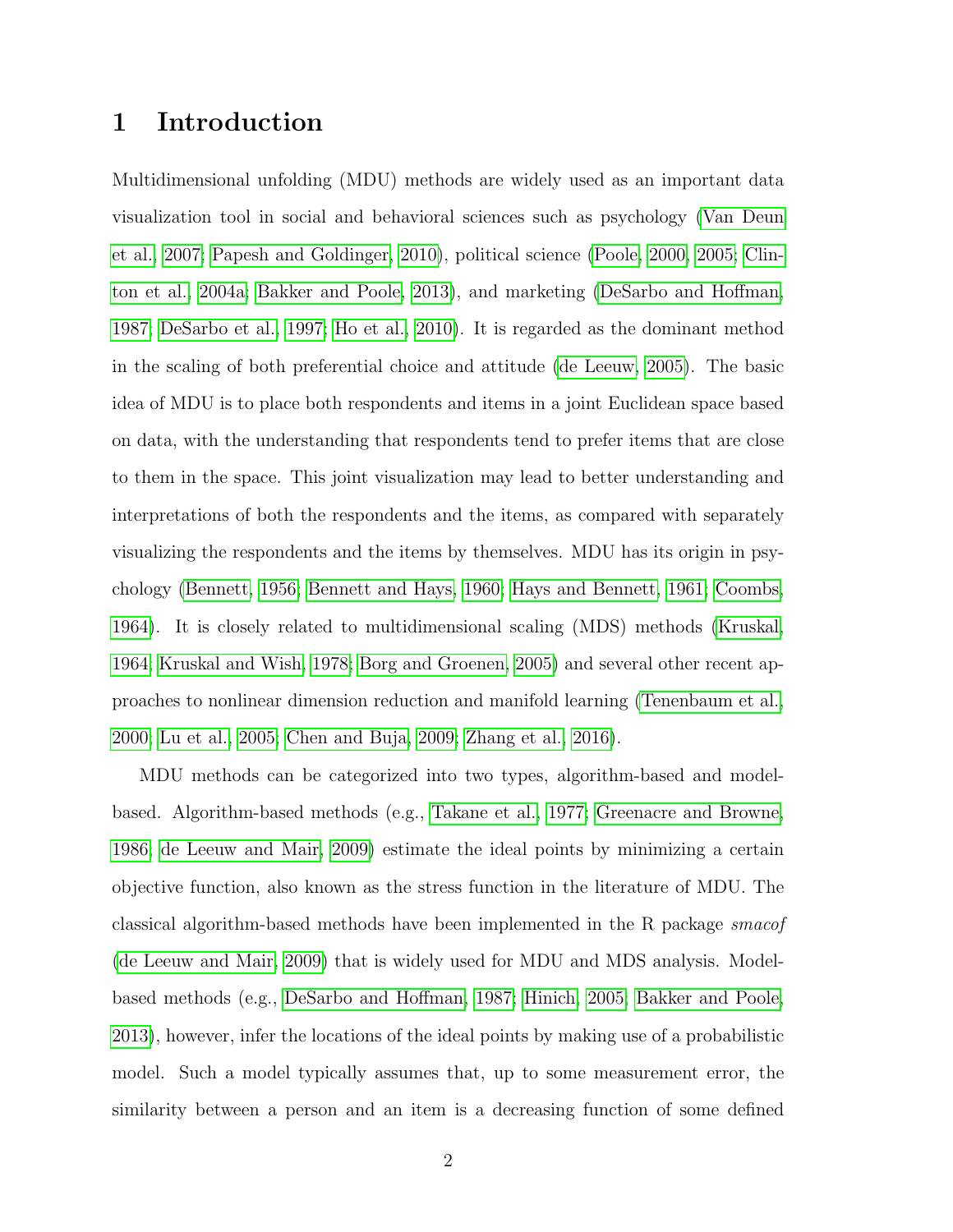distance between the corresponding ideal points. The specification of MDU models is closely related to item response theory models in psychometrics (see e.g., [Embretson](#page-69-5) [and Reise, 2000;](#page-69-5) [Rabe-Hesketh and Skrondal, 2004;](#page-71-4) [Bartholomew et al., 2011\)](#page-67-4).

The MDU problem is closely related to MDS. The key difference is that data for the former do not contain direct measurement of within-set (i.e., person-person and item-item) similarities, while data for MDS typically have such information. Largely due to the missing information contained in the within-set similarities, the MDU problem tends to be more challenging. As a result, degenerate solutions are often encountered in the applications of MDU methods, in which case the visualization and the corresponding interpretations convey no information (e.g., [Busing et al., 2005;](#page-67-5) [Borg and Groenen, 2005\)](#page-67-3), while MDS results tend to be more stable. These empirical observations suggest that it is of importance to study the validity of MDU solutions, which motivates the research in this paper.

This paper studies the visualization of MDU from the statistical perspective. First, for binary choice data, we formulate the MDU problem into a parameter estimation problem under a general family of probabilistic MDU models, where the respondent and item ideal points are treated as parameters to be estimated. Second, an estimator is proposed for the ideal points and an asymptotic theory is provided for this estimator, shedding lights on the validity of model-based visualization. Finally, an efficient alternating projected gradient algorithm is proposed for the computation which is scalable to large-scale problems.

We illustrate the proposed method through two applications, one on movie rating and the other on senate roll call voting. The movie dataset is a subset from the famous MovieLens dataset [\(Harper and Konstan, 2016\)](#page-70-5). We unfold the 943 users and 338 movies in the dataset. Specifically, we study the users' movie watching decisions. Based on the ideal points of movies in a two-dimensional space, it is found that one dimension of the space corresponds to the popularity of the movies and the other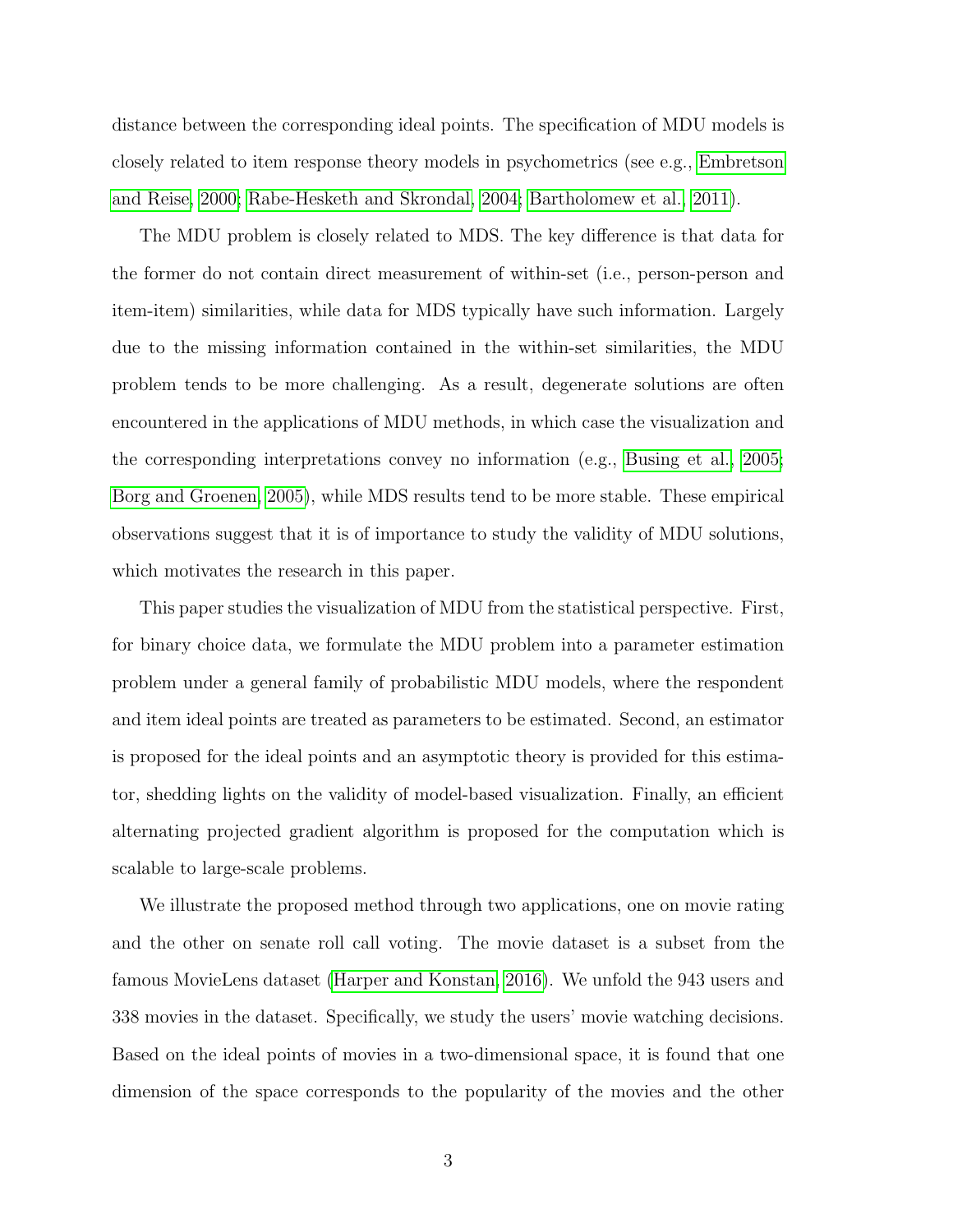dimension corresponds to the release date of the movies. Good understanding of the user ideal points is further obtained based on their distances to the movie ideal points. The senate voting dataset is based on the senate roll call voting records from the 108th congress in 2003-2004. Based on the unfolding of the senators and roll calls, it is found that most of the ideal points lie around a one-dimensional line, with the two extremes of the line representing the most liberal and the most conservative political standings.

The rest of the paper is organized as follows. In Section [2,](#page-3-0) we introduce a family of MDU models and formulate the problem of joint configuration recovery into an estimation problem. In Section [3,](#page-11-0) we propose an estimator, for which statistical theory is established that guarantees the consistency of configuration recovery under reasonable conditions. Simulation studies and real data examples are presented in Sections [4](#page-21-0) and [5,](#page-25-0) respectively. We end with discussions on future directions in Section [6.](#page-33-0) An application to cluster analysis, proofs of the theoretical results, and numerical comparison with classical MDU methods are provided as supplementary materials.

## <span id="page-3-0"></span>2 Distance-based MDU

#### 2.1 Distance-based Unfolding Model for Binary Data

Consider  $N$  respondents making choice on  $J$  binary items (e.g., "agree/disagree"). Let  $Y_{ij}$  be a random variable, denoting the response from respondent i to item j, taking value 0 or 1, and let  $y_{ij}$  be its realization. For example, such data can come from senate roll call voting, where the respondents are senators and the items correspond to roll calls. Response  $Y_{ij} = 1$  means that senator i supports roll call j and  $Y_{ij} = 0$ otherwise.

We provide a simulated example in Figure [1](#page-4-0) to illustrate MDU analysis. Panel (a)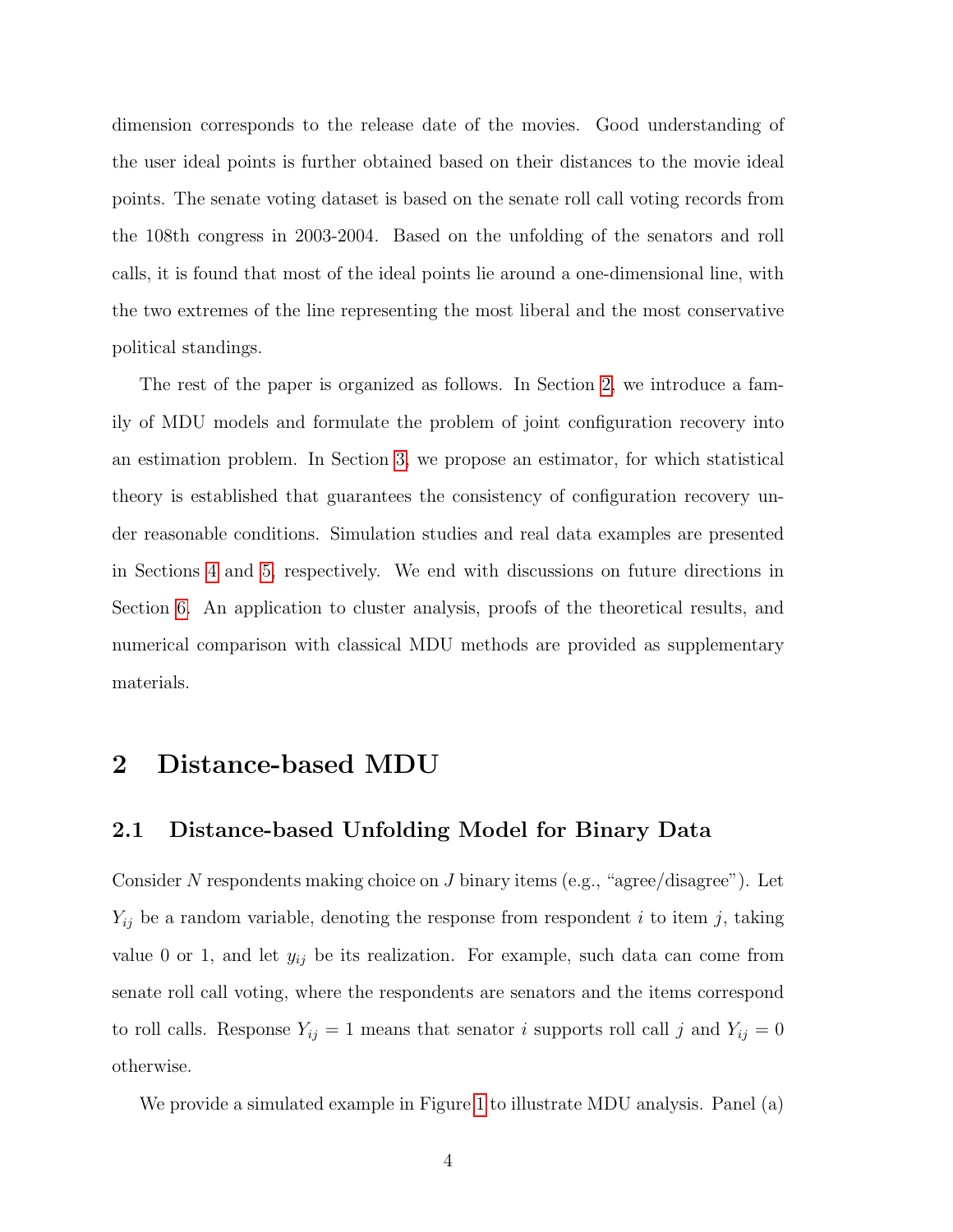<span id="page-4-0"></span>

Figure 1: An illustrative example. Panel (a): The heatmap of a response matrix, where 0 and 1 responses are represented by red and green colors, respectively. Panel (b): The respondent and item ideal points where black circles represent respondents and red triangles represent items.

shows the heat map of an observed response matrix which consists of 20 respondents and 10 items, where 0 and 1 responses are represented by red and green colors, respectively. Given choice data in panel (a), an MDU method aims at representing respondents and items by ideal points in the same low-dimensional Euclidian space  $\mathbb{R}^K$  as in panel (b) of Figure [1](#page-4-0) that can be easily visualized, where the respondent-respondent, respondent-item, and item-item relationships are captured by the between-points distance. The dimension  $K$  of the Euclidian space is often set to be 2 or 3 for the purpose of visualization.

One way to conduct MDU is via a statistical model. An MDU model typically assumes that each respondent/item is associated with a true ideal point in  $\mathbb{R}^K$  that is represented by a K-dimensional parameter vector. Let  $\theta_i = (\theta_{i1}, ..., \theta_{iK})^\top$  and  $\mathbf{a}_j =$  $(a_{j1},...,a_{jK})^{\top}$  denote the parameter vectors of respondent i and item j, respectively. It is assumed that response  $Y_{ij}$  is determined by the Euclidian distance between  $\theta_i$ and  $\mathbf{a}_j$  in  $\mathbb{R}^K$ . Finally, we use  $\Theta^N = (\theta_{ik})_{N \times K}$  and  $A^J = (a_{jk})_{J \times K}$  to denote the matrices containing all the person and the item ideal points, respectively. Under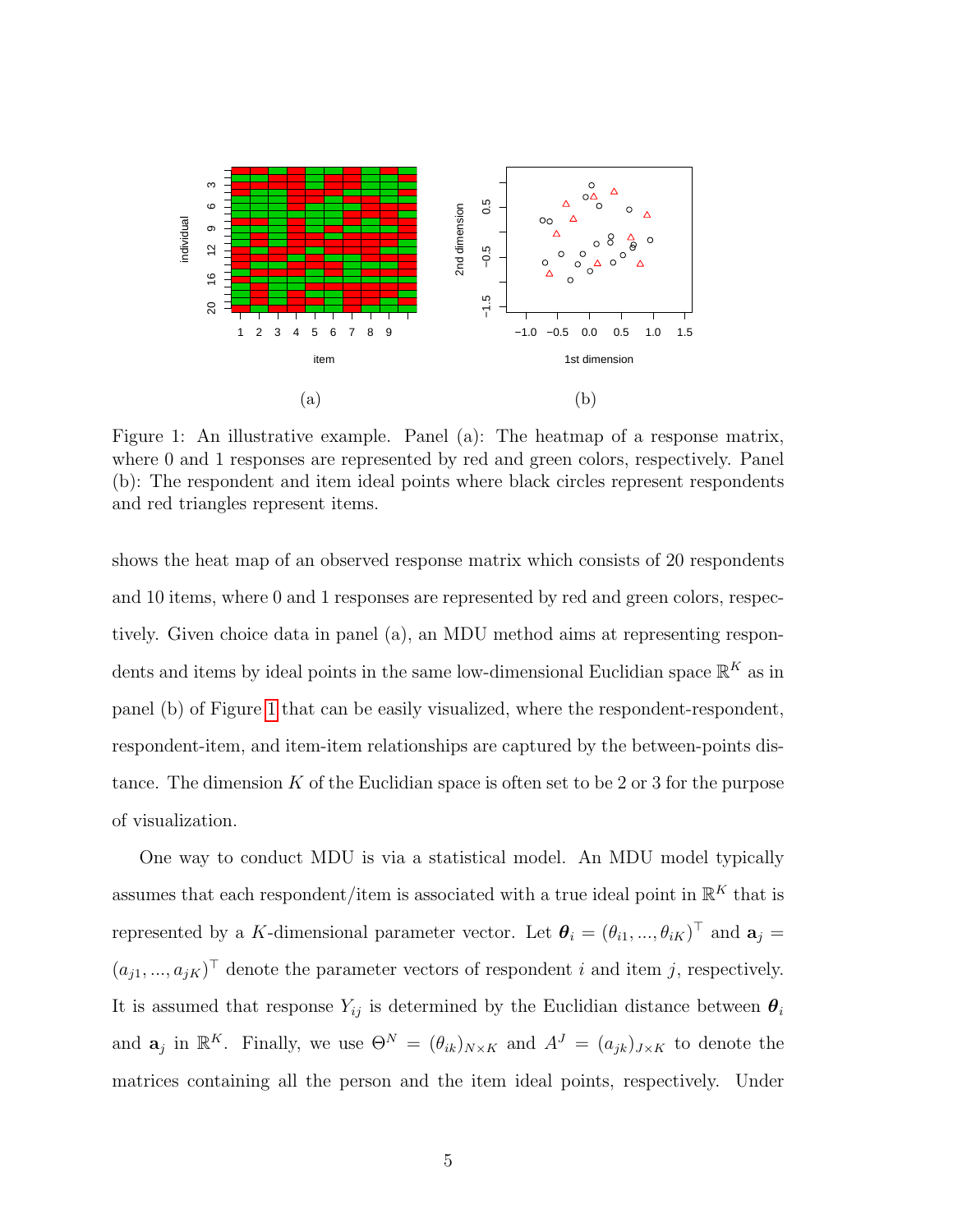such a statistical model, the goal of MDU becomes to estimate the person and item parameters based on data.

In this paper, we focus on MDU models taking the form

<span id="page-5-0"></span>
$$
P(Y_{ij} = 1 | \boldsymbol{\theta}_i, \mathbf{a}_j) = f(||\boldsymbol{\theta}_i - \mathbf{a}_j||^2),
$$
\n(1)

where  $\|\cdot\|$  denotes the standard  $L_2$  norm and  $f : [0, \infty) \to [0, 1]$  is a pre-specified link function. It is assumed that the responses  $Y_{ij}$  are conditionally independent, given the ideal points  $\theta_i$  and  $a_j$ ,  $i = 1, ..., N$ ,  $j = 1, ..., J$ . This model falls under the general framework of the MDU threshold model for binary choice data (see [DeSarbo](#page-69-0) [and Hoffman, 1987\)](#page-69-0). According to the form of [\(1\)](#page-5-0), the distribution of data only depends on the squared distance between every pair of person and item ideal points,  $d_{ij} = ||\boldsymbol{\theta}_i - \mathbf{a}_j||^2, i = 1, ..., N, j = 1, ..., J$ . The matrix  $D_{N,J} = (d_{ij})_{N \times J}$  is known as the corresponding *partial distance matrix*, where the subscripts of  $D_{N,J}$  emphasize the dependence of this matrix on the numbers of respondents and items.

In addition, the link function  $f$  is often assumed to be a monotone decreasing function, so that a larger distance implies a lower probability of  $Y_{ij} = 1$ . An example of such a link function is  $f(x) = 2/(1 + \exp(x))$ . When  $f(x)$  takes this form,  $P(Y_{ij} =$  $1 | \theta_i, \mathbf{a}_j = 1$  when the distance between  $\theta_i$  and  $\mathbf{a}_j$  is 0, i.e., the two points are identical, and the probability  $P(Y_{ij} = 1 | \theta_i, \mathbf{a}_j)$  decays towards 0 when the distance increases.

In what follows, we provide two remarks on this modeling framework.

**Remark 1** We remark on the link function f which plays a similar role as the dissimilarity transformation function in the classical MDS and MDU methods (e.g., Chapter 9, [Borg and Groenen, 2005\)](#page-67-3). Assuming a pre-specified f is similar to assuming an identity transformation in classical MDU.

In classical MDS and MDU, the dissimilarity transformation function can be un-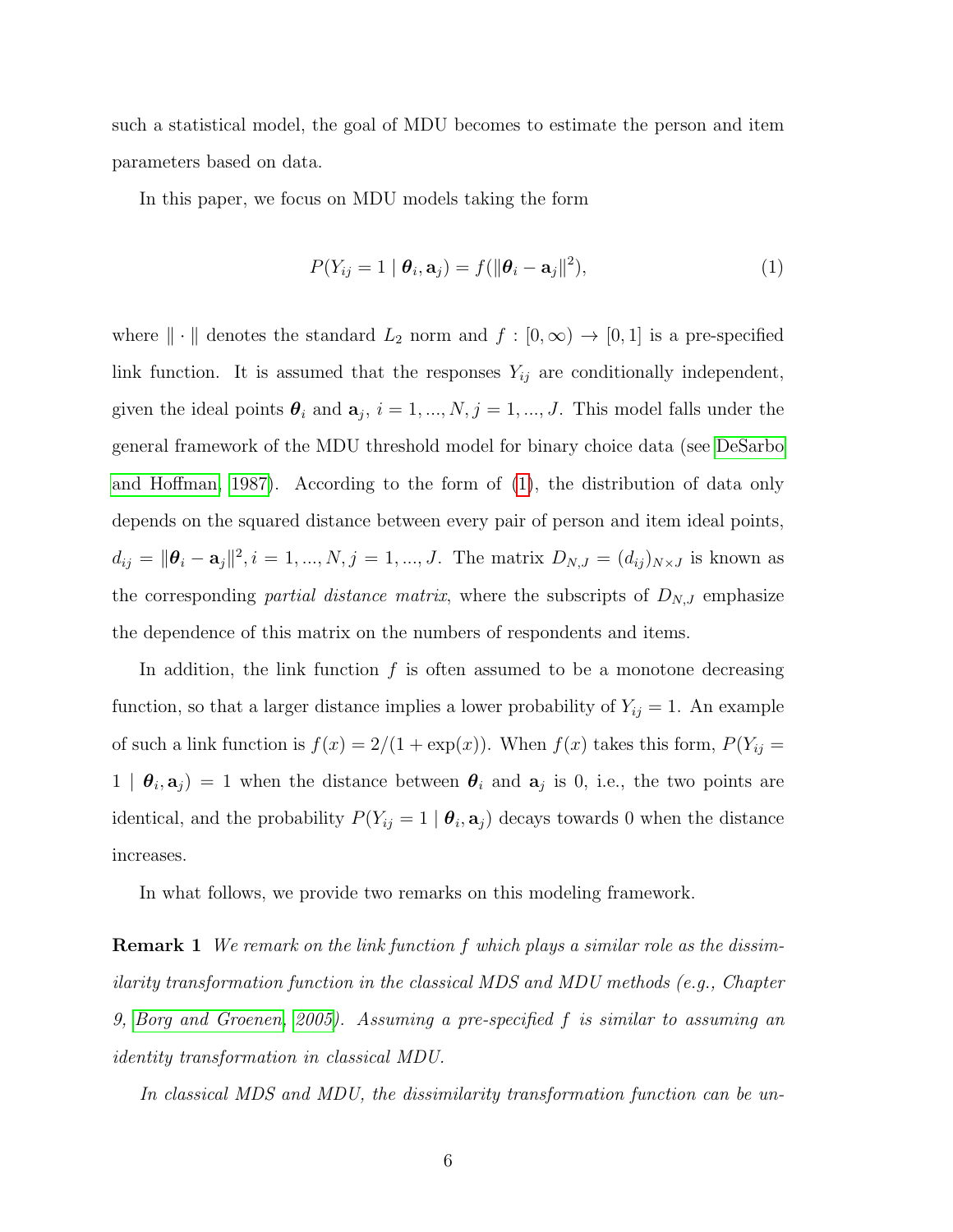known and estimated from data parametrically or non-parametrically. Similar treatment can be applied to the link function f. For example, one may assume

$$
f(||\boldsymbol{\theta}_i - \mathbf{a}_j||^2) = g(\beta_0 + \beta_1 || \boldsymbol{\theta}_i - \mathbf{a}_j||^2),
$$

where  $g : \mathbb{R} \to [0,1]$  is a given monotone decreasing function and  $\beta_0$  and  $\beta_1$  are additional parameters to be estimated from data together with the person- and itemspecific parameters. This form is similar in spirit to the interval transformation in classical MDU. When no constraint is imposed on the scales of  $\theta_i$ s and  $a_i$ s,  $\beta_1$  needs to be fixed to be a constant (e.g.,  $\beta_1 = 1$ ) for model identifiability. One may also estimate f non-parametrically, for example, by using monotone splines.

Under suitable regularity conditions, our theoretical development in Section [3](#page-11-0) can be extended to the case when f also needs to be estimated from data.

Remark 2 Although we focus on binary data, the introduced modeling framework can be easily extended to other types of preference data, such as rating and ranking data. For example, consider rating data  $Y_{ij} \in \{0, ..., T\}$ , where 0, 1, ..., T are T + 1 ordered response categories. A higher category implies a higher level of agreement between the respondent and the item. Then one can assume the following unfolding model

$$
P(Y_{ij} \ge t \mid \boldsymbol{\theta}_i, \mathbf{a}_j) = g\left(d_t + \|\boldsymbol{\theta}_i - \mathbf{a}_j\|^2\right),\tag{2}
$$

for  $t \in \{1, ..., T\}$ , where  $g : \mathbb{R} \to [0, 1]$  is a given monotone decreasing function and  $d_1, \ldots, d_T$  are additional model parameters. It implies that the larger the distance, the smaller the probability for  $Y_{ij}$  to take a large value. This model is closely related to the graded response model [\(Samejima, 1997\)](#page-72-4) in item response theory. For another example, consider ranking data consisting of pair-wise comparisons, where each response is a comparison between two items  $j$  and  $j'$ . Following the same idea as above, one may model the probability that item  $j$  is preferred over  $j'$  to take the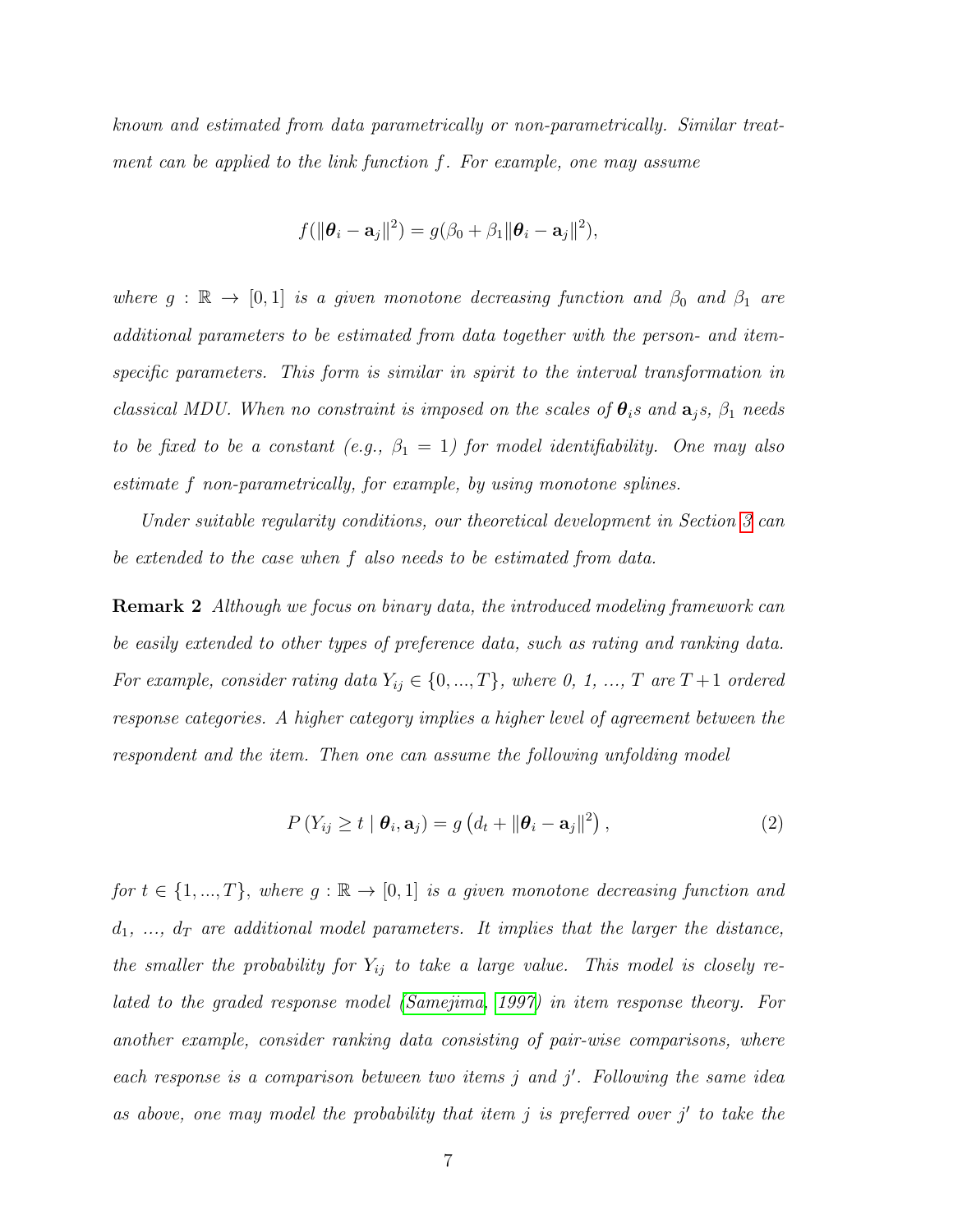form  $g(\|\theta_i - \mathbf{a}_j\|^2 - \|\theta_i - \mathbf{a}_{j'}\|^2)$ . That is, the probability decreases with the difference of their squared distances to person i. Our theoretical results and computational algorithm given below can be adapted to these situations.

### <span id="page-7-0"></span>2.2 Recovery of Configuration

Our main goal is the simultaneous recovery of the ideal points  $\theta_i$  and  $a_j$ , based on the observed binary responses  $y_{ij}$ ,  $i = 1, ..., N$ ,  $j = 1, ..., J$ . Since the model only relies on the Euclidian distance between the ideal points, two sets of points lead to the same model if they have the same configuration, i.e., one set of points can be obtained by applying an isometry mapping to the other. This is because, the distance between points is invariant under an isometry mapping. An isometry mapping F in  $\mathbb{R}^K$  takes the form

$$
F(\mathbf{x}) = O\mathbf{x} + \mathbf{b}, \quad \forall \mathbf{x} \in \mathbb{R}^K,
$$

where O is a  $K \times K$  orthogonal matrix and **b** is a vector in  $\mathbb{R}^K$  (see, e.g., [Olver,](#page-71-5) [1999\)](#page-71-5). We further denote  $\mathcal{A}_K$  as the set of all isometry mappings on  $\mathbb{R}^K$ . Without additional information, the best possible result one can expect is recovering the ideal points up to an isometry mapping. We refer to this problem as the recovery of ideal point configuration.

It is worth noting that regularity conditions are needed to ensure the recovery of the configuration. That is, it is possible that there exist multiple sets of ideal points with different configurations that lead to the same distribution of  $Y_{ij}$ s. In other words, the configuration of  ${\theta_1, ..., \theta_N, \mathbf{a}_1, ..., \mathbf{a}_J}$  may not be unique only given the partial distance matrix. This is known as the situation of degeneration, in which case the visualization does not convey information or can even be misleading. A simple example is given in Figure [2,](#page-8-0) where the two different configurations in the two panels have the same partial distance matrix.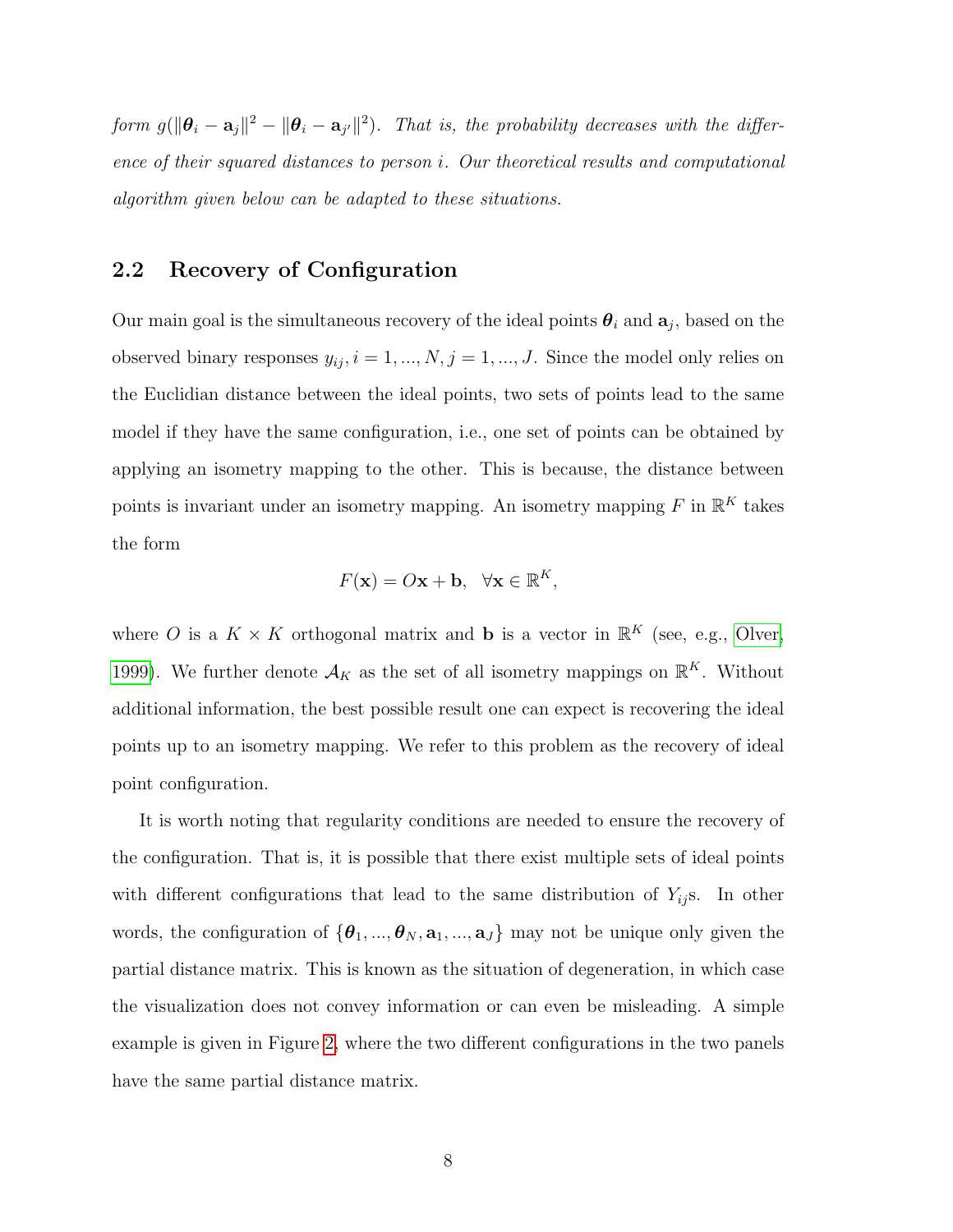<span id="page-8-0"></span>

Figure 2: An example of degenerate situation: The triangles represent item points and circles represent person points. The two configurations in  $\mathbb{R}^2$  share the same partial distance matrix, where  $d_{11} = 1^2$ ,  $d_{12} = 3^2$ ,  $d_{21} = 2^2$ ,  $d_{22} = 2^2$ ,  $d_{31} = 3^2$ , and  $d_{32}=1^2.$ 

Following the above discussion, the validity of unfolding-model-based visualization relies on the accuracy of configuration recovery, a problem to be discussed. Specifically, we consider the following loss function for configuration recovery,

<span id="page-8-1"></span>
$$
\min_{F \in \mathcal{A}_K} \frac{\sum_{i=1}^N \|\boldsymbol{\theta}_i^* - F(\hat{\boldsymbol{\theta}}_i)\|^2}{N} + \frac{\sum_{j=1}^J \|\mathbf{a}_j^* - F(\hat{\mathbf{a}}_j)\|^2}{J},\tag{3}
$$

where  $\boldsymbol{\theta}_i^*$  $\hat{i}_i$  and  $\mathbf{a}_j^*$  denote the true ideal points and  $\hat{\boldsymbol{\theta}}_i$  and  $\hat{\mathbf{a}}_j$  denote the estimates from data  $(y_{ij})_{N\times J}$ . Note that [\(3\)](#page-8-1) quantifies the accuracy of configuration recovery in an average sense, where isometry indeterminacy is bypassed by the minimization in [\(3\)](#page-8-1) with respect to all isometry mappings in  $A_K$ . We call [\(3\)](#page-8-1) the *average loss* for the recovery of ideal point configuration. Error bounds will be established for [\(3\)](#page-8-1) under reasonable conditions, which ensures the accurate recovery of the loss function when both  $N$  and  $J$  are large.

#### 2.3 Connection with Other Scaling Methods

MDU is closely related to MDS, a class of methods for visualizing the similarity pattern between data points [\(Borg and Groenen, 2005\)](#page-67-3). More precisely, MDS maps a set of variables onto a low dimensional space, based on data measuring the similarity between variables. As pointed out in Chapter 14, [Borg and Groenen \(2005\)](#page-67-3), MDU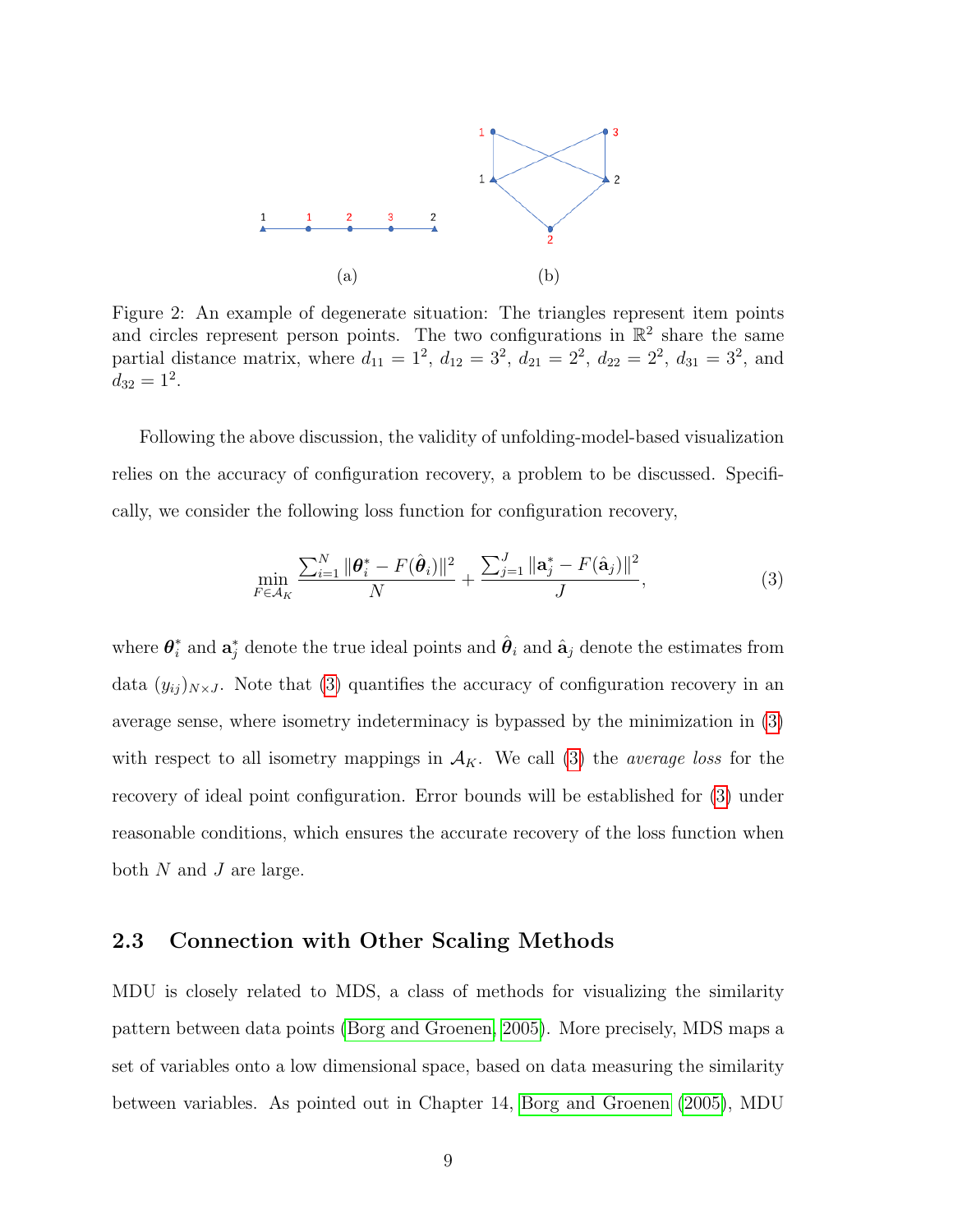<span id="page-9-0"></span>can be viewed as a special case of MDS, where the set of variables in MDS composes of both the respondents and items and the item response data  $(y_{ij})_{N\times J}$  are regarded as measures of similarity between the respondents and the items, while the similarities within the two sets (i.e., respondents and items) are structurally missing; see Figure [3](#page-9-0) for an illustration that is a reproduction of Figure 14.1 of [Borg and Groenen \(2005\)](#page-67-3).



Figure 3: In MDU, the diagonal blocks are missing. All we observe are the off-diagonal blocks.

Little statistical theory has been developed for the recovery of configuration based on MDS models. The most relevant work is [Zhang et al. \(2016\)](#page-72-2), in which an error bound is developed for the recovery of the complete distance matrix, under a linear MDS model without structurally missing data. However, little discussion is provided on the recovery of ideal point configuration, under an MDU setting.

<span id="page-9-1"></span>The recovery of configuration is relatively easier under the setting of MDS with no structurally missing data. This is because, the complete data matrix of similarities will provide sufficient information on the complete distance matrix. The accurate recovery of the complete distance matrix further implies the accurate recovery of configuration under weak conditions, due to the one-to-one relationship between the complete distance matrix and the ideal point configuration as described in Proposition [1.](#page-9-1) Under the MDU setting, the recovery of configuration requires additional regularity conditions, due to the lack of direct measurement of within-set distances.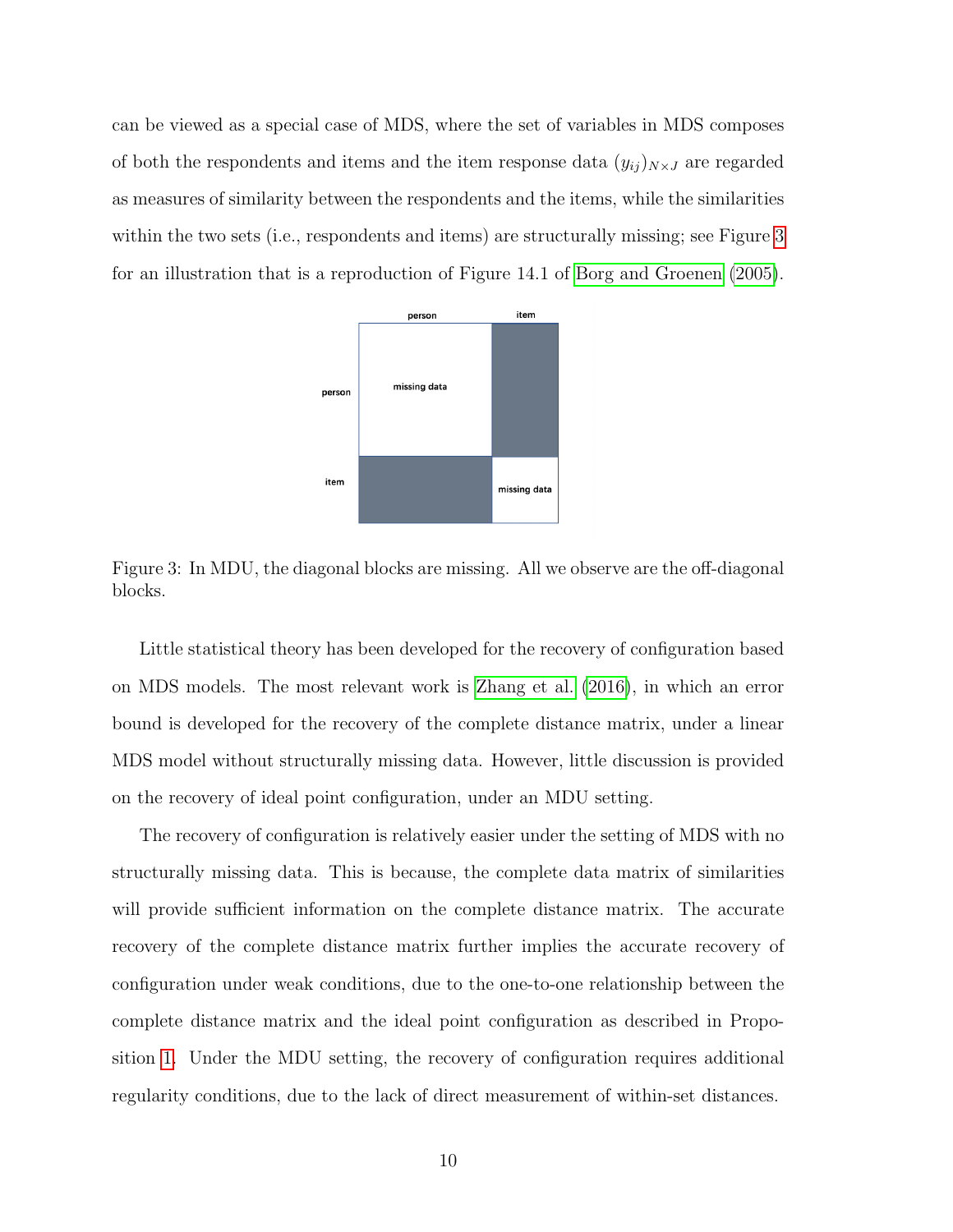Proposition 1  $For \{ \mathbf{x}_1, ..., \mathbf{x}_n \} \subset \mathbb{R}^K$ ,  $\{ \mathbf{y}_1, ..., \mathbf{y}_n \} \subset \mathbb{R}^K$ ,  $if ||\mathbf{x}_i - \mathbf{x}_j|| = ||\mathbf{y}_i - \mathbf{y}_j||$ for all i and j, then there exists an isometry mapping  $F \in \mathcal{A}_K$  such that  $F(\mathbf{x}_i) = \mathbf{y}_i$ *for all*  $i = 1, ..., n$ .

MDU is also related to other scaling methods for binary data such as item response theory (IRT; [Embretson and Reise, 2000;](#page-69-5) [Reckase, 2009\)](#page-72-5) and multiple correspondence analysis [\(Gifi, 1990;](#page-69-6) [Le Roux and Rouanet, 2010\)](#page-70-6). Specifically, probabilistic models are available from IRT for multivariate binary data. An IRT model also represents respondents and items by low-dimensional parameter vectors, say  $\theta_i$  and  $a_j$ . It also assumes that the probability of  $Y_{ij} = 1$  is a function of  $\theta_i$  and  $a_j$ . In this sense, the model introduced above can be viewed as a special IRT model, in which the probability of  $Y_{ij} = 1$  is assumed to be a monotone decreasing function of  $\|\boldsymbol{\theta}_i - \mathbf{a}_j\|$ . However, the classical IRT models (see e.g., [Embretson and Reise, 2000;](#page-69-5) [Reckase,](#page-72-5) [2009\)](#page-72-5) are not specified in this way. Consequently, it does not make sense to visualize the person and item parameter vectors jointly.

Multiple correspondence analysis is an algorithm-based approach that can be applied to binary data and produce low-dimensional scores for both respondents and items. These score vectors can be plotted jointly in the same space. However, as a common issue with algorithm-based approaches, the meaning of the distance between the score vectors is not clear and the uncertainty associated with the visualization is hard to quantify.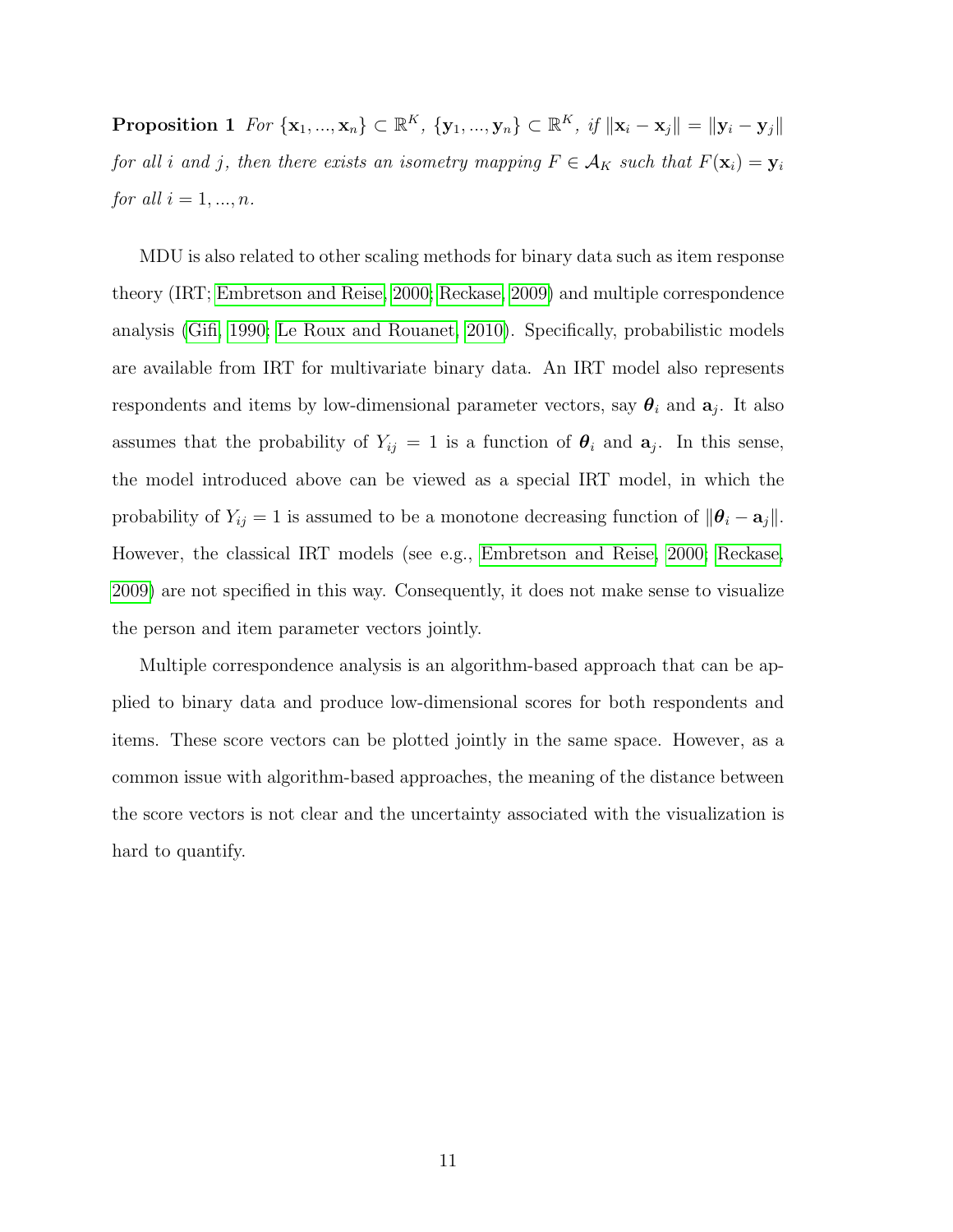## <span id="page-11-0"></span>3 Theoretical Results

## 3.1 Configuration Recovery based on Perturbed Partial Distances

We first study the recovery of configuration from a perturbed partial distance matrix, when both N and J grow to infinity. Let  $\boldsymbol{\theta}_i^*$  $i, i = 1, ..., N, \text{ and } \mathbf{a}_{j}^{*}, j = 1, ..., J$ be the true person and item ideal points in  $\mathbb{R}^K$ , respectively, and let  $D_{N,J}^*$  be the corresponding partial distance matrix. In addition, let  $\tilde{\theta}_i \in \mathbb{R}^{K_+}$  and  $\tilde{\mathbf{a}}_j \in \mathbb{R}^{K_+}$ correspond to a perturbed version of the true configuration, satisfying

<span id="page-11-1"></span>
$$
\|\tilde{D}_{N,J} - D_{N,J}^*\|_F^2 = o(NJ)
$$
\n(4)

and  $K_+ \geq K$ , where  $\tilde{D}_{N,J}$  denotes the partial distance matrix given by the perturbed configuration and  $\|\cdot\|_F$  denotes the matrix Frobenius norm. One can think of  $K_+$ as the latent dimension of the MDU model being applied to data, and  $\tilde{\theta}_i$  and  $\tilde{\mathbf{a}}_j$  as some estimates of the person and item ideal points. For the time being, we treat  $K_{+}$ ,  $\tilde{\boldsymbol{\theta}}_i$ , and  $\tilde{\mathbf{a}}_j$  as given.

Based on the definition of matrix Frobenius norm, the left side of  $(4)$  has  $NJ$ terms, each of which is a squared distance between a true person-item distance and its perturbed value. Equation [\(4\)](#page-11-1) implies that the perturbed partial distance matrix converges to the true one in an average sense, when both N and J grow to infinity.

We denote  $\boldsymbol{\theta}_i^+ = ((\boldsymbol{\theta}_i^*)$  $(\mathbf{a}_i^*)^\top, \mathbf{0}^\top)^\top$  and  $\mathbf{a}_j^+ = ((\mathbf{a}_j^*)^\top, \mathbf{0}^\top)^\top$  in  $\mathbb{R}^{K_+}$  as the embedding of the true ideal points in  $\mathbb{R}^{K_+}$ , where **0** denotes a zero vector. In what follows, we show that

$$
\min_{F \in \mathcal{A}_{K_+}} \frac{\sum_{i=1}^N \|\theta_i^+ - F(\tilde{\theta}_i)\|^2}{N} + \frac{\sum_{j=1}^J \|\mathbf{a}_j^+ - F(\tilde{\mathbf{a}}_j)\|^2}{J} \to 0
$$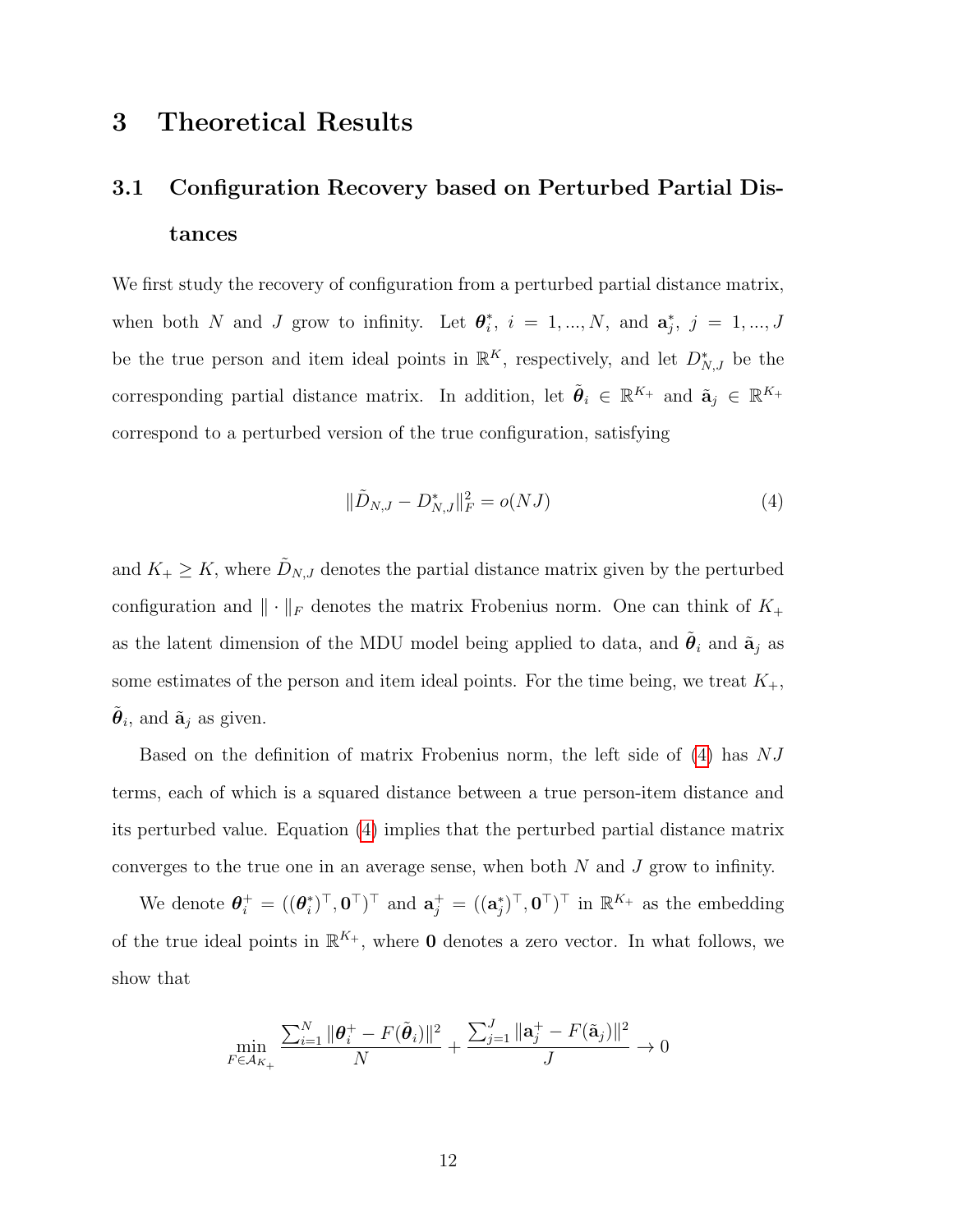as N and J grow to infinity, under reasonable conditions on the true ideal points.

Throughout this paper, we assume that ideal points are constrained in a compact set in  $\mathbb{R}^K$ .

A0. There exists a constant M such that  $\|\boldsymbol{\theta}_{i}^{*}\| \leq M$  and  $\|\mathbf{a}_{j}^{*}\| \leq M$  for all i and j.

To impose regularity conditions on the true configuration of the  $N + J$  ideal points, which can vary with  $N$  and  $J$ , we introduce the notion of anchor points, two finite sets of points in  $\mathbb{R}^K$  satisfying certain regularities that are independent of N and J.

<span id="page-12-0"></span>**Definition 1** Two sets of points,  ${\bf \{b}}_1^*,...,{\bf b}_{k_1}^*{\}$ ,  ${\bf \{c}}_1^*,...,{\bf c}_{k_2}^* {\} \subset B_0^K(M)$ , are called a collection of anchor points of  $\mathbb{R}^K$ , if they satisfy conditions A1 and A2 below, where  $B^K_{\mathbf{0}}(M)$  denotes a closed ball in  $\mathbb{R}^K$  centered at  $\mathbf 0$  with radius M.

Let  $D^* = (\|\mathbf{b}_i^* - \mathbf{c}_j^*\|^2)_{k_1 \times k_2}$  be the partial distance matrix based on the anchor points, whose entries are assumed to be all positive (i.e., there is no identical points).

- A1. There exists  $\eta > 0$  such that for any partial distance matrix  $D \in \mathbb{R}^{k_1 \times k_2}$  satisfying  $||D - D^*||_F < \eta$ , D has a unique configuration.
- A2. Both  ${\bf b}_1^*,..., {\bf b}_{k_1}^*$  and  ${\bf c}_1^*,..., {\bf c}_{k_2}^*$  can affine span  $\mathbb{R}^K$ .

**Remark 3** According to Definition [1,](#page-12-0) we still get a collection of anchor points when slightly perturbing the points in a given anchor point collection in  $\mathbb{R}^K$ .

According to condition A1, the anchor points are well-behaved points whose configuration can be uniquely determined by the partial distance matrix, even after a small perturbation. In addition, thanks to A2, the anchor points will help to anchor the rest of the points in  $\mathbb{R}^K$ , i.e., determining the configuration of a larger set of respondent and item ideal points.

Following the above concept of anchor points, it is intuitive that if there exist anchor points  $\{b_1^*,...,b_{k_1}^*\}$  and  $\{c_1^*,...,c_{k_2}^*\}$ , satisfying that each  $b_i^*$  is surrounded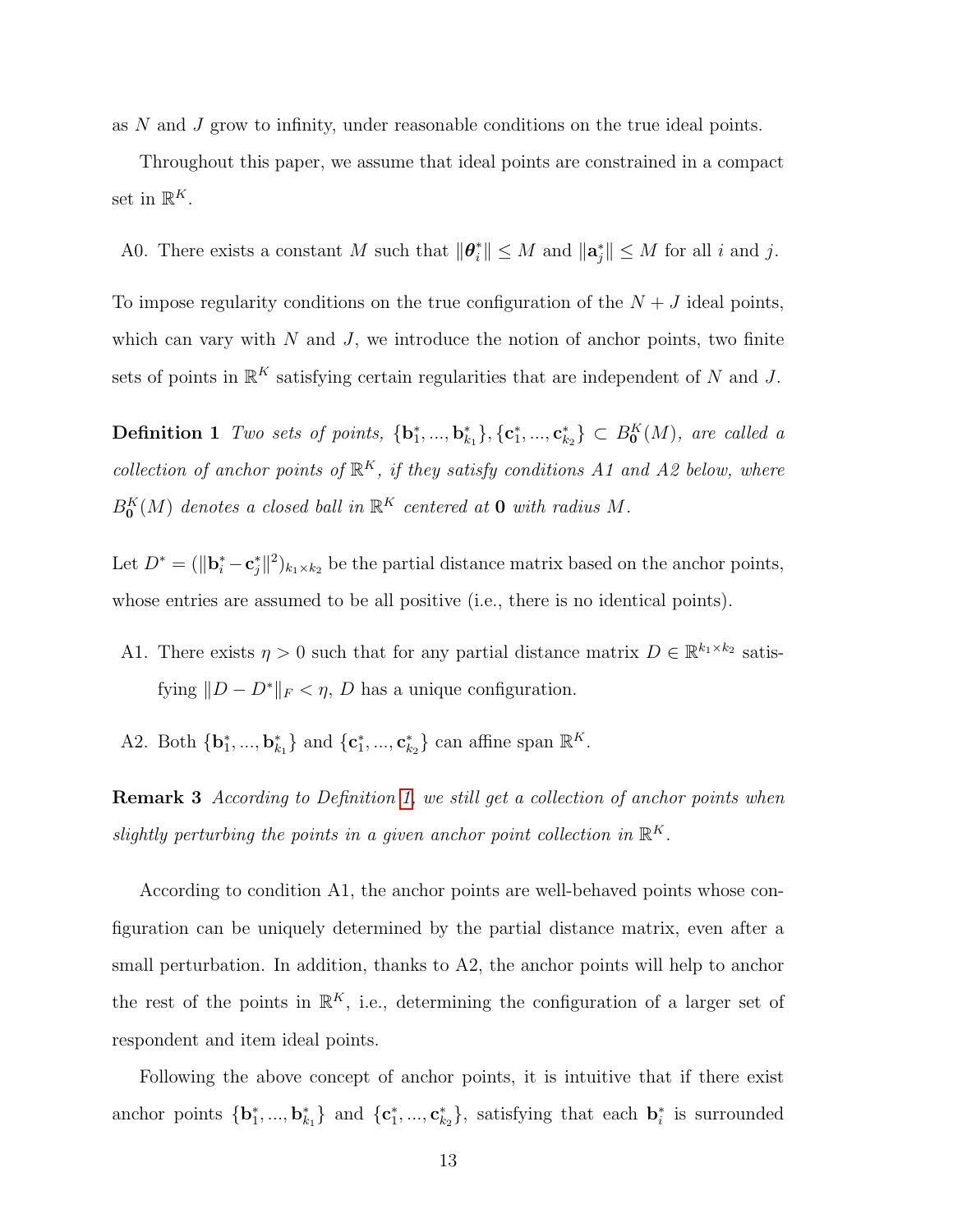by sufficiently many respondent ideal points and each  $\mathbf{c}_j^*$  is surrounded by sufficiently many item ideal points; that is, there exist a sufficient number of anchor points. Then it is relatively easy to recover the configuration of the ideal points from a perturbed partial distance matrix. This intuition is formalized by condition A3 below.

- A3. There exists a collection of anchor points  $\{b_1^*,...,b_{k_1}^*\}$  and  $\{c_1^*,...,c_{k_2}^*\}\subset B_0^K(M)\subset$  $\mathbb{R}^K$  and  $0 < \epsilon < M/10$  such that the closed balls with  $\mathbf{b}_1^*,...,\mathbf{b}_{k_1}^*$  and  $\mathbf{c}_1^*,...,\mathbf{c}_{k_2}^*$ as centers and radius  $\epsilon$ , denoted by  $B_{\mathbf{b}_1^*}(\epsilon), ..., B_{\mathbf{b}_{k_1}^*}(\epsilon)$  and  $B_{\mathbf{c}_1^*}(\epsilon), ..., B_{\mathbf{c}_{k_2}^*}(\epsilon)$ , do not overlap. The following two conditions are required to hold.
	- (1) For any  $\mathbf{b}_1 \in B_{\mathbf{b}_1^*}(\epsilon), ..., \mathbf{b}_{k_1} \in B_{\mathbf{b}_{k_1}^*}(\epsilon)$  and  $\mathbf{c}_1 \in B_{\mathbf{c}_1^*}(\epsilon), ..., \mathbf{c}_{k_2} \in B_{\mathbf{c}_{k_2}^*}(\epsilon)$ ,  $\{{\bf b}_1,...,{\bf b}_{k_1}\}$  and  $\{{\bf c}_1,...,{\bf c}_{k_2}\}$  are also a collection of anchor points.
	- (2) When  $N$  and  $J$  grow to infinity,

$$
p_{i} = \liminf_{N \to \infty} \frac{\sum_{l=1}^{N} 1_{\{ \|\boldsymbol{\theta}_{l}^{*} - \mathbf{b}_{i}^{*} \| < \epsilon \}}}{N} > 0, \quad i = 1, ..., k_{1},
$$
  

$$
q_{j} = \liminf_{J \to \infty} \frac{\sum_{l=1}^{J} 1_{\{ \|\mathbf{a}_{l}^{*} - \mathbf{c}_{j}^{*} \| < \epsilon \}}}{J} > 0, \quad j = 1, ..., k_{2}.
$$

<span id="page-13-0"></span>**Theorem 1** Suppose that A0 and A3 are satisfied for the true ideal points  $\theta_i^*$  and  $\mathbf{a}_j^*, i = 1, ..., N, j = 1, ..., J$ . Let  $\tilde{\boldsymbol{\theta}}_i, \tilde{\mathbf{a}}_j \in B_{\mathbf{0}}^{K_+}$  $\mathfrak{o}^{\mathbf{A}_{+}}(M)$  correspond to a perturbed version of the true configuration, for some  $K_+ \geq K$ . Further let  $\tilde{D}_{N,J}$  be the corresponding partial distance matrix. Suppose that  $\|\tilde{D}_{N,J} - D_{N,J}^*\|_F^2 = o(NJ)$ , when N and J grow to infinity. Then

$$
\limsup_{N,J\to\infty} \left( \min_{F \in \mathcal{A}_K} \frac{\sum_{i=1}^N \|\boldsymbol{\theta}_i^+ - F(\tilde{\boldsymbol{\theta}}_i)\|^2}{N} + \frac{\sum_{j=1}^J \|\mathbf{a}_j^+ - F(\tilde{\mathbf{a}}_j)\|^2}{J} \right) \le C\epsilon^2.
$$
 (5)

where  $C$  is a constant that does not depend on  $N$  and  $J$ . If there exists a fixed collection of anchor points, for which A3 is satisfied for any sufficiently small  $\epsilon > 0$ , then we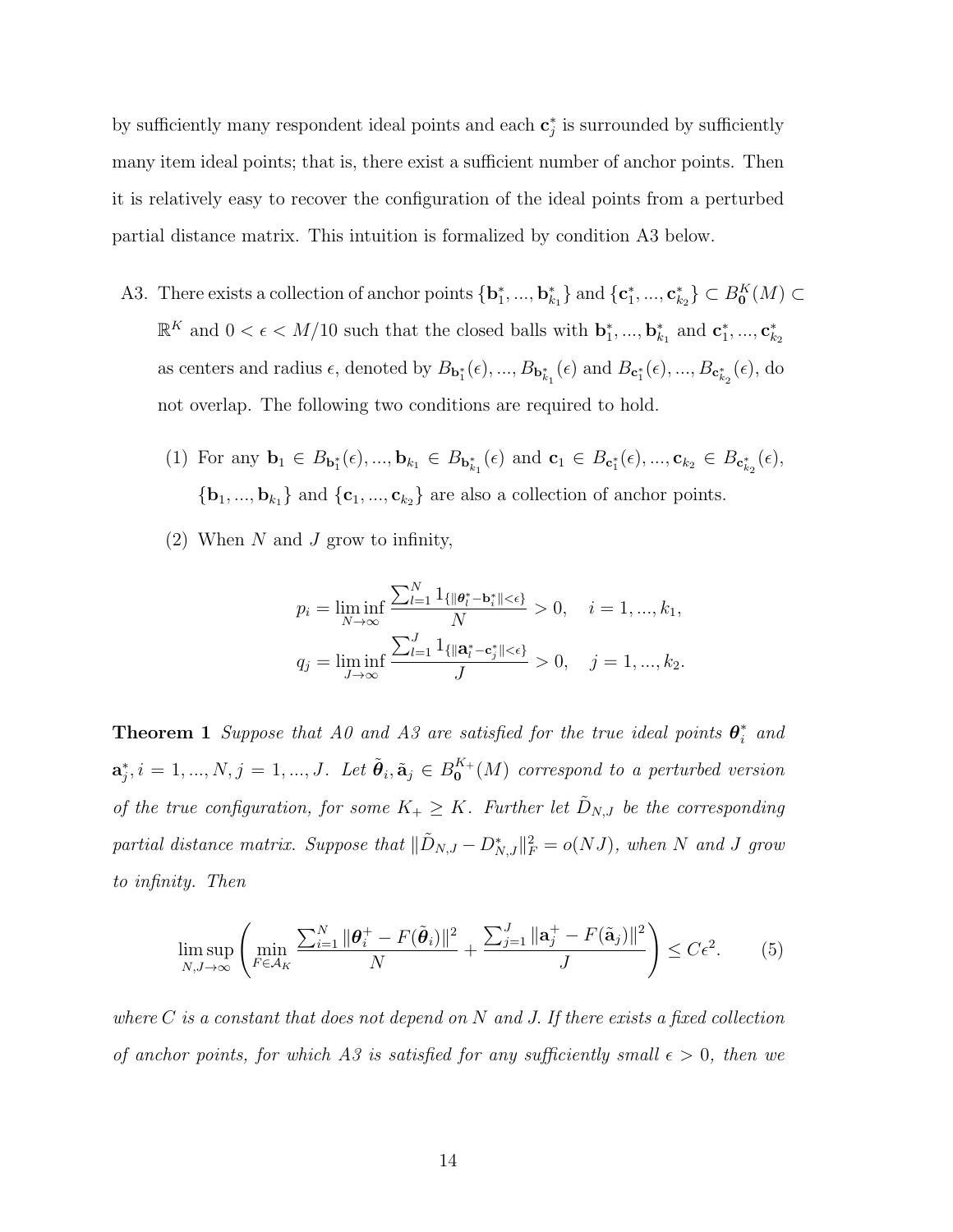have

$$
\limsup_{N,J\to\infty} \left( \min_{F \in \mathcal{A}_K} \frac{\sum_{i=1}^N \|\boldsymbol{\theta}_i^+ - F(\tilde{\boldsymbol{\theta}}_i)\|^2}{N} + \frac{\sum_{j=1}^J \|\mathbf{a}_j^+ - F(\tilde{\mathbf{a}}_j)\|^2}{J} \right) = 0. \tag{6}
$$

Remark 4 Theorem [1](#page-13-0) shows that the configuration can be recovered asymptotically when both  $N$  and  $J$  grow to infinity and suitable conditions hold. The conditions required by Theorem [1](#page-13-0) are quite mild. It first requires all the true and perturbed ideal points to be located in a compact set. Second, as will be shown in Proposition [2](#page-14-0) below, condition A3 is satisfied with high probability when the true person and item points are i.i.d. samples from two distributions satisfying mild conditions, respectively. Finally, it requires that the perturbation of the partial distance matrix is not too large, i.e.,  $\|\tilde{D}_{N,J} - D_{N,J}^*\|_F^2 = o(NJ)$ . As will be shown in Proposition [3,](#page-15-0) this condition holds with high probability when  $\tilde{D}_{N,J}$  is given by a likelihood-based estimator.

<span id="page-14-0"></span>Proposition 2 Suppose that  $\theta_1^*$  $\mathbf{a}_1^*,...,\boldsymbol{\theta}_N^*$  and  $\mathbf{a}_1^*,...,\mathbf{a}_J^*$  are independent and identically distributed samples from distributions  $P_1$  and  $P_2$ , where  $P_1$  and  $P_2$  have positive and continuous density functions within a ball  $G \subset B_0^K(M)$ . Then A3 holds almost surely for any sufficiently small  $\epsilon > 0$ .

**Remark 5** We remark that constant  $C$  is determined and only determined by the configuration of the anchor points in A3, according to our proof in the supplementary material. Roughly, the more regular the set of anchor points is (in terms of affine spanning  $\mathbb{R}^K$ ), the smaller the value of C.

Remark 6 As discussed in Section [2.2,](#page-7-0) we can only recover the ideal points up to an isometry mapping. This isometry mapping may be fixed if one is willing to make further assumptions such as non-negativity [\(Donoho and Stodden, 2004;](#page-69-7) [Hoyer, 2004\)](#page-70-7) and sparsity [\(Chen et al., 2019b\)](#page-68-3). In that case, one may further interpret each coordinate of the latent space. We leave this problem for future investigation.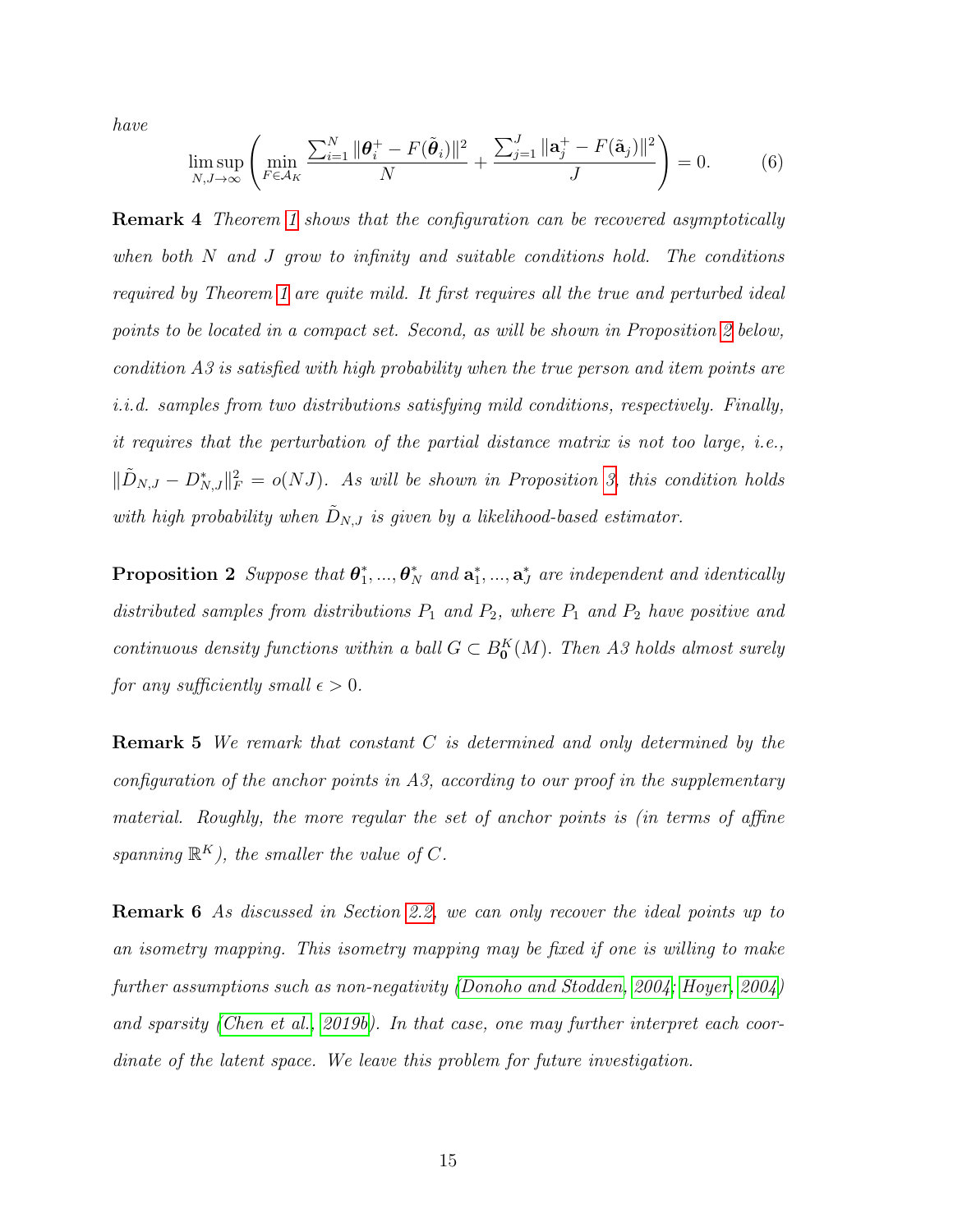#### 3.2 Likelihood-based Estimation

In what follows, we propose a constrained maximum likelihood estimator and show its properties. Given the assumptions of the MDU model, our likelihood function takes the form

$$
L(\boldsymbol{\theta}_1, ..., \boldsymbol{\theta}_N, \mathbf{a}_1, ..., \mathbf{a}_J) = \prod_{i=1}^N \prod_{j=1}^J f(||\boldsymbol{\theta}_i - \mathbf{a}_j||^2)^{y_{ij}} (1 - f(||\boldsymbol{\theta}_i - \mathbf{a}_j||^2)^{1-y_{ij}}.
$$

Based on this likelihood function, we consider the following estimator

<span id="page-15-1"></span>
$$
(\hat{\boldsymbol{\theta}}_1, ..., \hat{\boldsymbol{\theta}}_N, \hat{\mathbf{a}}_1, ..., \hat{\mathbf{a}}_J) = \underset{\boldsymbol{\theta}_1, ..., \boldsymbol{\theta}_N, \mathbf{a}_1, ..., \mathbf{a}_J \in \mathbb{R}^{K_+}}{\arg \min} -\log L(\boldsymbol{\theta}_1, ..., \boldsymbol{\theta}_N, \mathbf{a}_1, ..., \mathbf{a}_J)
$$
\n
$$
s.t. \quad \|\boldsymbol{\theta}_i\| \le M, \quad \|\mathbf{a}_j\| \le M, \quad i = 1, ..., N, \ j = 1, ..., J.
$$
\n
$$
(7)
$$

where  $K_{+}$  and M are pre-specified. We denote  $\hat{D}_{N,J}$  as the partial distance matrix based on  $\hat{\boldsymbol{\theta}}_i$ s and  $\hat{\mathbf{a}}_j$ s from [\(7\)](#page-15-1).

We impose the following regularity condition on the link function  $f$ , which requires f to be neither too steep nor too flat in the feasible domain. Similar conditions are assumed in [Davenport et al. \(2014\)](#page-68-4) for solving a 1-bit matrix completion problem.

A4. The link function  $f : \mathbb{R} \to (0,1)$  is a smooth and monotone decreasing function, satisfying  $L_{4M^2} < \infty$  and  $\beta_{4M^2} < \infty$ , where

$$
L_{\alpha} = \sup_{|x| \le \alpha} \frac{|f'(x)|}{f(x)(1 - f(x))}, \text{ and } \beta_{\alpha} = \sup_{|x| \le \alpha} \frac{f(x)(1 - f(x))}{|f'(x)|^2}.
$$

<span id="page-15-0"></span>**Proposition 3** Suppose that A0 and A4 are satisfied and  $K_+ \geq K$ . Then there exist  $C_1$  and  $C_2$  independent of N and J, such that

$$
\frac{1}{NJ} \|\hat{D}_{N,J} - D_{N,J}^*\|_F^2 \le C_1 M^2 L_{4M^2} \beta_{4M^2} \sqrt{\frac{N+J}{NJ}} \sqrt{1 + \frac{\log(NJ)}{N+J}},
$$

with probability at least  $1 - C_2/(N + J)$ .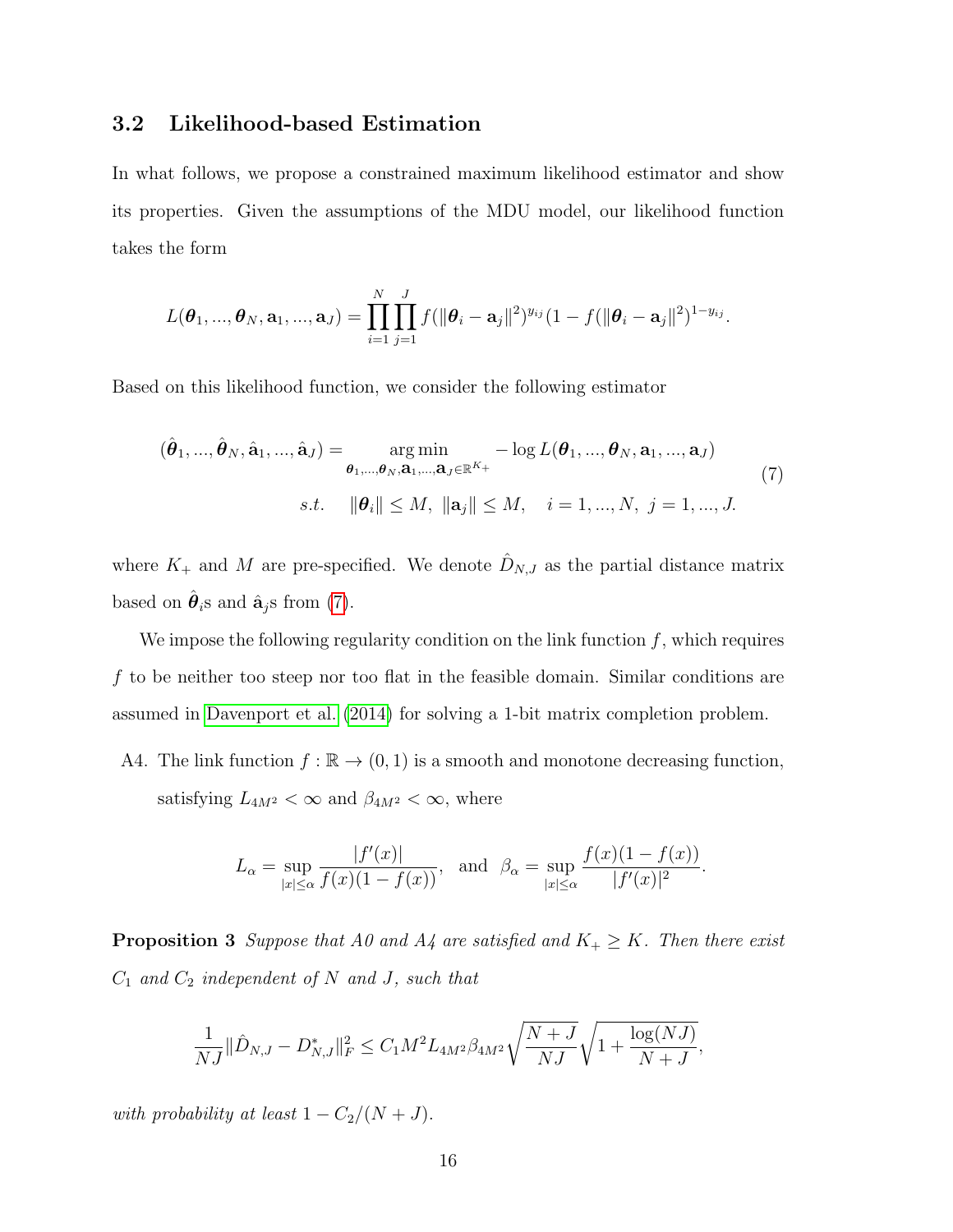Proposition [3](#page-15-0) implies that  $\|\hat{D}_{N,J} - D_{N,J}^*\|_F^2 = o_p(NJ)$ , which, combined with Theorem [1,](#page-13-0) leads to Theorem [2](#page-16-0) below.

**Theorem 2** Suppose that A0, A3 and A4 are satisfied and  $K_+ \geq K$ . Then

<span id="page-16-1"></span><span id="page-16-0"></span>
$$
\lim_{N,J \to \infty} P\left(\min_{F \in \mathcal{A}_{K_+}} \frac{\sum_{i=1}^N \|\theta_i^+ - F(\hat{\theta}_i)\|^2}{N} + \frac{\sum_{j=1}^J \|\mathbf{a}_j^+ - F(\hat{\mathbf{a}}_j)\|^2}{J} \le C\epsilon^2\right) = 1, \quad (8)
$$

where  $\hat{\theta}_i$  and  $\hat{\mathbf{a}}_j$ ,  $i = 1, ..., N$ , and  $j = 1, ..., J$ , are given by [\(7\)](#page-15-1),  $\epsilon$  is from condition A3, and C is a constant independent of  $\epsilon$ , N, and J.

**Remark 7** We remark that if A3 holds for any sufficiently small  $\epsilon$ , then [\(8\)](#page-16-1) implies that the loss

$$
\min_{F \in \mathcal{A}_{K_+}} \frac{\sum_{i=1}^N \|\boldsymbol{\theta}_i^+ - F(\hat{\boldsymbol{\theta}}_i)\|^2}{N} + \frac{\sum_{j=1}^J \|\mathbf{a}_j^+ - F(\hat{\mathbf{a}}_j)\|^2}{J}
$$

converges to zero in probability. Further note that according to Proposition [2,](#page-14-0) A3 holds with high probability for any sufficiently small  $\epsilon$ , under a random design for the true ideal points. Therefore, the loss can be shown to converge to zero in probability, under this random design. This result is summarized in Theorem [3](#page-16-2) below.

<span id="page-16-2"></span>**Theorem 3** Suppose that A0 and A4 are satisfied and  $K_+ \geq K$ . Further suppose that  $\boldsymbol{\theta}^*_1$  $\mathbf{a}_1^*,...,\boldsymbol{\theta}_N^*$  and  $\mathbf{a}_1^*,...,\mathbf{a}_J^*$  are independent and identically distributed samples from distributions  $P_1$  and  $P_2$ , respectively, where  $P_1$  and  $P_2$  have positive and continuous density functions within a ball  $G \subset B_0^K(M)$ . Then for  $\hat{\theta}_i$  and  $\hat{\mathbf{a}}_j$ ,  $i = 1, ..., N$ , and  $j = 1, ..., J$ , given by  $(7)$ , the loss function

$$
\min_{F \in \mathcal{A}_{K_+}} \frac{\sum_{i=1}^N \|\boldsymbol{\theta}_i^+ - F(\hat{\boldsymbol{\theta}}_i)\|^2}{N} + \frac{\sum_{j=1}^J \|\mathbf{a}_j^+ - F(\hat{\mathbf{a}}_j)\|^2}{J}
$$

goes to 0 in probability as  $N$  and  $J$  grow to infinity.

Remark 8 We remark that the probability measures in Theorems [2](#page-16-0) and [3](#page-16-2) are slightly different. The probability in Theorem [2](#page-16-0) is based on the conditional distribution of  $Y_{ij}s$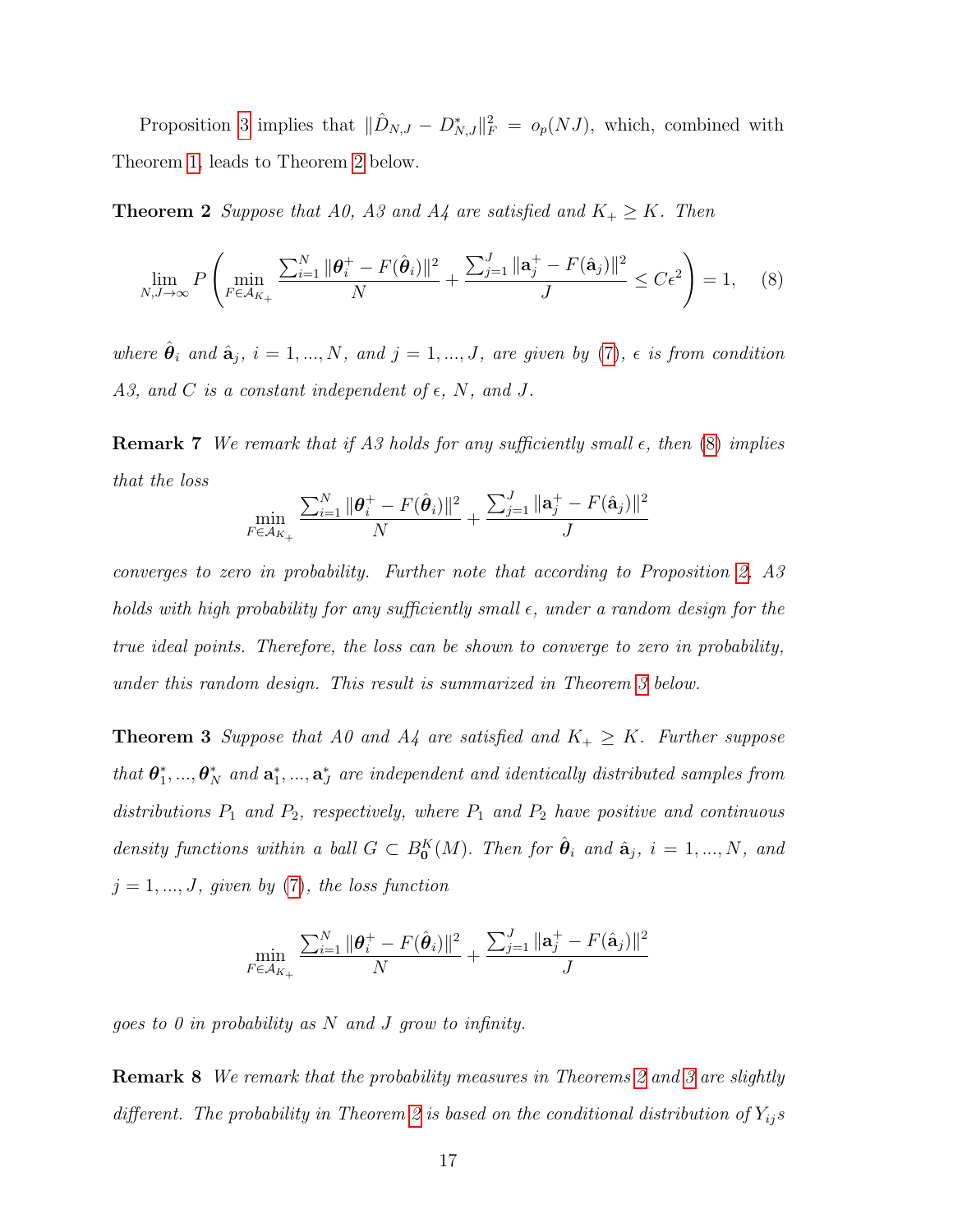given  $\boldsymbol{\theta}_i^*$  and  $\mathbf{a}_j^*$ , while that for Theorem [3](#page-16-2) is based on the joint distribution of  $Y_{ij}$ ,  $\boldsymbol{\theta}_i^*$ i and  $\mathbf{a}_{j}^{*}$ ,  $i = 1, ..., N$ ,  $j = 1, ..., J$ .

Remark 9 A stress function is a squared error loss function that plays an important role in the classical MDS/MDU algorithms. It serves not only as the objective function in the search for the MDS/MDU solution, but also as the basis for assessing the goodness-of-fit of the solution [\(Mair et al., 2016\)](#page-71-6). In the proposed framework, the negative joint log-likelihood function plays a similar role as the stress function. It replaces the squared loss in the stress function by a loss function based on the KullbackLeibler divergence. Similar goodness-of-fit measures in classical MDU can be developed under the proposed framework, based on the negative joint log-likelihood.

Remark 10 We remark on the choice of latent dimension. Theorems [2](#page-16-0) and [3](#page-16-2) suggest that as long as we choose  $K_{+}$  to be no less than the true dimension K, then the unfolding result is asymptotically valid. When there is no such prior knowledge about an upper bound of  $K$ , one can estimate the latent dimension  $K$  using data. Several methods from factor analysis and network data analysis may be adapted to the current problem, such as trace-norm regularization [\(Bach, 2008\)](#page-67-6), cross-validation [\(Chen and](#page-67-7) [Lei, 2018;](#page-67-7) [Li et al., 2020\)](#page-70-8), and information criteria [\(Bai and Ng, 2002\)](#page-67-8). We believe that consistency results on the selection of  $K$  can be established.

**Remark 11** We point out that the result of Proposition [3](#page-15-0) can be easily extended to other MDU models, such as models with additional parameters in the link function and models for rating and ranking data. Then, by making use of Theorem [1,](#page-13-0) the results of Theorems [2](#page-16-0) and [3](#page-16-2) can also be extended to these models.

We propose an alternating minimization algorithm for solving [\(7\)](#page-15-1). To handle the constraints in [\(7\)](#page-15-1), a projected gradient descent update is used in each iteration. For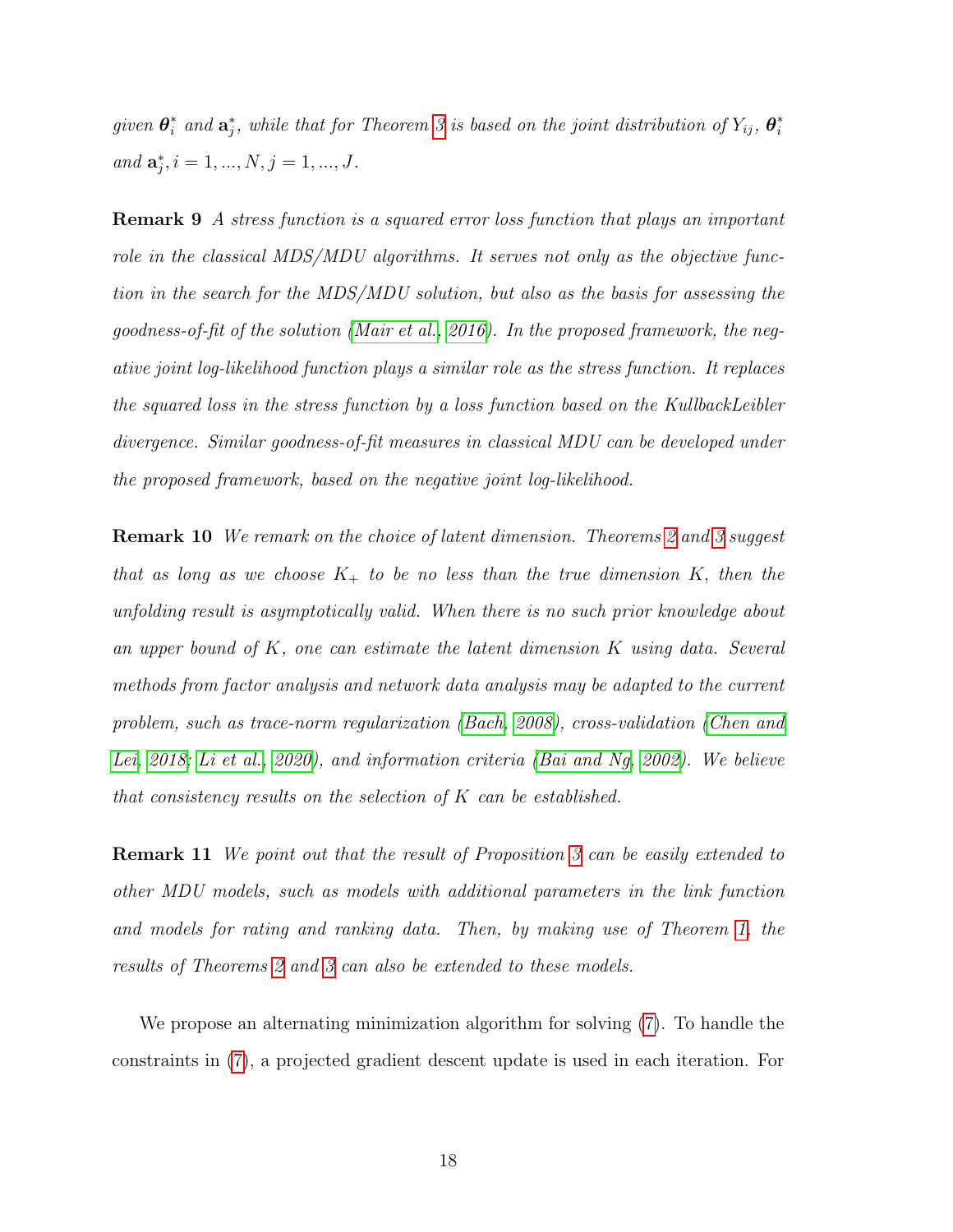$\mathbf{x} \in \mathbb{R}^{K_+}$ , we define the following projection operator:

$$
\operatorname{Proc}_M(\mathbf{x}) = \underset{\|\mathbf{x}\| \le M}{\operatorname{arg\,min}} \|\mathbf{y} - \mathbf{x}\| = \begin{cases} \mathbf{x} & \text{if } \|\mathbf{x}\| \le M, \\ M\mathbf{x}/\|\mathbf{x}\| & \text{if } \|\mathbf{x}\| > M. \end{cases}
$$

#### <span id="page-18-0"></span>Algorithm 1 (Alternating minimization algorithm)

**Input**: Data  $(y_{ij})_{N\times J}$ , pre-specified dimension  $K_{+}$ , constraint M, iteration number  $m = 1$ , and the initial values  $\boldsymbol{\theta}_1^{(0)}$  $\overset{(0)}{1},...,\overset{\textstyle\boldsymbol{\theta}^{(0)}}{N}$  and  $\mathbf{a}^{(0)}_1$  $\overset{(0)}{1},...,\mathbf{a}_J^{(0)}$  $_{J}^{(0)}$  in  $\mathbb{R}^{K_{+}}$ .

Alternating minimization: at the mth iteration, perform

(a) For each respondent i, update

$$
\boldsymbol{\theta}_i^{(m)} = \text{Proc}_M \left( \boldsymbol{\theta}_i^{(m-1)} + \varrho \mathbf{s}_i^{(m-1)} (\boldsymbol{\theta}_i^{(m-1)}) \right),
$$

where

$$
\mathbf{s}_{i}^{(m-1)}(\boldsymbol{\theta}) = \frac{\partial}{\partial \boldsymbol{\theta}} \left( \sum_{j=1}^{J} y_{ij} \log f(||\boldsymbol{\theta} - \mathbf{a}_{j}^{(m-1)}||^{2}) + (1 - y_{ij}) \log (1 - f(||\boldsymbol{\theta} - \mathbf{a}_{j}^{(m-1)}||^{2})) \right).
$$

The step size  $\rho > 0$  is chosen by line search.

(b) For each item j, update

$$
\mathbf{a}_{j}^{(m)}=Proc_{M}\left(\mathbf{a}_{j}^{(m-1)}+\varrho\tilde{\mathbf{s}}_{j}^{(m-1)}(\mathbf{a}_{j}^{(m-1)})\right),
$$

where

$$
\tilde{\mathbf{s}}_j^{(m-1)}(\mathbf{a})\n= \frac{\partial}{\partial \mathbf{a}} \left( \sum_{i=1}^N y_{ij} \log f(||\boldsymbol{\theta}_i^{(m)} - \mathbf{a}||^2) + (1 - y_{ij}) \log (1 - f(||\boldsymbol{\theta}_i^{(m)} - \mathbf{a}||^2)) \right).
$$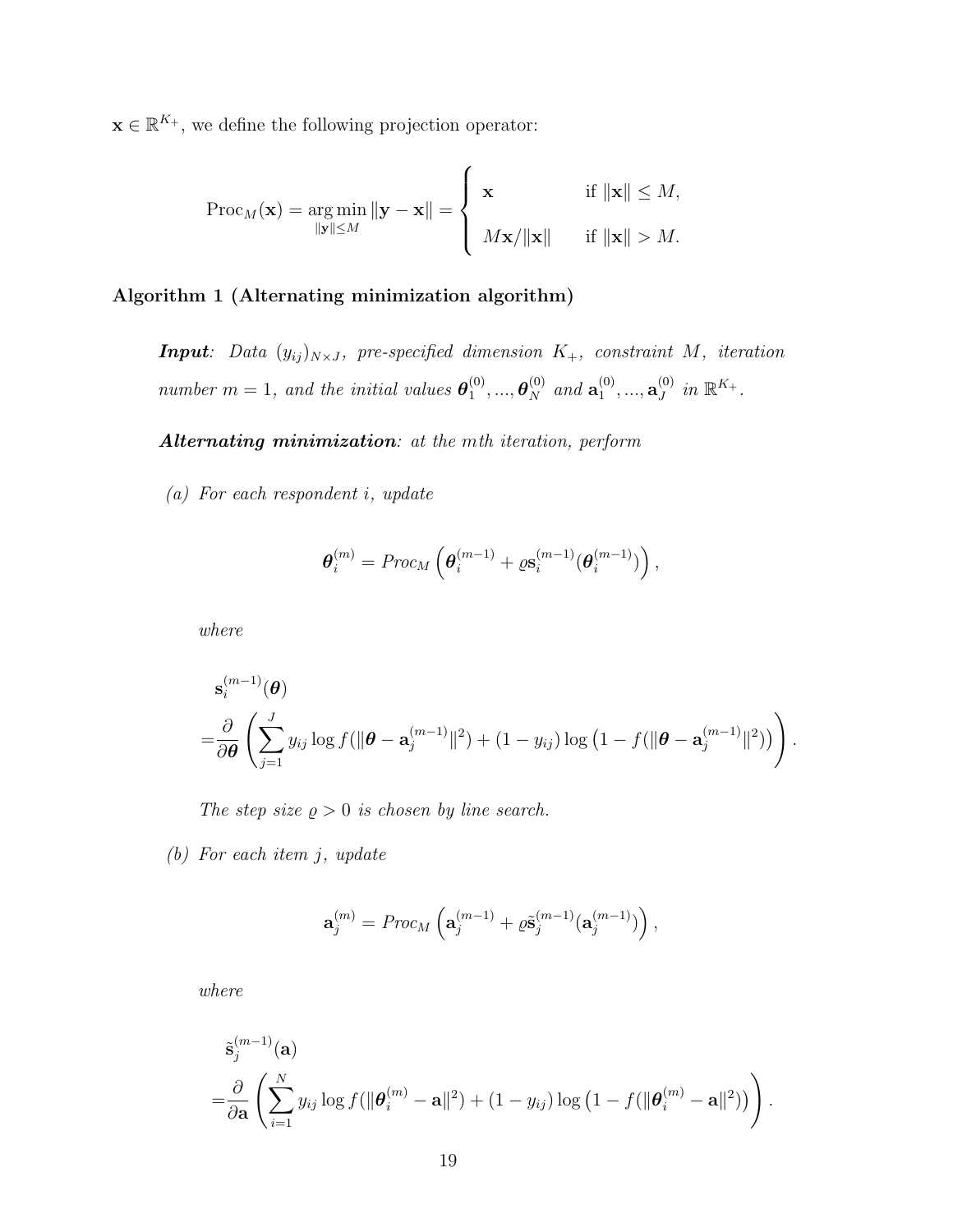The step size  $\rho > 0$  is chosen by line search.

Iteratively perform steps  $(a)$  and  $(b)$  until convergence. Let  $m^*$  be the last iteration number upon convergence.

 $\boldsymbol{Output:} \,\, \hat{\boldsymbol{\theta}}_1 = \boldsymbol{\theta}_1^{(m^*)}$  $\hat{\bm{\theta}}_1^{(m^*)},...,\hat{\bm{\theta}}_N = \bm{\theta}_N^{(m^*)}$  and  $\hat{\mathbf{a}}_1 = \mathbf{a}_1^{(m^*)}$  $\overset{(m^*)}{_{1}},...,\hat{\mathbf{a}}_{J}=\mathbf{a}_{J}^{(m^*)}$  $J^{(m)}$  .

<span id="page-19-1"></span>**Remark 12** Since [\(7\)](#page-15-1) is not a convex optimization problem, there is no guarantee that Algorithm [1](#page-18-0) finds the global optimal solution. However, we point out that the previous theoretical results hold even when  $\{\hat{\theta}_1, ..., \hat{\theta}_N, \hat{\mathbf{a}}_1, ..., \hat{\mathbf{a}}_J\}$  is not a global optimal point. Specifically, Proposition [3](#page-16-2) and Theorems [2](#page-16-0) and 3 hold for any  $\{\hat{\bm{\theta}}_1,...,\hat{\bm{\theta}}_N,\hat{\mathbf{a}}_1,...,\hat{\mathbf{a}}_J\}$ satisfying the constraints in [\(7\)](#page-15-1) and

<span id="page-19-0"></span>
$$
L(\hat{\theta}_1, ..., \hat{\theta}_N, \hat{\mathbf{a}}_1, ..., \hat{\mathbf{a}}_J) \ge L(\theta_1^*, ..., \theta_N^*, \mathbf{a}_1^*, ..., \mathbf{a}_J^*).
$$
 (9)

According to our simulation study, estimates given by Algorithm [1](#page-18-0) are likely to satisfy [\(9\)](#page-19-0).

#### 3.3 Analyzing Missing Data

We further discuss the configuration recovery problem when data have many missing values, which is commonly encountered in practice. Denote matrix  $\Omega = (\omega_{ij})_{N \times J}$ , where  $\omega_{ij} = 1$  indicates that response  $y_{ij}$  is observed and  $\omega_{ij} = 0$  indicates  $y_{ij}$  is missing. We consider the simple case of uniformly missing, as described in condition A5. We point out that this assumption can be relaxed to analyzing data that have non-uniformly missing entries, following the developments in [Cai and Zhou \(2013\)](#page-67-9) for solving a 1-bit matrix completion problem.

A5. Entries of  $\Omega$ ,  $\omega_{ij}$ , are independent and identically distributed Bernoulli random variables with

$$
P(\omega_{ij}=1)=\frac{n}{NJ}.
$$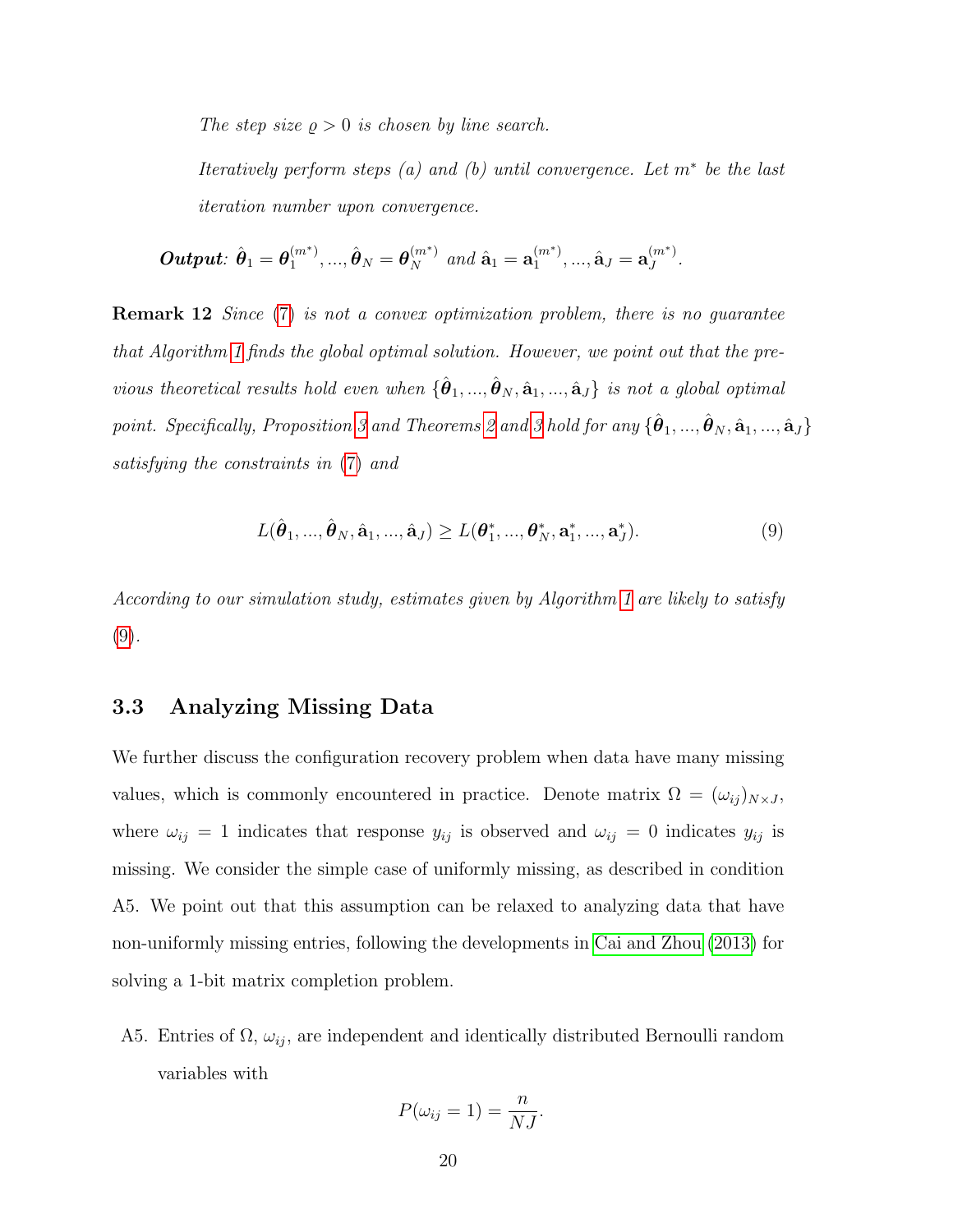Under this condition, there are on average *n* entries of the data matrix  $(y_{ij})_{N \times J}$ that are observable. Thanks to the ignorable missingness, given  $\Omega$  and the observed data, the likelihood becomes

$$
L^{\Omega}(\boldsymbol{\theta}_1, ..., \boldsymbol{\theta}_N, \mathbf{a}_1, ..., \mathbf{a}_J) = \prod_{\omega_{ij}=1} f(||\boldsymbol{\theta}_i - \mathbf{a}_j||^2)^{y_{ij}} (1 - f(||\boldsymbol{\theta}_i - \mathbf{a}_j||^2)^{1-y_{ij}}.
$$

We still consider a constrained maximum likelihood estimator

$$
(\hat{\boldsymbol{\theta}}_1^{\Omega}, ..., \hat{\boldsymbol{\theta}}_N^{\Omega}, \hat{\mathbf{a}}_1^{\Omega}, ..., \hat{\mathbf{a}}_J^{\Omega}) = \underset{\boldsymbol{\theta}_1, ..., \boldsymbol{\theta}_N, \mathbf{a}_1, ..., \mathbf{a}_J \in \mathbb{R}^{K_+}}{\arg \min} -\log L^{\Omega}(\boldsymbol{\theta}_1, ..., \boldsymbol{\theta}_N, \mathbf{a}_1, ..., \mathbf{a}_J)
$$
\n
$$
s.t. \quad \|\boldsymbol{\theta}_i\| \le M, \ \|\mathbf{a}_j\| \le M, \quad i = 1, ..., N, \ j = 1, ..., J.
$$
\n(10)

Let  $\hat{D}_{N,J}^{\Omega}$  denote the partial distance matrix for  $\hat{\theta}_1^{\Omega}$  $\hat{\bm{\theta}}_{N}^{\Omega}, \hat{\mathbf{a}}_{1}^{\Omega}$  $_{1}^{\Omega},...,\hat{\mathbf{a}}_{J}^{\Omega}$  $J<sup>1</sup>$ . Proposition [4](#page-20-0) presents a missing-data version of Proposition [3.](#page-15-0) It implies that we can still recover the partial distance matrix if  $n$  is large enough.

<span id="page-20-0"></span>**Proposition 4** Suppose that A0, A4 and A5 are satisfied and  $K_+ \geq K$ . Then there exist  $C_1$  and  $C_2$  independent of N and J, such that

<span id="page-20-1"></span>
$$
\frac{1}{NJ} \|\hat{D}_{N,J}^{\Omega} - D_{N,J}^*\|_F^2 \le C_1 M^2 L_{4M^2} \beta_{4M^2} \sqrt{\frac{N+J}{n}} \sqrt{1 + \frac{NJ \log(NJ)}{n(N+J)}}
$$
(11)

with probability at least  $1 - C_2/(N + J)$ .

**Remark 13** If  $n > (N+J)\log(NJ)$ , then the right side of [\(11\)](#page-20-1) goes to 0 as N and *J* grow to infinity, which means  $\|\hat{D}_{N,J}^{\Omega} - D_{N,J}^*\|_F^2 = o_p(NJ)$ . Following the discussion in Section [3,](#page-11-0)  $\{\hat{\boldsymbol{\theta}}_1^{\Omega}$  $\hat{\bm{\theta}}_{N}^{\Omega}, \hat{\mathbf{a}}_{1}^{\Omega}$  $\{\mathbf{x}_1^{\Omega},...,\mathbf{\hat{a}}_J^{\Omega}\}$  provides a consistent estimate of the ideal point configuration. This consistency result is summarized in Proposition [5,](#page-20-2) which is a missing-data version of Theorem [3](#page-16-2) under the random design.

<span id="page-20-2"></span>**Proposition 5** Suppose that A0, A4 and A5 are satisfied, and  $K_+ \geq K$ , and  $n >$  $(N + J) \log(NJ)$ . Further suppose that  $\boldsymbol{\theta}_1^*$  $\mathbf{a}_1^*,...,\mathbf{\boldsymbol{\theta}}_N^*$  and  $\mathbf{a}_1^*,...,\mathbf{a}_J^*$  are independent and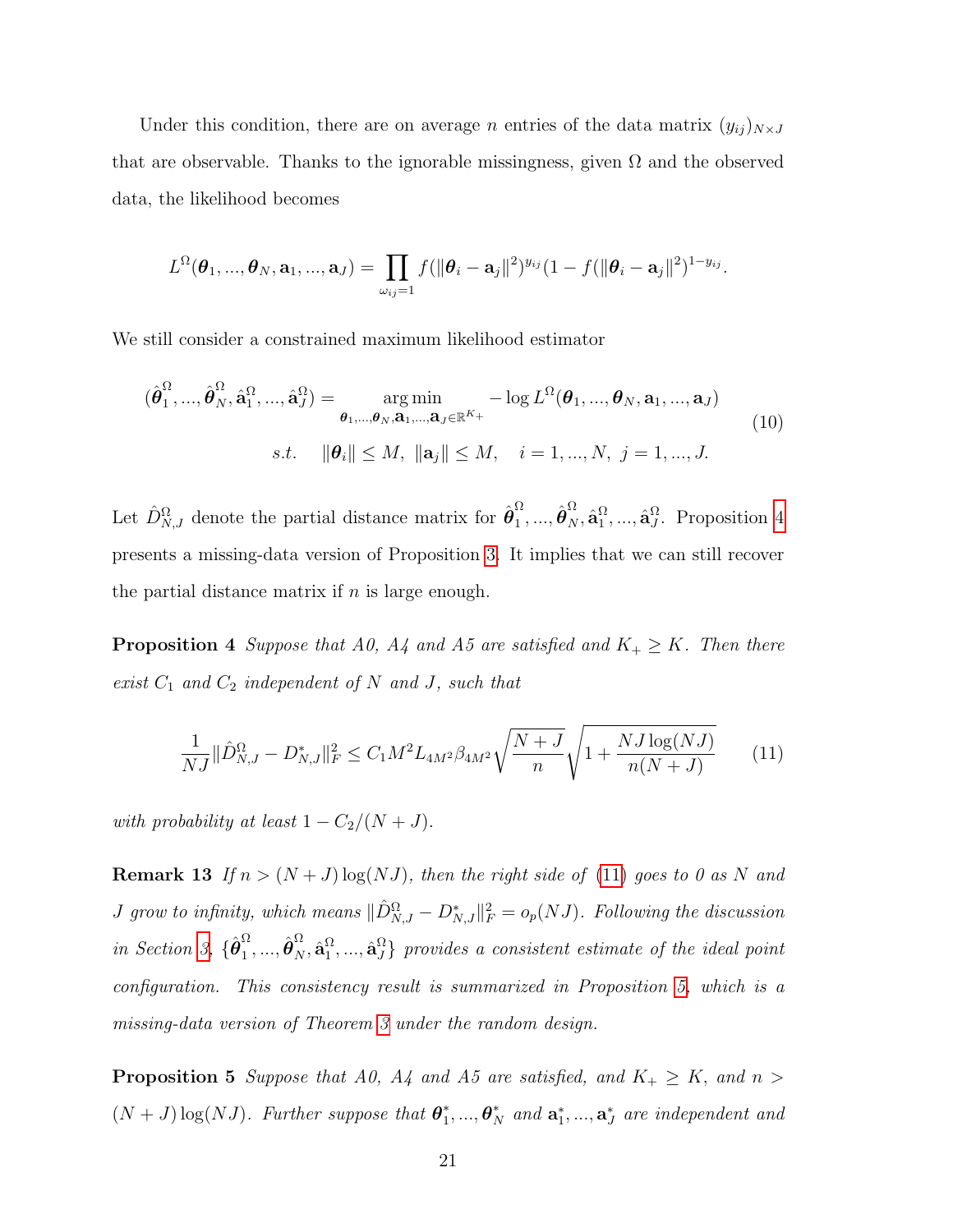*identically distributed samples from distributions*  $P_1$  and  $P_2$ , where  $P_1$  and  $P_2$  have positive and continuous density functions within a ball  $G \subset B_0^K(M)$ . Then the loss function

$$
\min_{F \in \mathcal{A}_{K_+}} \frac{\sum_{i=1}^N \|\boldsymbol{\theta}_i^+ - F(\hat{\boldsymbol{\theta}}_i^{\Omega})\|^2}{N} + \frac{\sum_{j=1}^J \|\mathbf{a}_j^+ - F(\hat{\mathbf{a}}_j^{\Omega})\|^2}{J}
$$

goes to 0 in probability as  $N$  and  $J$  grow to infinity.

### <span id="page-21-0"></span>4 Simulation Studies

In what follows, simulation studies are conducted to verify our theoretical results. Specifically, we consider a random design where the true ideal points are generated from distributions. All the analyses in this section, as well as those in Section [5,](#page-25-0) are based on our implementation of Algorithm [1](#page-18-0) in statistical software R.

#### 4.1 Study I

**Setting.** We first consider a setting where  $K_{+}$  is chosen to be exactly K. We consider MDU in a two-dimensional latent space, i.e.,  $K = K_+ = 2$ . Diverging sequences of J and N are considered, by letting  $J = 200, 400, ..., 1000$  and  $N = 20J$ . For given N and J, 100 independent datasets are generated. For each dataset, we first sample  $\boldsymbol{\theta}_i^*$ \*s and  $\mathbf{a}_j^*$ s uniformly from  $B_0^2(1)$ , a ball in  $\mathbb{R}^2$  with center **0** and radius 1. Then given the ideal points, response data  $Y_{ij}$  are generated under the link function  $f(x) = 2/(1 + \exp(x + 0.1))$ . It can be easily verified that condition A4 is satisfied for this link function.

For each dataset, we obtain an estimate of the ideal points, by applying Algorithm [1](#page-18-0) ten times with random starting points and then choosing the result that gives the largest likelihood function value. The use of multiple starting points substantially reduces the risk of the algorithm converging to bad local minima. In the application of Algorithm [1,](#page-18-0) the constraint M is set to 1.5.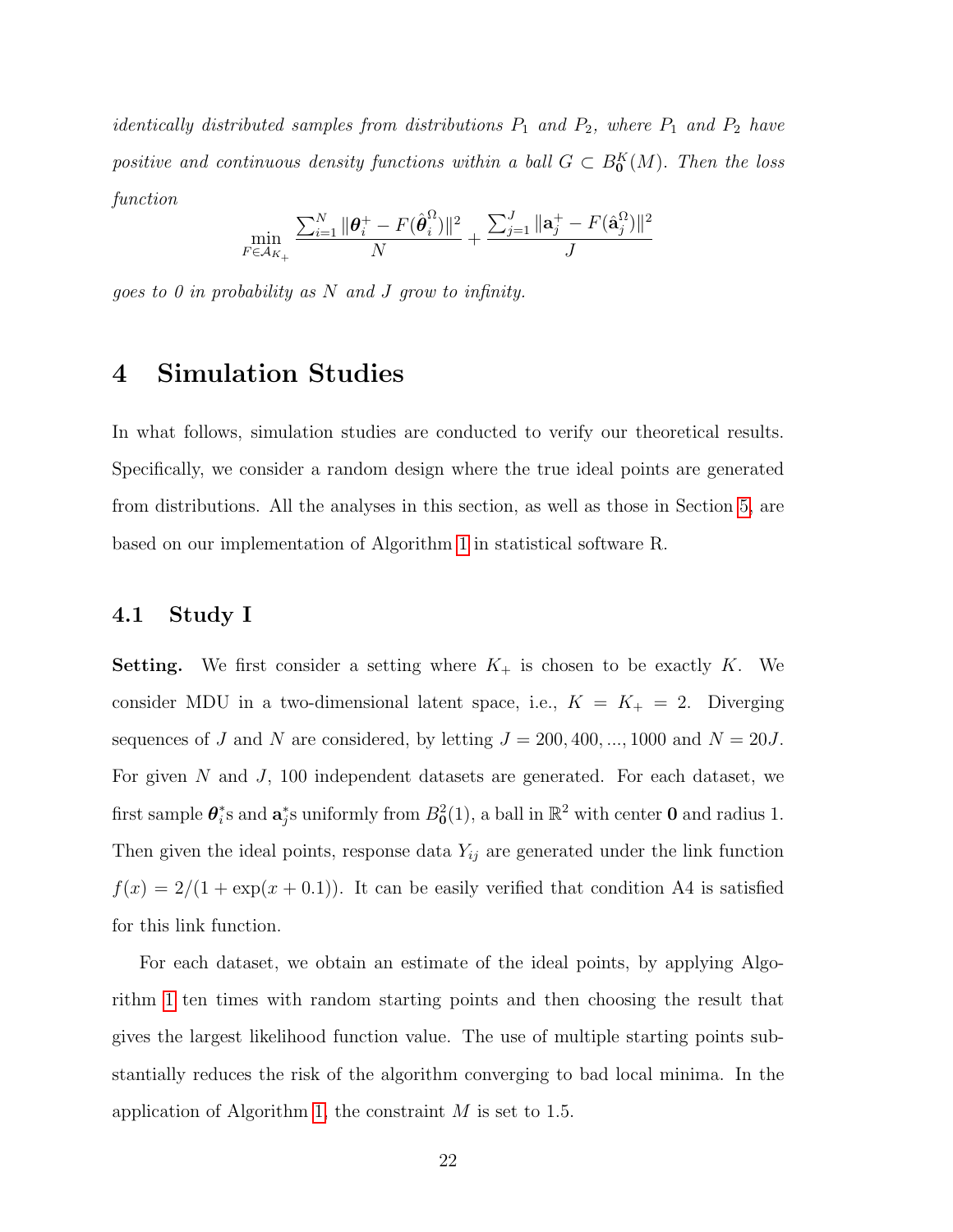<span id="page-22-0"></span>

|        | $J = 200$ | $J = 400$ | $J = 600$ | $J = 800$ | $J = 1000$ |
|--------|-----------|-----------|-----------|-----------|------------|
| 25%    | 0.0630    | 0.0323    | 0.0218    | 0.0164    | 0.0131     |
| median | 0.0647    | 0.0328    | 0.0222    | 0.0167    | 0.0134     |
| $75\%$ | 0.0666    | 0.0336    | 0.0227    | 0.0170    | 0.0135     |

Table 1: Simulation Study I: The average squared Frobenius loss of partial distance when J increases from 200 to 1000. For each J, the table shows the  $25\%$ ,  $50\%$  and 75% quantiles of the loss based on 100 independent experiments.

Results. We first check the obtained likelihood function values for the 100 datasets. As we point out in Remark [12,](#page-19-1) Proposition [3](#page-15-0) and Theorems [2](#page-16-0) and [3](#page-16-2) still hold as long as the estimate satisfies [\(9\)](#page-19-0), even if the global solution to the optimization [\(7\)](#page-15-1) is not obtained. It is found that by using ten random starting points, the likelihood function at the estimated parameters is always larger than that at the true parameters for all the 100 datasets.

We then present the average squared Frobenius loss for the recovery of the partial distance matrix,  $\|\hat{D}_{N,J} - D_{N,J}^*\|_F^2/(NJ)$ . These results are given in Table [1](#page-22-0) which presents the 25%, 50%, and 75% quantiles of the loss based on the 100 datasets. From this table, we see that the loss tends to decrease as the sample size increases, supporting the result of Proposition [3.](#page-15-0)

Table [2](#page-23-0) presents the results on loss [\(3\)](#page-8-1) for configuration recovery, where the best isometry mapping  $F$  in [\(3\)](#page-8-1) is obtained by solving an optimization problem given the true and estimated ideal points. Similar to the results on partial distance matrix recovery, the loss  $(3)$  also decreases towards 0 as J grows large, which is consistent with the result of Theorem [3.](#page-16-2)

Finally, the computation time on a standard desktop machine<sup>[1](#page-22-1)</sup> for solving  $(7)$  is shown in Table [3.](#page-23-1) It is worth pointing out that since the update of person and item parameters in each iteration of Algorithm [1](#page-18-0) can be run in parallel, the computation can be further speeded up substantially by parallel computing.

<span id="page-22-1"></span> $\frac{1}{1}$  All the computation is conducted on a single Intel $\mathbb{R}$ Gold 6130 core.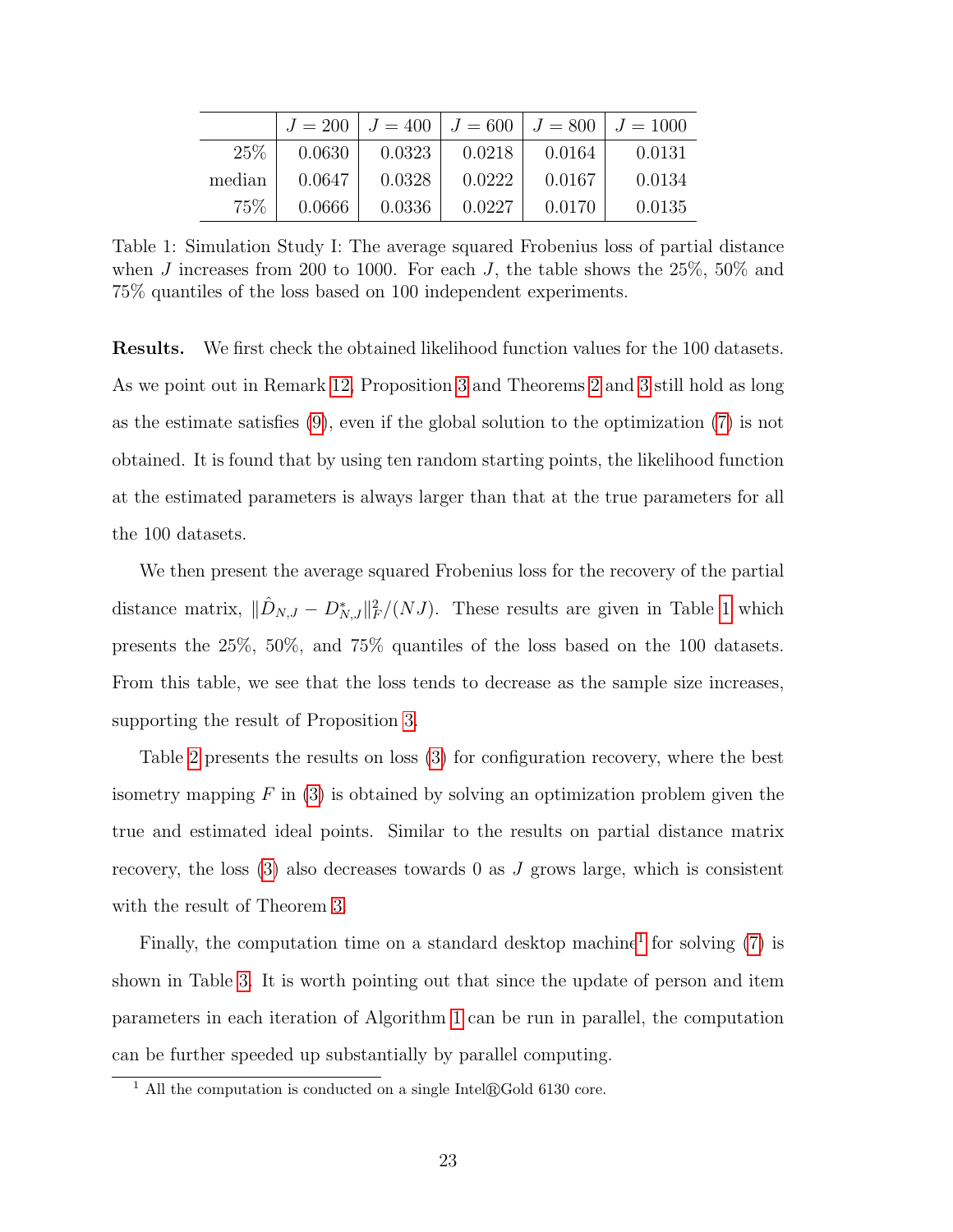<span id="page-23-0"></span>

|        | $J = 200$ | $J = 400$ | $J = 600$ | $J = 800$ | $J = 1000$ |
|--------|-----------|-----------|-----------|-----------|------------|
| 25%    | 0.0158    | 0.0079    | 0.0053    | 0.0040    | 0.0032     |
| median | 0.0160    | 0.0080    | 0.0053    | 0.0040    | 0.0032     |
| $75\%$ | 0.0162    | 0.0080    | 0.0054    | 0.0040    | 0.0032     |

<span id="page-23-1"></span>Table 2: Simulation Study I: The average loss for configuration recovery when J increases from 200 to 1000. For each J, the table shows the  $25\%$ ,  $50\%$  and  $75\%$ quantiles of the loss based on 100 independent experiments.

|        | $J = 200$ | $J = 400$ | $J = 600$ | $J = 800$ | $J = 1000$ |
|--------|-----------|-----------|-----------|-----------|------------|
| 25%    | 98.2      | 109.6     | 144.1     | 191.5     | 254.6      |
| median | 113.8     | 120.1     | 156.0     | 201.5     | 272.6      |
| 75%    | 128.9     | 138.0     | 176.9     | 213.9     | 286.7      |

Table 3: Simulation Study I: The computation time of optimization [\(7\)](#page-15-1) when J increases from 200 to 1000. For each  $J$ , 25%, 50% and 75% quantiles of the computation time from 100 independent experiments are shown.

#### 4.2 Study II

**Setting.** We now consider a setting where  $K_+ > K$ . We take the same setting as in Study I, except that we set  $K_{+} = 3$  when fitting the MDU model. The same as Study I, for each pair of N and J, 100 independent datasets are generated. For each dataset, Algorithm [1](#page-18-0) is applied similarly, using 10 random starting points and constraint parameter  $M = 1.5$ .

Results. The results are given in Tables [4](#page-24-0) through [6.](#page-24-1) Similar to Tables [1–](#page-22-0)[3,](#page-23-1) these three tables also show the results on partial distance matrix recovery, configuration recovery, and computation time, respectively. Comparing with the results of Study I, we see that both losses for the recovery of partial distance matrix and configuration tend to be larger. This is due to the overfitting brought by adding unnecessary parameters in the model. The computation time also increases compared with that of Study I.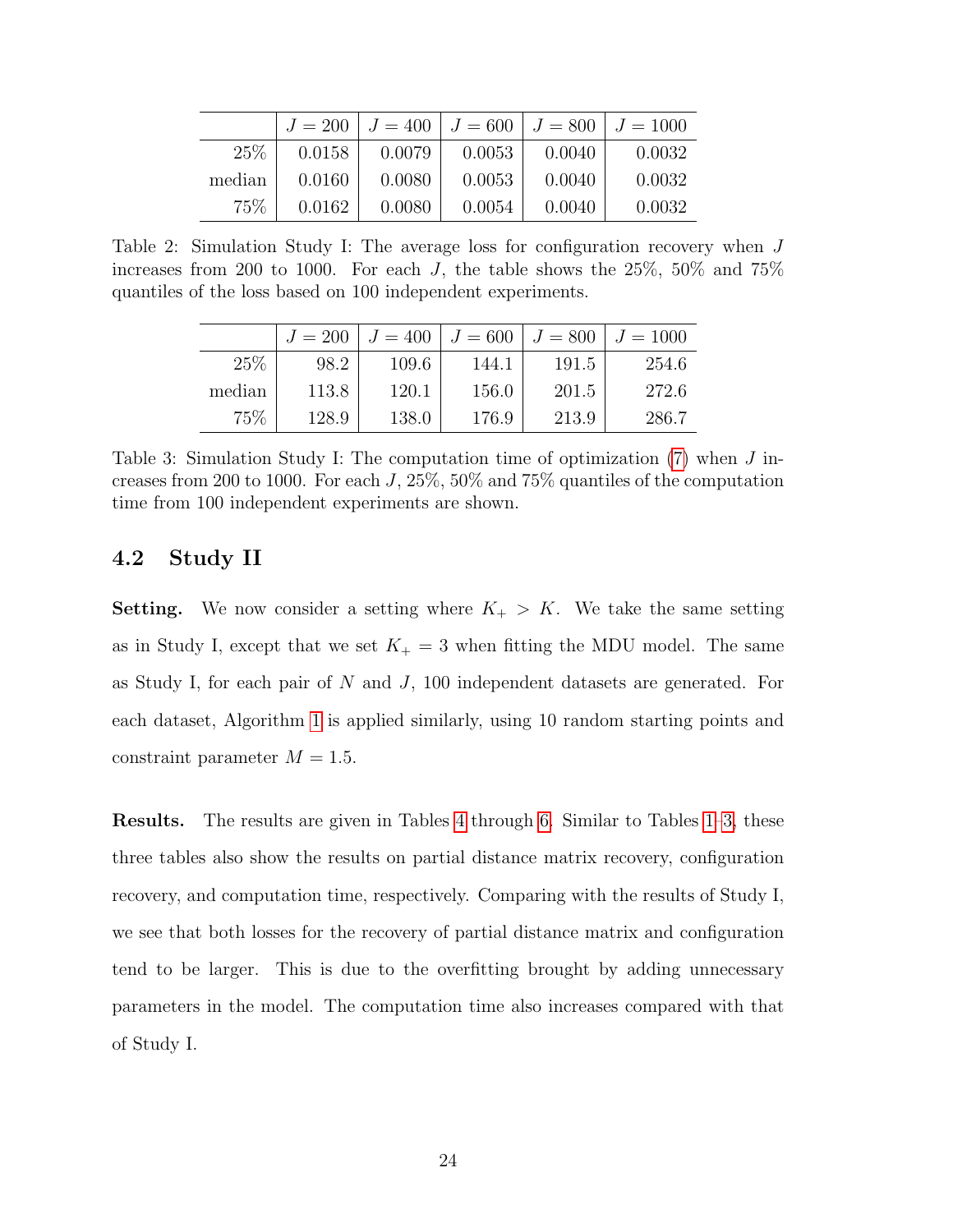<span id="page-24-0"></span>

|        | $J=200$ |        | $J = 400$   $J = 600$   $J = 800$ |        | $J = 1000$ |
|--------|---------|--------|-----------------------------------|--------|------------|
| 25\%   | 0.0734  | 0.0384 | 0.0261                            | 0.0198 | 0.0159     |
| median | 0.0758  | 0.0390 | 0.0265                            | 0.0200 | 0.0161     |
| 75%    | 0.0780  | 0.0398 | 0.0269                            | 0.0204 | 0.0163     |

Table 4: Simulation Study II: The average squared Frobenius loss of partial distance when  $J$  increases from 200 to 1000. For each  $J$ , the table shows the 25%, 50% and 75% quantiles of the loss based on 100 independent experiments.

|        | $J = 200$ | $J = 400$ | $J = 600$ | $J = 800$ | $J = 1000$ |
|--------|-----------|-----------|-----------|-----------|------------|
| 25\%   | 0.0853    | 0.0568    | 0.0452    | 0.0386    | 0.0343     |
| median | 0.0862    | 0.0573    | 0.0455    | 0.0390    | 0.0345     |
| 75\%   | 0.0877    | 0.0580    | 0.0459    | 0.0392    | 0.0346     |

Table 5: Simulation Study II: The average loss for configuration recovery when J increases from 200 to 1000. For each J, the table shows the  $25\%$ ,  $50\%$  and  $75\%$ quantiles of the loss based on 100 independent experiments.

<span id="page-24-1"></span>

|        | $J = 200$ | $J = 400$ | $J = 600$ | $J = 800$ | $J = 1000$ |
|--------|-----------|-----------|-----------|-----------|------------|
| 25%    | 106.3     | 264.0     | 639.3     | 1294.0    | 2302.5     |
| median | 110.0     | 286.5     | 698.8     | 1407.7    | 2480.8     |
| 75%    | 112.9     | 308.9     | 793.8     | 1551.0    | 2841.1     |

Table 6: Simulation Study II: The computation time of optimization [\(7\)](#page-15-1) when J increases from 200 to 1000. For each J, 25%, 50% and 75% quantiles of the computation time from 100 independent experiments are shown.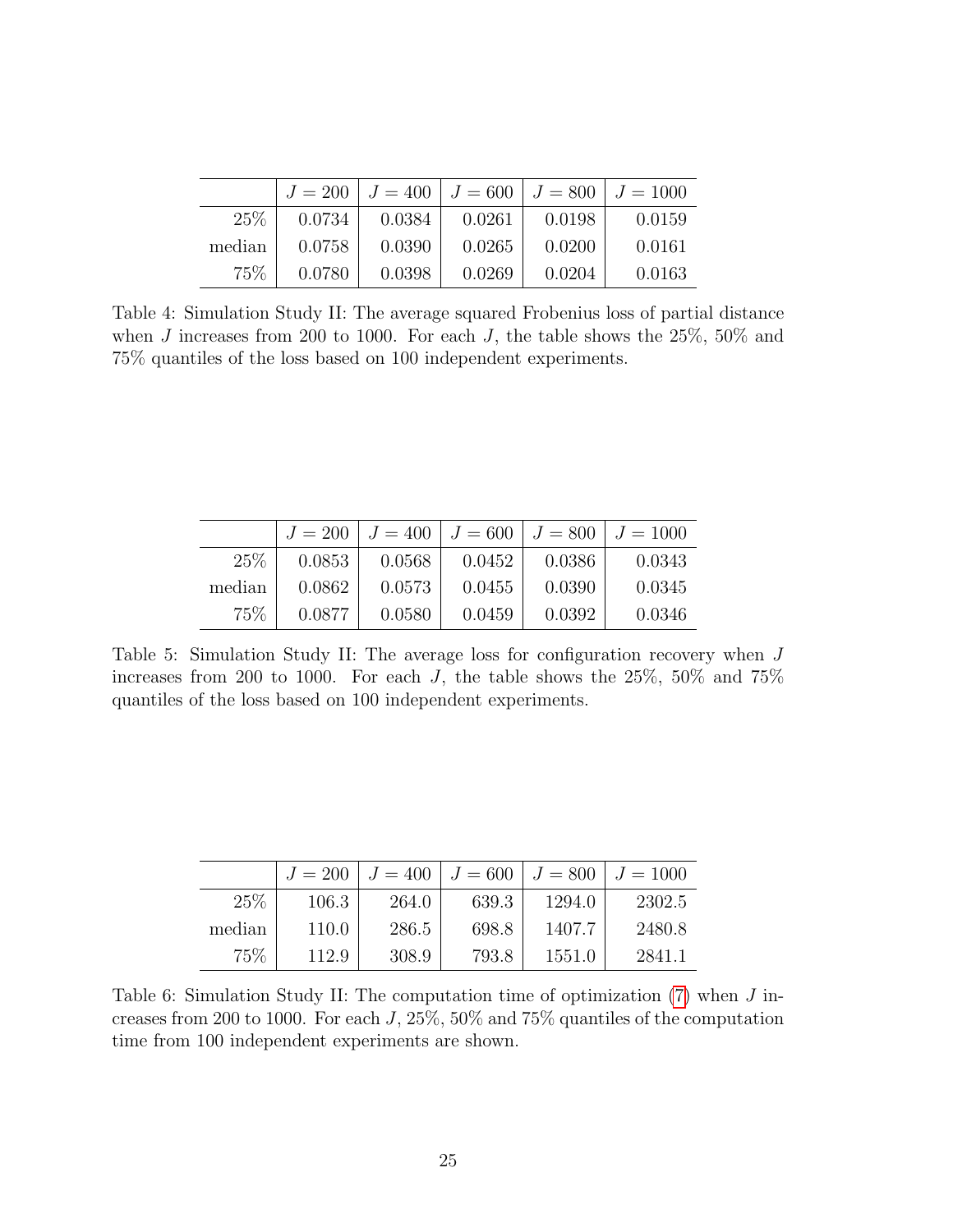## <span id="page-25-0"></span>5 Real Examples

#### 5.1 Example I: Movie Data

Background. We apply MDU to a movie rating dataset from the famous MovieLens project (see e.g., [Harper and Konstan, 2016\)](#page-70-5). The dataset analyzed in this paper is a subset of a benchmark MovieLens dataset collected during a seven-month period from September, 1997 through April, 1998<sup>[2](#page-25-1)</sup>. This subset contains 943 users and 338 movies, obtained by selecting movies that have been rated by at least 100 users. Unlike many analyses of MovieLens data that focus on the rating scores, we consider to unfold the rating behavior itself (i.e., rated/not rated) which may also reveal the users' preference patterns. More precisely, we let  $Y_{ij} = 1$  if movie j has been rated by user i and  $Y_{ij} = 0$  otherwise.

Analysis. For visualization purpose, we unfold the data onto a two-dimensional space. To apply the MDU model introduced in this paper, we need to specify the link function f. We assume f to take the logistic form  $f(x) = 2/(1 + \exp(x + \delta))$ , where  $\delta$  is a pre-specified small positive constant. For any  $\delta > 0$ , it is easy to check that the regularity condition A4 is satisfied. The results presented below are based on the choice  $\delta = 0.1$ , but we point out that other choices of  $\delta$  ( $\delta = 0.05, 0.15, 0.2$ ) have also been tried which all lead to very similar results. The constraint constant  $M$  is set to 3.5 when applying Algorithm [1.](#page-18-0) After obtaining the estimate, we transform the estimated ideal points by an isometry mapping, so that the x-axis corresponds to the dimension along which the estimated movie ideal points have the highest variance. As will be described in the sequel, under this isometry mapping of the estimated ideal points, both the  $x$ - and  $y$ -axes receive good interpretations.

<span id="page-25-1"></span> $^{2}$ The dataset can be downloaded from  $https://grouplens.org/datasets/movielens/100k/$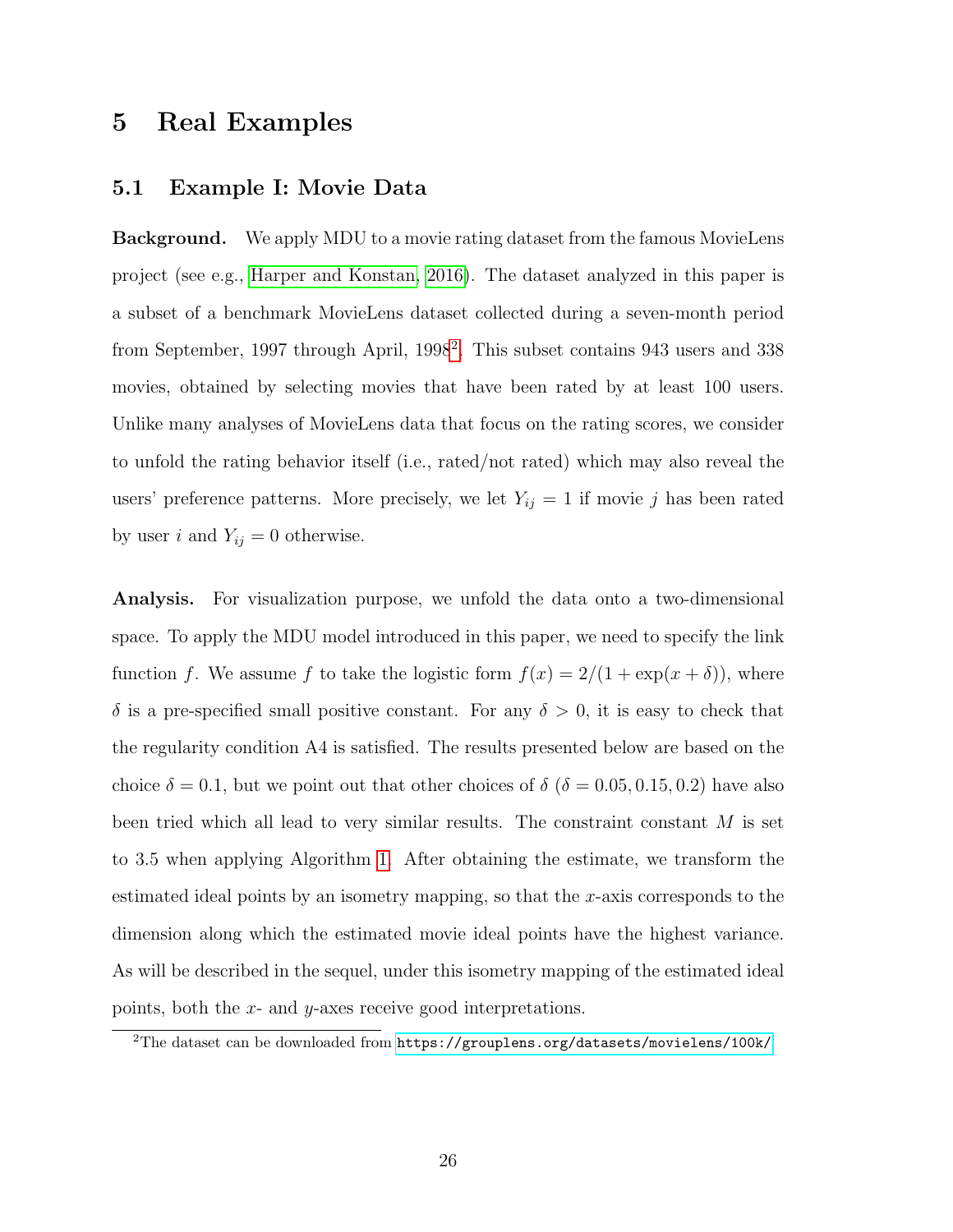<span id="page-26-0"></span>

Figure 4: Analysis of movie rating data: Simultaneous visualization of the estimated movie and user points.

Results. The results from the MDU analysis are presented in Figures [4](#page-26-0) through [6.](#page-28-0) Figure [4](#page-26-0) jointly visualizes the estimated movie and user points. As we can see, the movies and the users tend to form two giant clusters that only slightly overlap.

We investigate the movie points. First, the y-axis of the space largely indicates, if not perfectly, the popularity of the movies. The movies with a smaller  $\hat{a}_{j2}$  value tends to be rated more frequently. Roughly speaking, the shorter the average distance from a movie to the user points, the more often the movie is rated. In fact, the Kendall's tau rank correlation between  $\hat{a}_{j2}$ s and the numbers of ratings received by the movies is −0.66. This phenomenon is further reflected by panel (a) of Figure [5,](#page-27-0) where movies are stratified by the numbers of ratings they received into four categories. These four categories tend to be ordered along the y-axis. We list four movies as examples, as indicated in panel (a) of Figure [5.](#page-27-0) From the top to the bottom, they are Batman Forever (1995), Golden Eye (1995), Get Shorty (1995) and The Godfather (1972), respectively. Based on our interpretation of the y-axis, these four movies are ordered from the least popular to the most popular.

Second, the x-axis of the space seems to indicate the release time of the movies.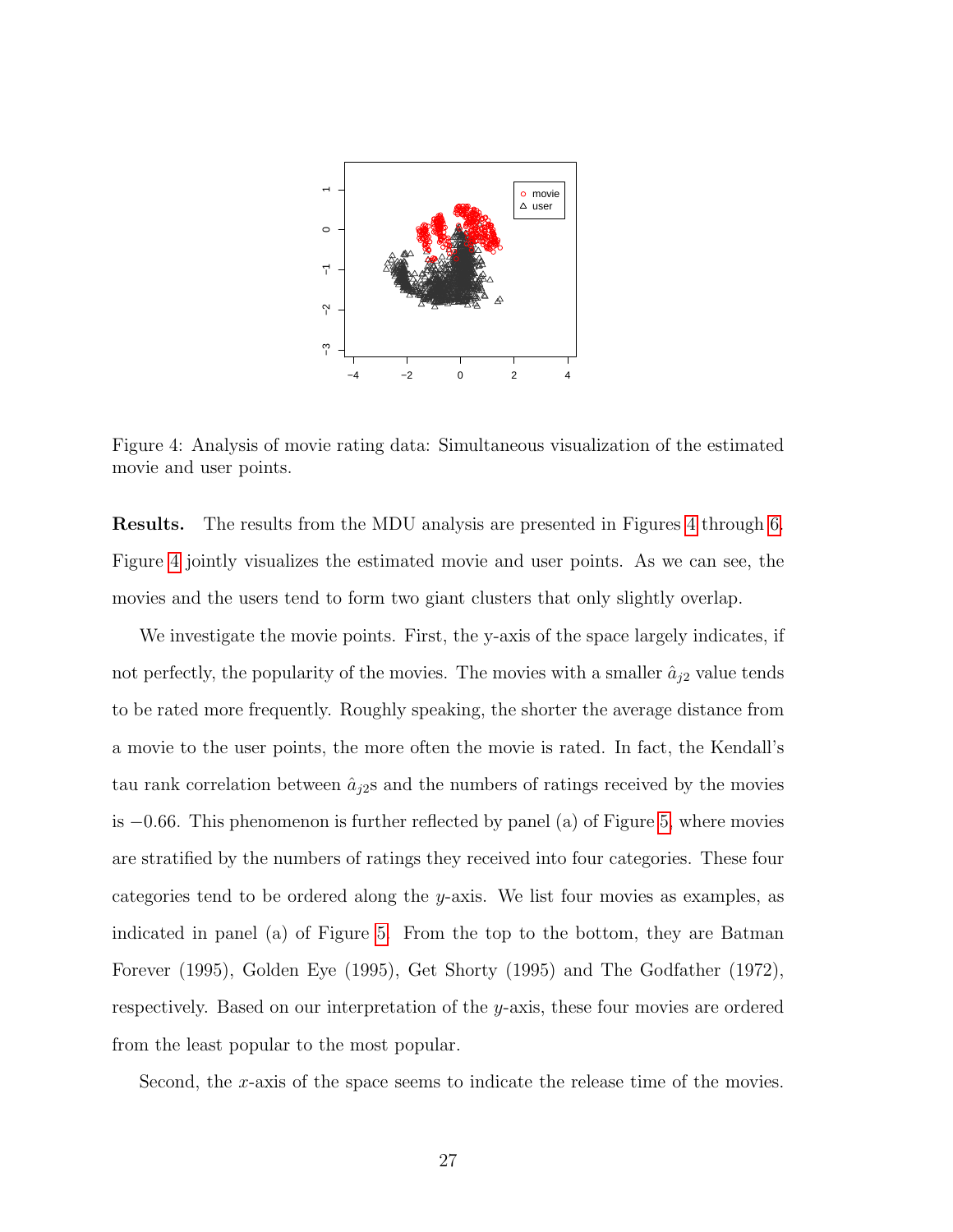<span id="page-27-0"></span>

Figure 5: Analysis of movie rating data. Panel (a): Visualization of movie points, with movies stratified into four equal-size categories based on the numbers of rating. Movies with numbers of rating less than 127, 128-169, 170-229 and more than 230 are indicated by black, red, green and blue points, respectively. Yellow points represent example movies. Panel (b): Visualization of movie points, with movies stratified into three categories based on their release time. Movies released in 1997-1998, 1995-1996, and before 1995 are indicated by green, red and black points, respectively. Purple points represent example movies.

The Kendall's tau correlation between  $\hat{a}_{i1}$ s and the release dates of the movies is -0.70. As shown in panel (b) of Figure [5,](#page-27-0) where the movies are stratified into three categories, namely "before 1995", "1995-1996", and "1997-1998". According to this figure, the clustering patten of the movies can be largely explained by the three categories based on the movie release dates. From the right to the left of the space, the points correspond to movies from the relatively older ones to the relatively more recent ones. For example, the three movies indicated in panel (b) of Figure [5](#page-27-0) are, from left to right, Citizen Kane (1941), Twelve Monkeys (1995) and The Devil's Own (1997), respectively.

The interpretation of the latent space based on movies facilitates the interpretation of the user points. First, the y-axis corresponds to the users' activeness. Roughly speaking, the shorter the average distance from a user point to the movies points, the more active the user is. The Kendall's tau rank correlation between  $\hat{\theta}_{i2}$ s and the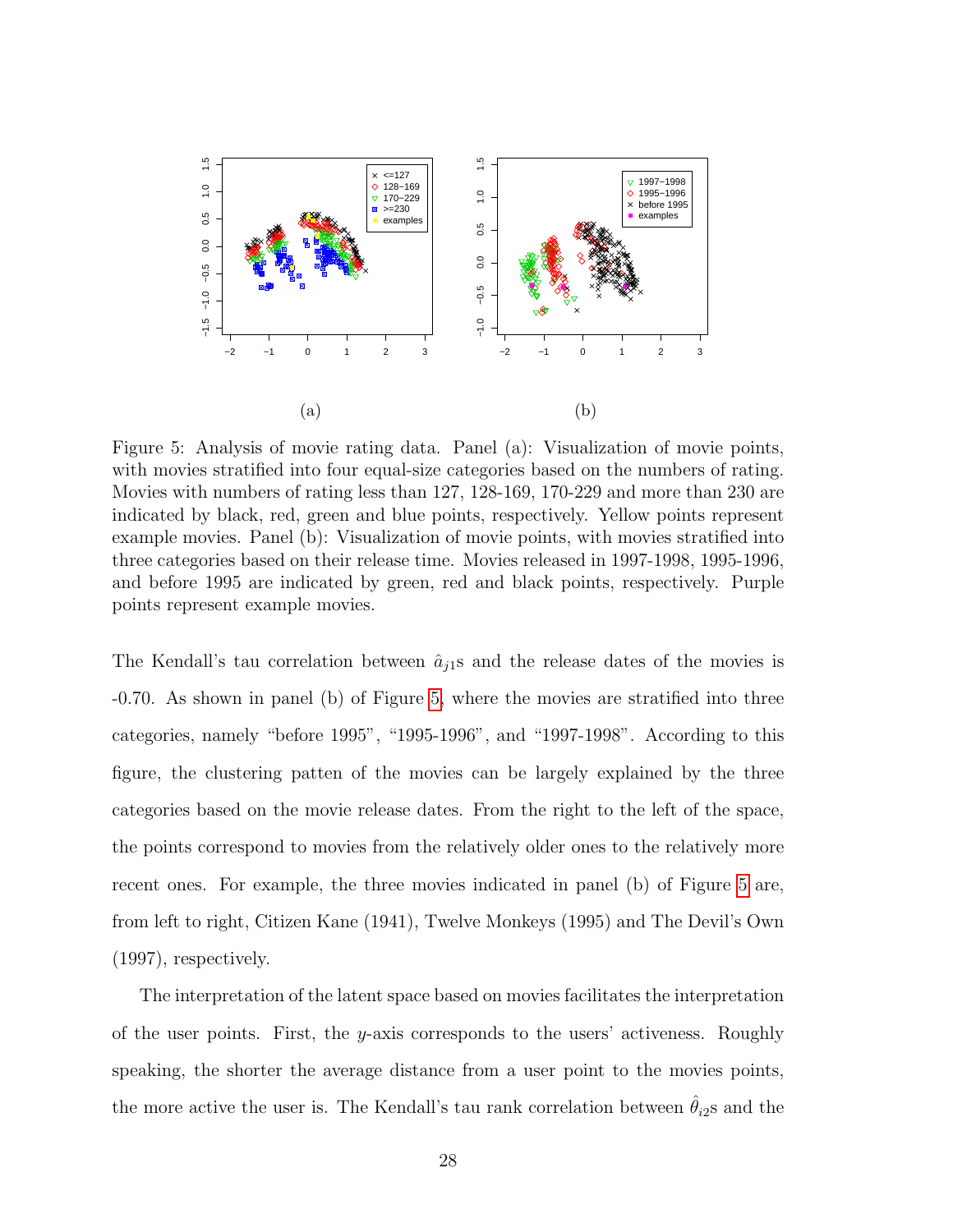<span id="page-28-0"></span>

Figure 6: Analysis of movie rating data: Visualization of user points, with users classified into four equal-size categories based on the numbers of rating. Users who rated less than 24, , 25-47, 48-103 and more than 104 movies are indicated by black, red, green and blue points, respectively.

numbers of ratings given by the users is 0.73. This is further shown via Figure [6,](#page-28-0) where users are classified into four equal-size groups depending on the number of movies they rated. These groups of users, from the most active one to the least active one, lie from the top to the bottom. Second, based on the alignment of movies along the x-axis, the user points from right to left may be interpreted as the ones who tend to more frequently rate relatively older movies to the ones who tend to more frequently rate relatively more recent ones.

#### 5.2 Example II: Senate Roll Call Voting Data

Background. We now analyze a senate roll call voting dataset from the 108th congress. This dataset contains the voting records from 100 senators to 675 roll calls in years 2003 and 2004[3](#page-28-1) . Among the 100 senators, there are 48 from the Democratic party, 51 from the Republican party, and one independent politician. For each roll

<span id="page-28-1"></span><sup>&</sup>lt;sup>3</sup>The dataset can be downloaded from <https://legacy.voteview.com/dwnl.htm>.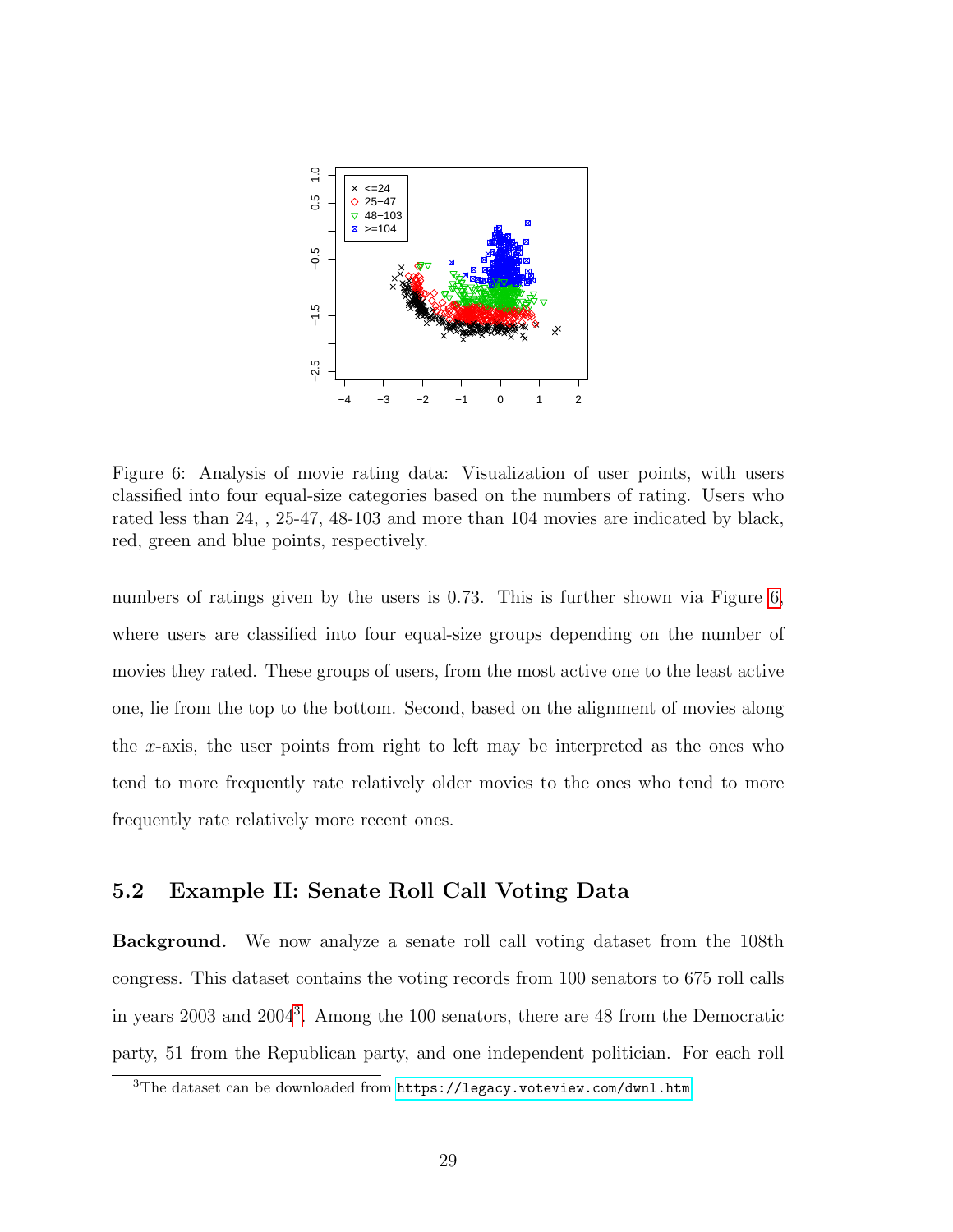call j, the vote of senator i is recorded in three ways, "Yea", "Nay" and "Not Voting", treated as  $Y_{ij} = 1, 0$ , and missing, respectively.

Analysis. Similar analysis as the previous one is conducted. Specifically, we unfold the data into a two-dimensional space. The same link function  $f$  and constraint constant  $M$  are adopted as in the analysis of movie data. After getting the estimate, we transform the estimated ideal points by an isometry mapping, so that the  $x$ -axis corresponds to the dimension along which the estimated senate ideal points have the highest variance.

Results. The results are presented in Figures [7](#page-30-0) through [9.](#page-34-0) In Figure [7,](#page-30-0) the ideal points of both roll calls and senators are visualized simultaneously. As we can see, most of the roll calls and all the senators tend to lie around a one-dimensional line. This visualization is still valid, in the sense that even when the true latent dimension is one, according to Theorem [3,](#page-16-2) unfolding the data in a two-dimensional space is still consistent.

This phenomenon of degeneration is quite consistent with the overall unidimensional patten in the congress voting data throughout the history. It has been well recognized in the political science literature [\(Poole et al., 1991;](#page-71-7) [Poole and Rosenthal,](#page-71-8) [1991\)](#page-71-8) that senate voting behavior is essentially unidimensional, though slightly different latent space models are used in that literature. For example, [Poole et al. \(1991\)](#page-71-7) concluded that "to the extent that congressional voting can be described by a spatial model, a unidimensional model is largely (albeit not entirely) sufficient."

We first interpret the senators. In Figure [8,](#page-32-0) all the senator points are visualized with their party membership indicated by different point types. In Table [7,](#page-31-0) we rank the senators based on their value of  $\hat{\theta}_{i1}$ , which is presented along the x-axis. According to this table, the Democrats tend to lie on the left and the Republicans tend to be on the right. In fact, this ranking is largely consistent with National Journal's liberalness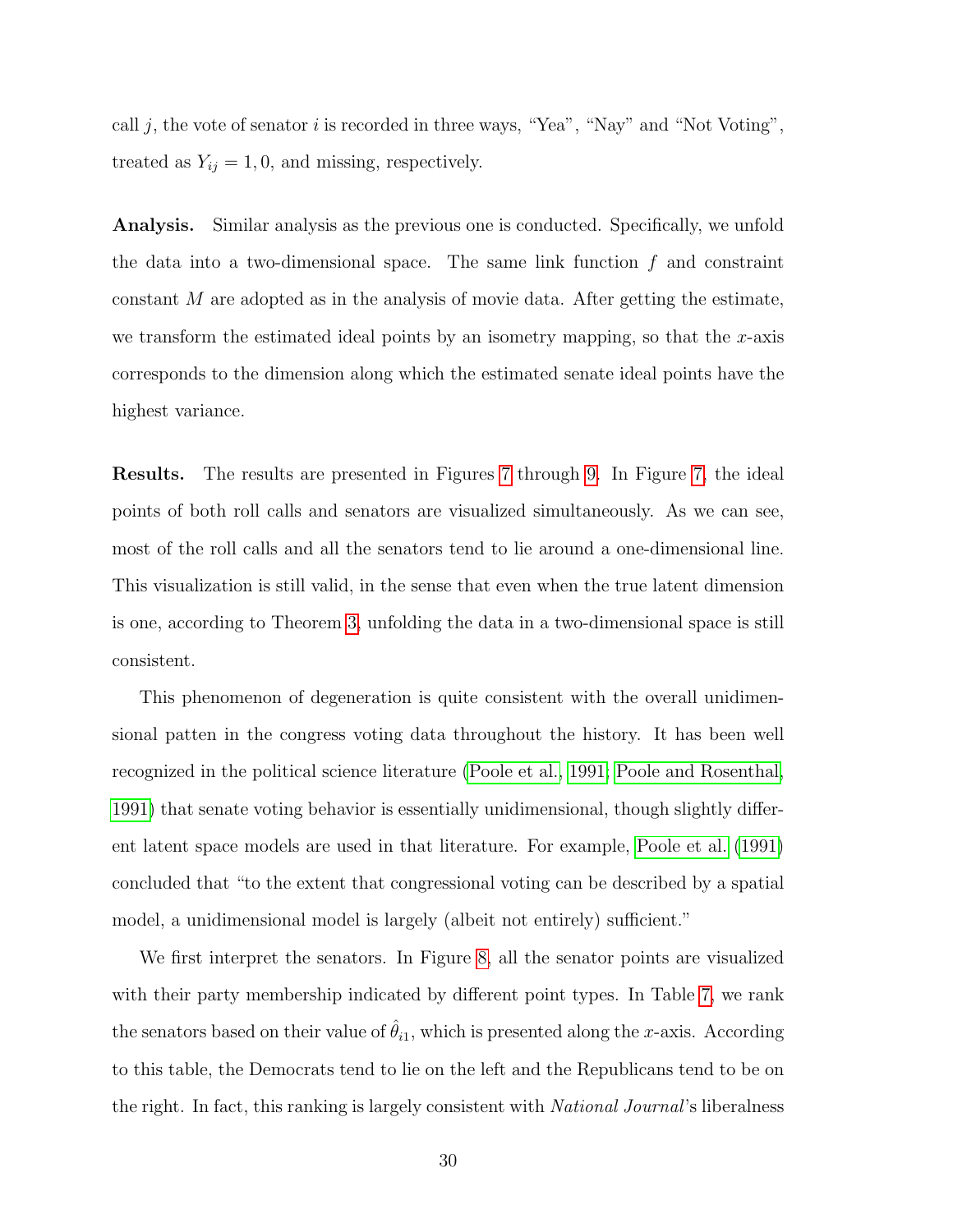<span id="page-30-0"></span>

Figure 7: Analysis of senator roll call data: Simultaneous visualization of the estimated senator and roll call ideal points.

ranking of the senators in 2003. National Journal's ranking result, which is replicated in [Clinton et al. \(2004b\)](#page-68-5), is obtained by unfolding the senators' votes on 62 key roll calls using a model given in [Clinton et al. \(2004a\)](#page-68-0). The Kendall's tau rank correlation between the result in Table [7](#page-31-0) and that given by the National Journal is 0.79. In fact, Senator John Kerry is ranked the most liberal by both our model and by National Journal and Senator Craig L. Thomas, who is the most conservative senator according to the ranking of National Journal, is the third most conservative senator given by our model.

From Figure [8](#page-32-0) and Table [7,](#page-31-0) it is also worth noting that there is a Democrat whose estimated ideal point is mixed together with those of the Republicans. This senator is Zell Miller from the state of Georgia. He is a conservative Democrat and in fact, he supported Republican President George W. Bush against the Democratic nominee John Kerry in the presidential election in 2004.

In this congress, there is an independent senator, Jim Jeffords from the state of Vermont, who does not belong to either of the two major parties. As we can see from both Figure [8](#page-32-0) and Table [7,](#page-31-0) his ideal point lies on the left, mixed with many ideal points of the Democrats. This is also consistent with Senator Jim Jeffords' political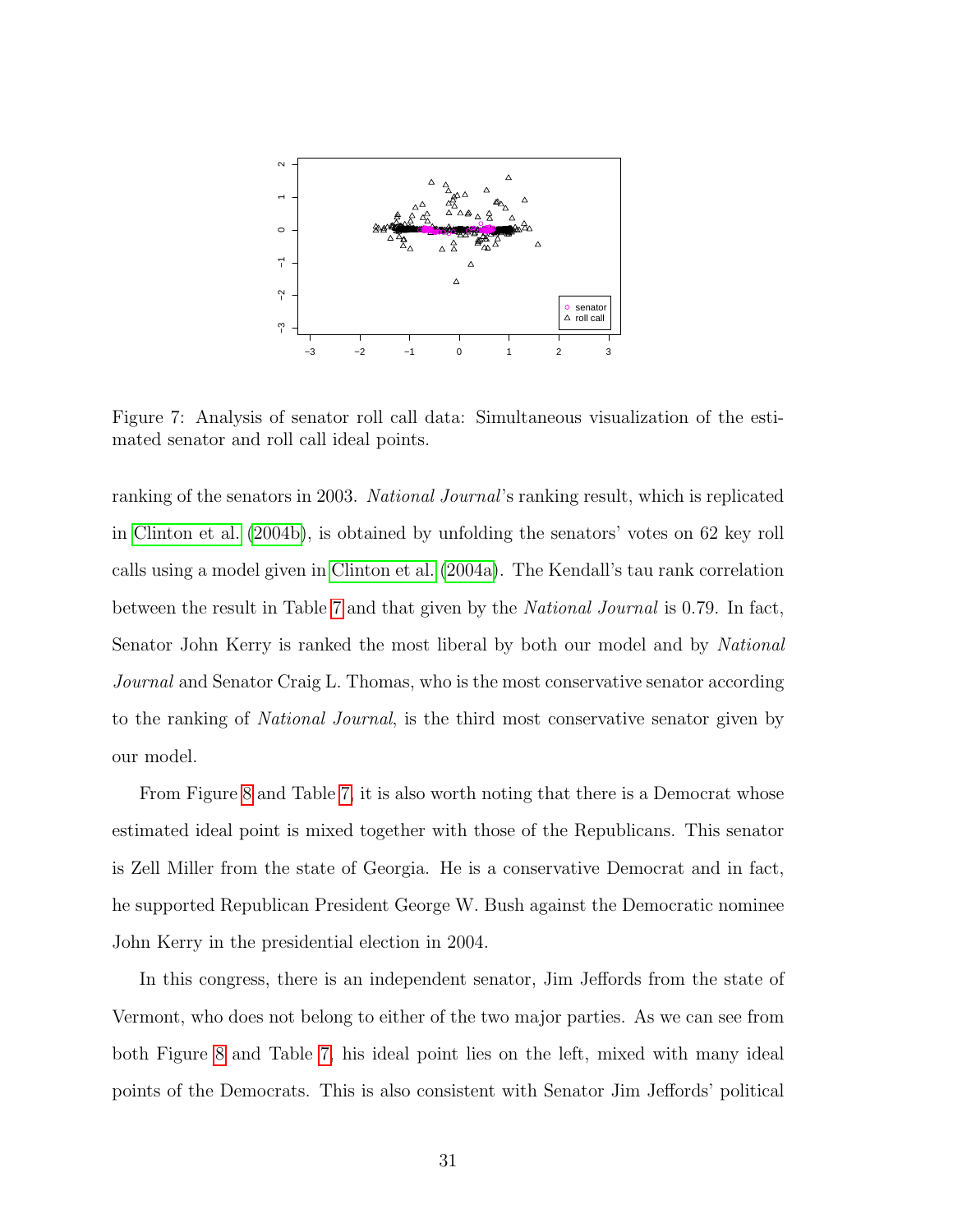<span id="page-31-0"></span>

|                 | Name        | State    |        | Name           | <b>State</b>          |        | Name             | <b>State</b>          |
|-----------------|-------------|----------|--------|----------------|-----------------------|--------|------------------|-----------------------|
| $\mathbf{1}$    | Kerry       | $D-MA$   | $35\,$ | Johnson        | $D-SD$                | 69     | Grassley         | $R-IO$                |
| $\overline{2}$  | Sarbanes    | $D-MD$   | 36     | Lieberman      | $D - CT$              | 70     | <b>Bond</b>      | $R-MO$                |
| 3               | Reed        | $D-RH$   | 37     | Bingaman       | $D-NM$                | 71     | Roberts          | $R-KA$                |
| $\overline{4}$  | Harkin      | $D$ -IO  | 38     | Nelson         | $D$ -FL               | 72     | Gregg            | $R-NH$                |
| $\bf 5$         | Graham      | $D$ -FL  | 39     | Dorgan         | $D-ND$                | 73     | Allen            | $R-VI$                |
| $\,6\,$         | Lautenberg  | $D-NJ$   | 40     | Conrad         | $\operatorname{D-ND}$ | 74     | Domenici         | $R-NM$                |
| $\overline{7}$  | Edwards     | $D-NC$   | 41     | Carper         | $D-DE$                | 75     | Bennett          | $R-UT$                |
| $8\,$           | Kennedy     | $D-MA$   | 42     | Pryor          | $D-AR$                | 76     | Dole             | $R-NC$                |
| $9\phantom{.0}$ | Durbin      | $D$ -IL  | 43     | Bayh           | $D-IN$                | 77     | Frist            | $R-TN$                |
| 10              | Levin       | $D-MI$   | 44     | Lincoln        | $D-AR$                | $78\,$ | <b>Brownback</b> | $R-KA$                |
| 11              | Akaka       | $D-HA$   | 45     | Landrieu       | $D$ -LO               | 79     | Hatch            | $R-UT$                |
| 12              | Byrd        | $D-WE$   | 46     | <b>Baucus</b>  | $D-MT$                | 80     | Cochran          | $R-MS$                |
| 13              | Boxer       | $D-CA$   | 47     | <b>Breaux</b>  | $D$ -LO               | 81     | Graham           | $R$ -SC               |
| 14              | Corzine     | $D-NJ$   | 48     | Nelson         | $D-NE$                | 82     | Alexander        | $R-TN$                |
| 15              | Clinton     | $D-NY$   | 49     | Chafee         | $R-RH$                | 83     | Lott             | $R-MS$                |
| 16              | Leahy       | $D-VE$   | 50     | Snowe          | $R-ME$                | 84     | Chambliss        | $R$ -GE               |
| 17              | Dodd        | $D-CT$   | 51     | Collins        | $R-ME$                | 85     | <b>Burns</b>     | $R-MT$                |
| 18              | Stabenow    | $D-MI$   | $52\,$ | Specter        | $R-PE$                | 86     | <b>Bunning</b>   | $\operatorname{R-KE}$ |
| 19              | Mikulski    | $D-MD$   | 53     | Mccain         | $R-AZ$                | 87     | Crapo            | $R-ID$                |
| $20\,$          | Feingold    | D-WI     | $54\,$ | Dewine         | $R-OH$                | 88     | Mcconnell        | $R-KE$                |
| $21\,$          | Rockefeller | $D-WE$   | $55\,$ | Campbell       | $R-CO$                | 89     | Ensign           | $R-NV$                |
| 22              | Hollings    | $D-SC$   | 56     | Smith          | $R-OR$                | 90     | Cornyn           | $R-TX$                |
| 23              | Kohl        | D-WI     | 57     | Coleman        | $R-MN$                | 91     | Sununu           | $R-NH$                |
| 24              | Inouye      | $D-HA$   | 58     | Warner         | $R-VI$                | 92     | Santorum         | $R-PE$                |
| 25              | Schumer     | $D-NY$   | $59\,$ | Murkowski      | $R-AK$                | 93     | Craig            | $R$ -ID               |
| 26              | Cantwell    | D-WA     | 60     | Voinovich      | $R-OH$                | 94     | Inhofe           | R-OK                  |
| 27              | Dayton      | $D-MN$   | 61     | Hutchison      | $R-TX$                | 95     | Allard           | $R-CO$                |
| $28\,$          | Murray      | D-WA     | 62     | Lugar          | $R-IN$                | 96     | Enzi             | R-WY                  |
| 29              | Wyden       | D-OR     | 63     | Miller         | $\operatorname{D-GE}$ | 97     | Sessions         | $R-AL$                |
| 30              | Daschle     | $D-SD$   | 64     | Fitzgerald     | $R$ -IL               | 98     | Thomas           | R-WY                  |
| 31              | Biden       | $D-DE$   | 65     | Talent         | $R-MO$                | 99     | Kyl              | R-AZ                  |
| $32\,$          | Feinstein   | $D - CA$ | $66\,$ | Hagel          | $R-NE$                | 100    | Nickles          | $R-OK$                |
| 33              | Jeffords    | I-VE     | 67     | <b>Stevens</b> | $R-AK$                |        |                  |                       |
| 34              | Reid        | D-NV     | 68     | Shelby         | $R-AL$                |        |                  |                       |

Table 7: Analysis of senator roll call data: Ranking of senators based on  $\hat{\theta}_{i1}.$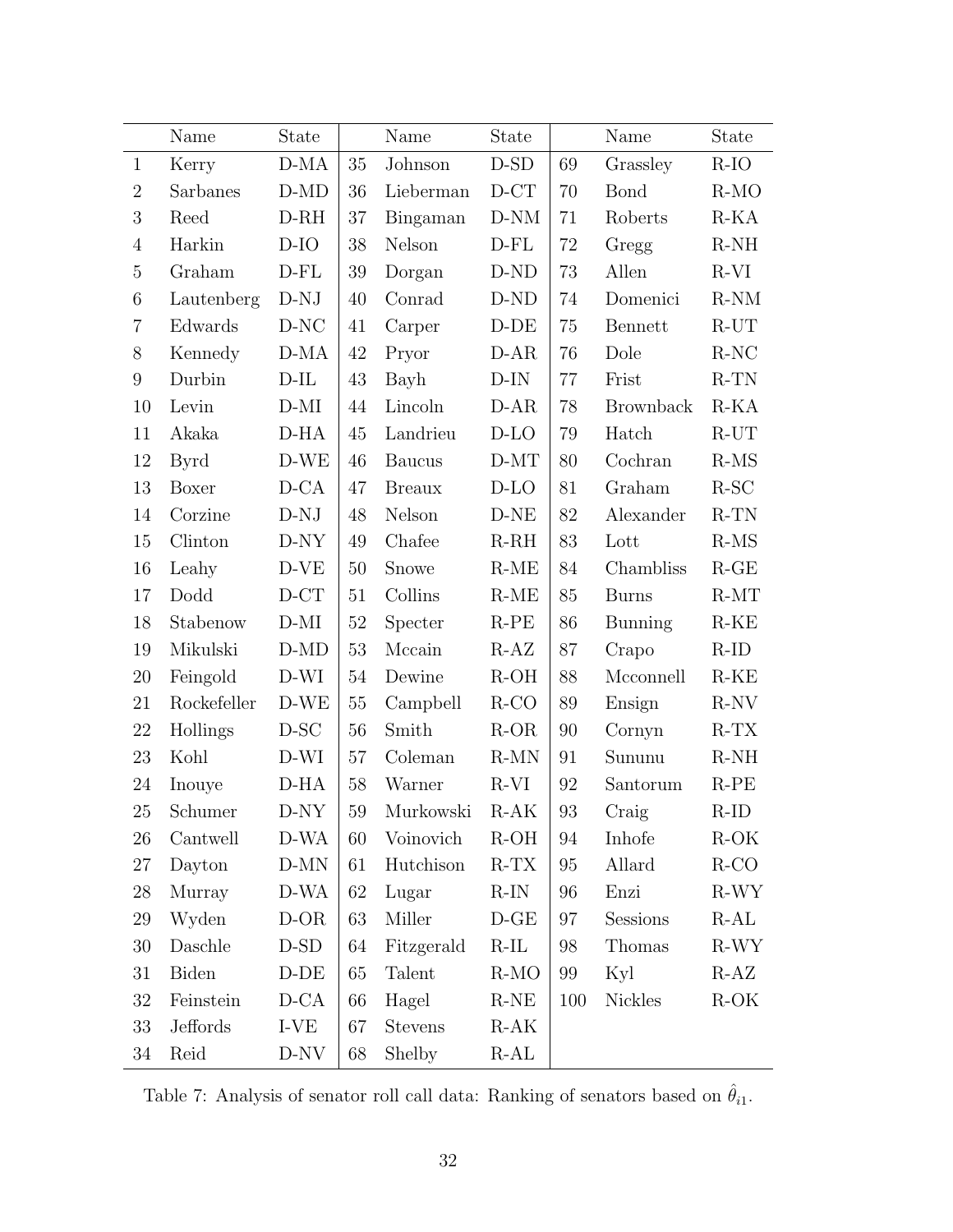<span id="page-32-0"></span>

Figure 8: Analysis of senator roll call data: Visualization of senator points, where senators are classified by their party membership. Specifically, The Democrats, Republicans and an independent politician are indicated by blue, red, and green, respectively.

standing. In fact, he left Republican party to become an independent and began caucusing with the Democrats since 2001.

We now investigate the roll calls. The value of  $\hat{a}_{i1}$ , i.e., the roll calls' coordinate on the x-axis, seems to represent the roll calls' liberalness-conservativeness. The more liberal roll calls lie on the left and the more conservative ones lie on the right. This interpretation is further confirmed by the voting records for the roll calls. In particular, for each roll call, we calculate the proportion of Republicans among the senators who voted "Yea". A larger value of this proportion indicates that the roll call is more conservative. As we can see from panel (a) of Figure [9,](#page-34-0) for roll calls from the left to the right, this proportion increases. In fact, the Kendall's tau rank correlation between  $\hat{a}_{j1}$ s and the proportions of "Yea" from Republicans is as high as 0.88. We present the content of three roll calls as representative examples. As indicated in panel (a) of Figure [9,](#page-34-0) these roll calls have substantially different coordinates along the xaxis. From left to right, they are (1) "To improve the availability of contraceptives for women", (2)"Confirmation Thomas J. Ridge, of Pennsylvania, to be Secretary of Homeland Security", and (3)"To provide financial security to family farm and small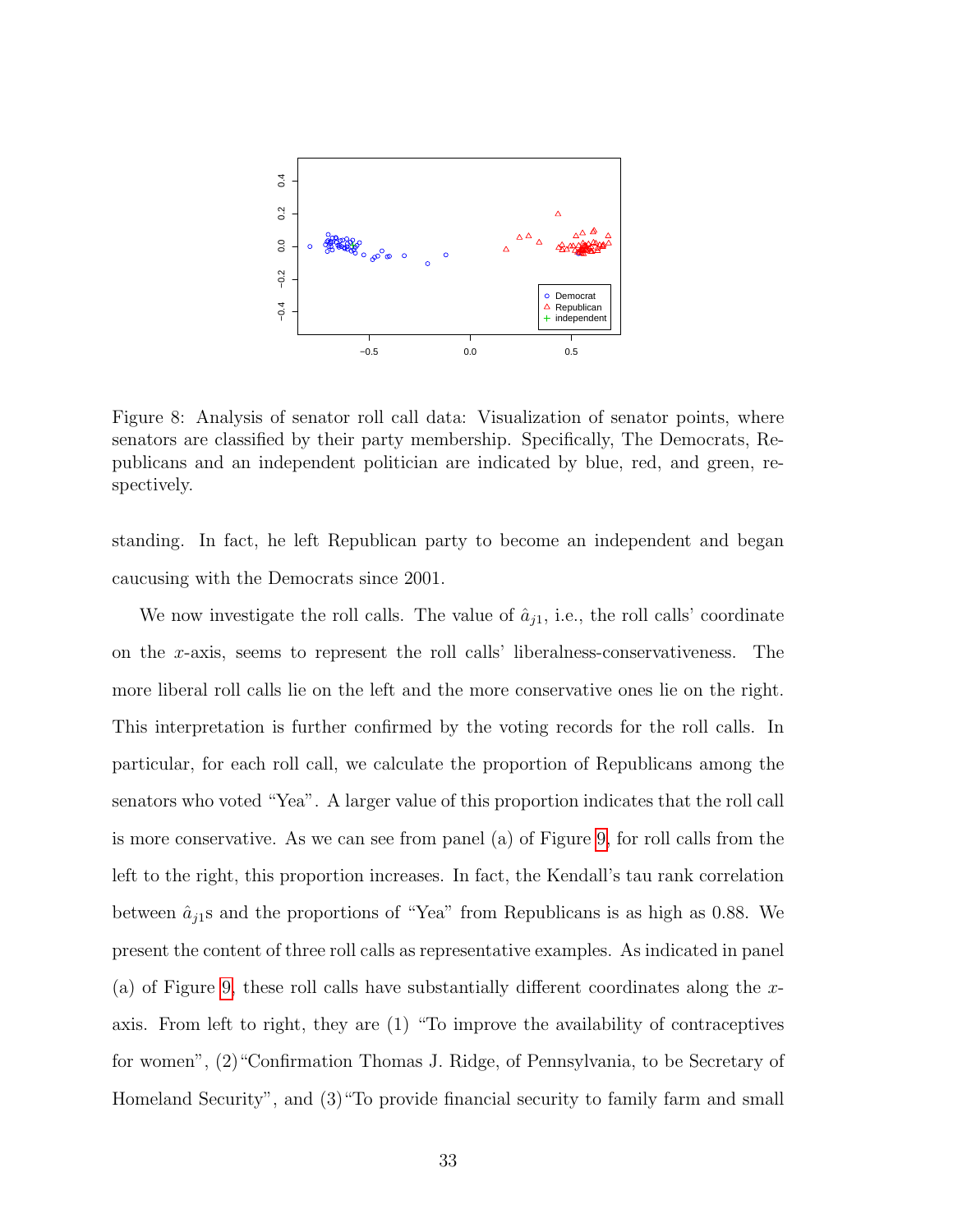business owners by ending the unfair practice of taxing someone at death".

Although most of the roll calls lie near the x-axis (i.e.,  $\hat{a}_{j2} \approx 0$ ), there are still quite a few roll calls which spread out on the y-axis. It seems that the voting on such roll calls is heterogeneous within both parties. Specifically, we measure heterogeneity of voting within each party by a cross entropy measure, defined as

$$
CE_j^{(i)} = -p_{jy}^{(i)} \log p_{jy}^{(i)} - p_{jn}^{(i)} \log p_{jn}^{(i)} - p_{jm}^{(i)} \log p_{jm}^{(i)},
$$

where  $i = 1, 2$  indicate Democrat and Republican, respectively, and  $p_{jy}^{(i)}$ ,  $p_{jn}^{(i)}$ , and  $p_{jm}^{(i)}$  denote the proportions of "Yea", "Nay", and "Not voting" within the party for the jth roll call. Cross entropy is a commonly used measure of heterogeneity (Chapter 9, [Friedman et al., 2001\)](#page-69-8). The larger the cross entropy, the more heterogeneous voting behavior within a party. In panel (b) of Figure [9,](#page-34-0) we present the box plots of  $\min\{CE_j^{(1)}, CE_j^{(2)}\}$ , for roll calls lying near the x-axis ( $|\hat{a}_{j2}| \leq 0.05$ ) and for those spreading out along the y-axis ( $|\hat{a}_{j2}| > 0.05$ ). According to panel (b) of Figure [9,](#page-34-0) the roll calls in the latter group ( $|\hat{a}_{j2}| > 0.05$ ) tend to have a larger value of  $\min\{ \text{CE}_j^{(1)}, \text{CE}_j^{(2)} \},$  implying that the voting tends to be more heterogeneous within both parties for these roll calls. The latter group contains roll calls, such as "To provide for the distribution of funds under the infrastructure performance and maintenance program", "To enhance the role of Congress in the oversight of the intelligence and intelligence-related activities of the United States Government", and "To strike provisions relating to energy tax incentives". Many of such roll calls may be explained by constituency specific factors.

## <span id="page-33-0"></span>6 Concluding Remarks

In this paper, we provide a statistical framework for studying unfolding-model-based visualization. An estimator, together with an algorithm for its computation, is pro-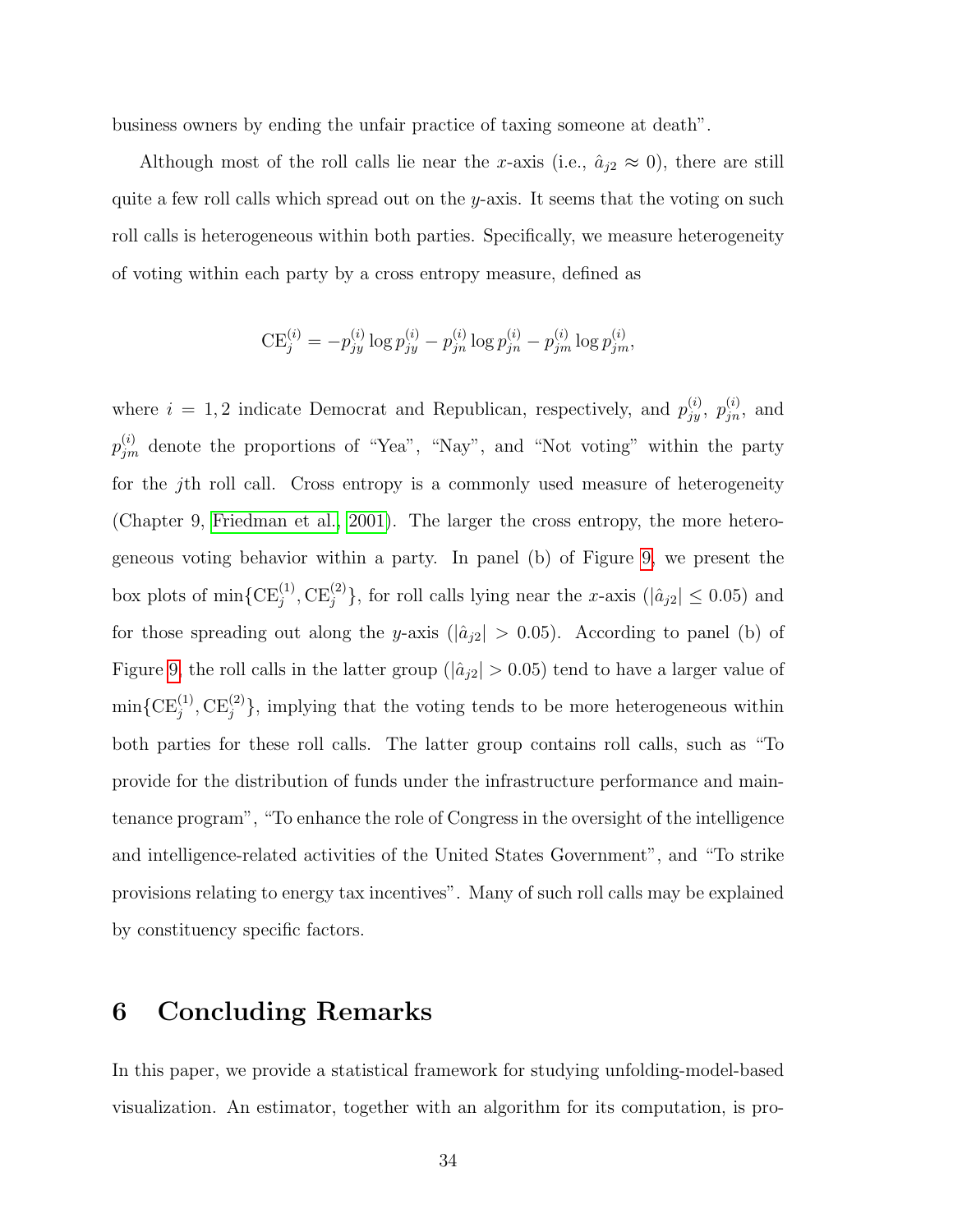<span id="page-34-0"></span>

Figure 9: Analysis of senator roll call data. Panel (a): Visualization of roll call points, where roll calls are classified by the proportion of "Yea" from Republicans. Specifically, roll calls who have the proportions less than 0.068, 0.068-0.52,0.52-0.73 and larger than 0.73 are indicated by black, red, green and blue points, respectively. The yellow solid points are example roll calls to be discussed. Panel (b): Box plots of  $\min\{ \text{CE}_j^{(1)}, \text{CE}_j^{(2)} \},$  for roll calls lying near the x-axis  $(|a_{j2}| \le 0.05)$  one the left and for those spreading out along the y-axis ( $|\hat{a}_{j2}| > 0.05$ ) on the right.

posed, whose performance is examined by simulation studies. Under reasonable conditions, we provide asymptotic results for the recovery of ideal-point configuration. The proposed method is applied to two datasets, one on movie rating and the other on senator voting, for which interpretable results are obtained.

The ideal points obtained from the proposed method can be used in further analysis. For example, one can use the estimated person points as covariates in regression analysis. For another example, one may further conduct cluster analysis on the respondents and items, for example, by applying the K-means algorithm [\(MacQueen,](#page-71-9) [1967\)](#page-71-9). In fact, as discussed in the supplementary material, there is a connection between our unfolding model and the stochastic co-blockmodel [\(Choi and Wolfe,](#page-68-6) [2014;](#page-68-6) [Rohe et al., 2016\)](#page-72-6) for bi-cluster analysis. When data follow a stochastic coblockmodel, then our consistency result for the unfolding model further guarantees the consistency of bi-cluster analysis.

The current analysis may be extended along multiple directions. First, the current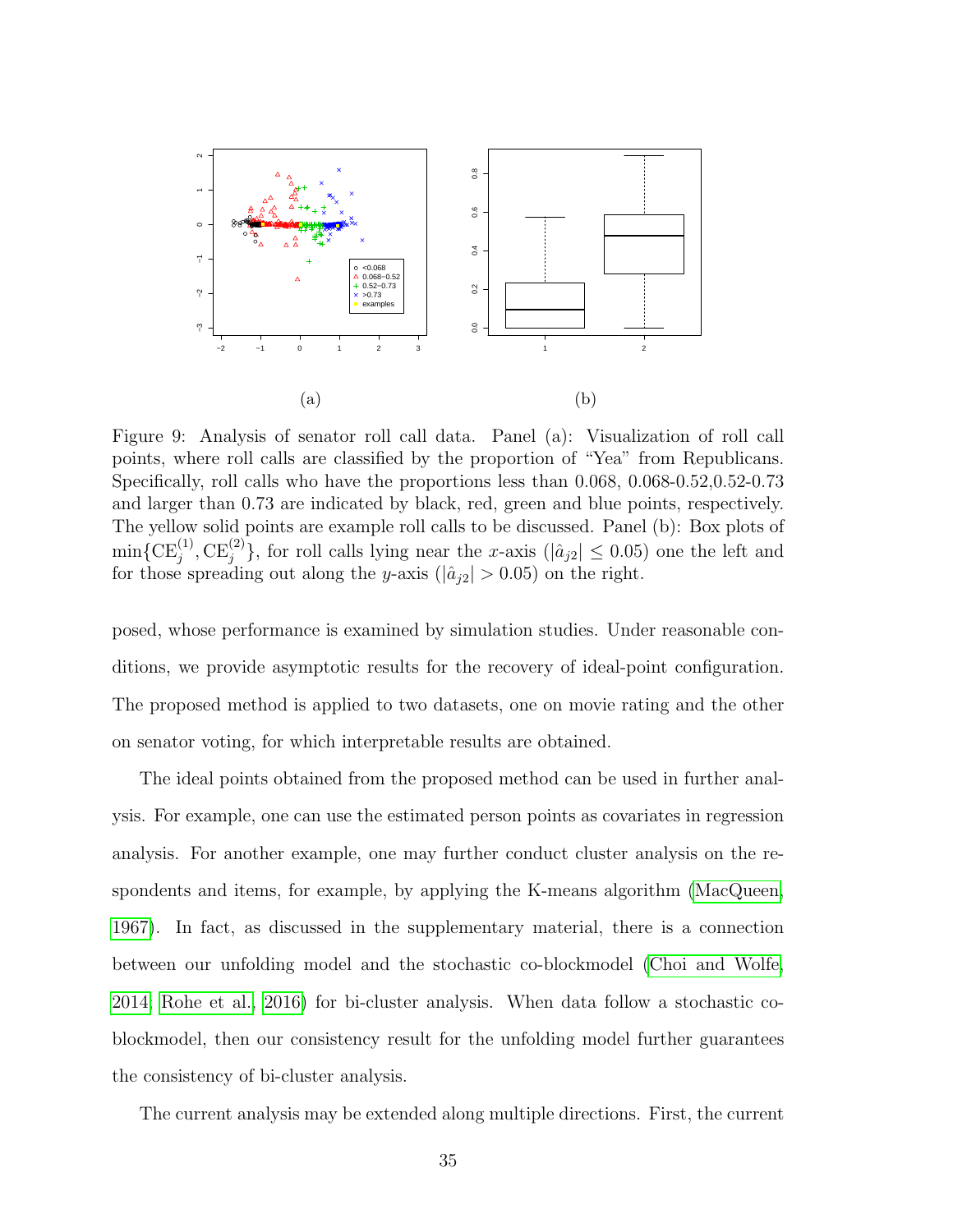analysis keeps the latent dimension K fixed. In fact, the theoretical results established in this paper can be generalized to a setting where  $K$  also diverges, a more appropriate setting for data of a very large scale. Second, it is possible to make statistical inference about the person and item ideal points, such as testing whether a person point is closer to one item point than another. Making statistical inference under our model is closely related to statistical inference for low-rank matrix completion (see e.g., [Chen et al.,](#page-68-7) [2019a;](#page-68-7) [Xia and Yuan, 2019\)](#page-72-7), but the non-linear link function in our model brings more challenges and thus methods and theory remain to be developed. Third, although we focus on binary data in this paper, the proposed modeling framework, theory and computational algorithm can be extended to other types of data, such as ratings and rankings. Finally, it may also be of interest to extend the current framework to the modeling and analysis of large-scale preferential choice data with informatively missing data entries.

## Appendix

## A Bi-Cluster Analysis

The applications of multidimensional scaling, including multidimensional unfolding as a special case, are often followed by cluster analysis (e.g., [Kruskal and Wish, 1978;](#page-70-3) [Borg and Groenen, 2005\)](#page-67-3) for better understanding and interpretation of the data visualization. In our context, it is often of interest to cluster the respondents and the items, respectively. This task is known as bi-clustering or co-clustering [\(Hartigan,](#page-70-9) [1972;](#page-70-9) [Dhillon, 2001\)](#page-69-9), which is often studied statistically under the stochastic coblockmodel [\(Choi and Wolfe, 2014;](#page-68-6) [Rohe et al., 2016\)](#page-72-6), an extension of the widely used stochastic blockmodel [\(Holland et al., 1983\)](#page-70-10).

Following multidimensional unfolding, it is natural to bi-cluster the respondents and the items based on the estimated ideal points, using the Euclidian distance as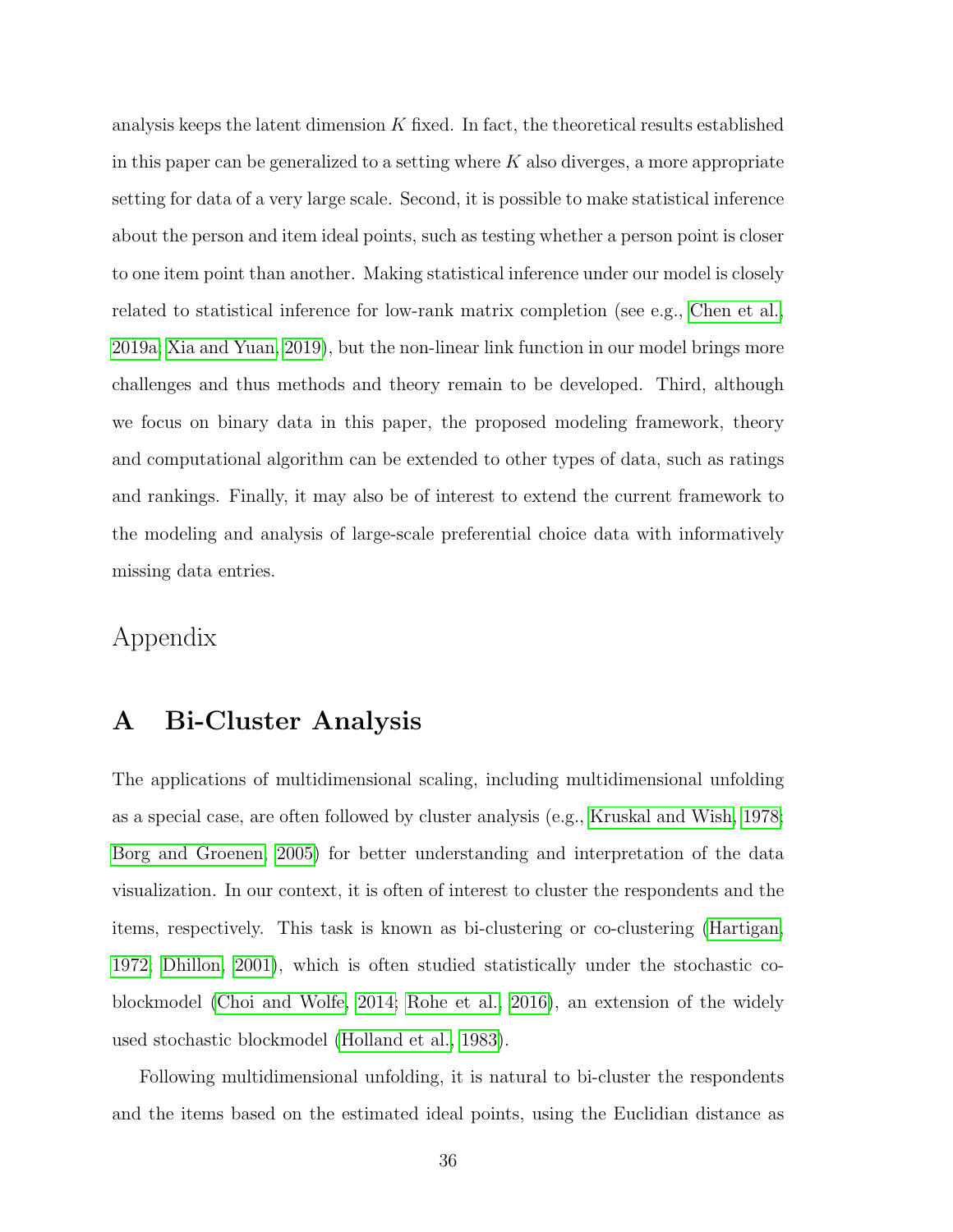a natural measure of dissimilarity. In particular, we use the K-means algorithm [\(MacQueen, 1967\)](#page-71-0) to cluster the respondents and the items into  $k_1$  and  $k_2$  clusters, respectively, for some pre-specified numbers of clusters  $k_1$  and  $k_2$ . This two-step procedure for bi-cluster analysis is described in Algorithm [A.1.](#page-36-0)

<span id="page-36-0"></span>Algorithm A.1 (Two-step procedure for bi-cluster analysis)

**Step [1](#page-18-0)**: Apply Algorithm 1 and obtain estimates  $\{\hat{\boldsymbol{\theta}}_1, ..., \hat{\boldsymbol{\theta}}_N, \hat{\mathbf{a}}_1, ..., \hat{\mathbf{a}}_J\}$ .

**Step 2**: Perform the K-means algorithm to  $\{\hat{\boldsymbol{\theta}}_1, ..., \hat{\boldsymbol{\theta}}_N\}$  and  $\{\hat{\mathbf{a}}_1, ..., \hat{\mathbf{a}}_J\}$  given  $k_1$  and  $k_2$  clusters, respectively.

**Output**: The cluster membership of respondents  $\hat{\theta}_i \in \{1, ..., k_1\}$  and cluster membership of items  $\hat{v}_j \in \{1, ..., k_2\}$   $(i = 1, ..., N; j = 1, ..., J)$ .

<span id="page-36-1"></span>We provide a connection between the multidimensional unfolding model studied in this paper and the stochastic co-blockmodel. Consider a special case under the multidimensional unfolding model, where there are finite possible locations for the respondent ideal points and also for the item ideal points, independent of N and J. We denote the possible locations for the respondent ideal points as  $\{b_1^*,...,b_{k_1}^*\}$ and denote those for the item ideal points as  $\{\mathbf{c}_1^*,...,\mathbf{c}_{k_2}^*\}$ . Under this setting, there exist  $k_1$  respondent latent classes and  $k_2$  item latent classes, regarding two respondents/items as from the same latent class when they have the same location. We denote  $\vartheta_i^* \in \{1, ..., k_1\}$  and  $v_j^* \in \{1, ..., k_2\}$  the true latent class memberships of respondent  $i$  and item  $j$ , respectively. In this sense, the model becomes a stochastic co-blockmodel, for which the distribution of  $Y_{ij}$  is only determined by the latent class memberships of respondent i and item j and  $Y_{ij}$ s are conditionally independent given all the latent memberships of the respondents and items. In what follows, we show that the proportions of misclassified respondents and items converge to 0 in probability, when both  $N$  and  $J$  grow to infinity, if the  $K$ -means algorithm in Algorithm [A.1](#page-36-0) has converged to the global optima.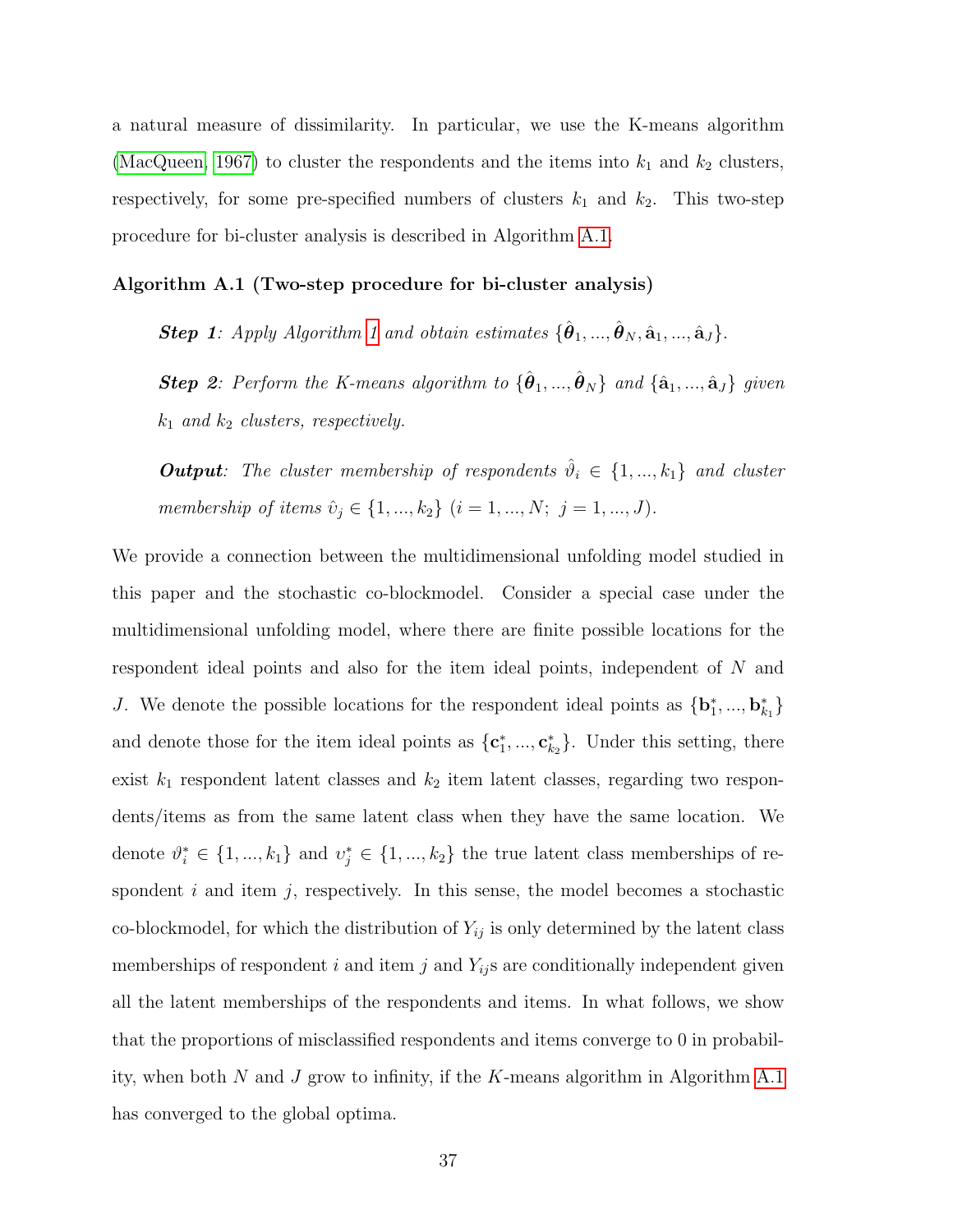**Theorem A.1** Suppose A0, A3 and A4 are satisfied, and  $K_+ \geq K$ . Further suppose the multidimensional unfolding model degenerates to a stochastic co-blockmodel, satisfying  $\theta_i^* \in \{\mathbf{b}_1^*,...,\mathbf{b}_{k_1}^*\}$  and  $\mathbf{a}_j^* \in \{\mathbf{c}_1^*,...,\mathbf{c}_{k_2}^*\}$ . If both K-means algorithms in Algorithm [A.1](#page-36-0) converge to the global optima, then the clustering result satisfies

<span id="page-37-0"></span>
$$
\min \left\{ \max_{\zeta \in \mathcal{B}_{k_1}} \frac{\sum_{i=1}^N 1_{\{\hat{v}_i = \zeta(v_i^*)\}}}{N}, \max_{\zeta \in \mathcal{B}_{k_2}} \frac{\sum_{j=1}^J 1_{\{\hat{v}_j = \zeta(v_j^*)\}}}{J} \right\}
$$
(A.1)

goes to 1 in probability as both N and J grow to infinity, where  $\mathcal{B}_k$  denotes the set of all permutations on  $\{1, ..., k\}$ , for  $k = k_1, k_2$ .

Remark A.1 To handle "label switching indeterminacy" in clustering, in the loss function  $(A.1)$  we find permutations that best match the true latent class memberships and their estimates for both the respondents and the items.

## B Proof of Theoretical Results

#### B.1 Definitions and Notations

In this appendix, we use  $c, C, C_1, C_2$  to represent constants which do not depend on N, J, the values of which may vary according to the context. With a little abuse of notation, we use  $\mathcal{A}_{N,J}$  to denote the specified events, which may differ in different proofs. For  $\mathbf{x} \in \mathbb{R}^K$ , we use  $B^K_{\mathbf{x}}(C)$  to denote the closed ball in  $\mathbb{R}^K$  centered at  $\mathbf{x}$ with radius C. Unless otherwise specified, all balls in the appendix is assumed to be closed. For a set  $G \subset \mathbb{R}^K$ , let  $\text{int}(G)$  denote the set of all its interior points. For a positive integer n, we denote  $[n] := \{1, ..., n\}$ . We start with some notions which will be used in the proof of theorems, propositions and lemmas.

**Definition B.1** For points  $\mathbf{x}_i, \mathbf{x}'_i \in \mathbb{R}^K$ ,  $i = 1, ..., n$ , we write  $(\mathbf{x}_1, ..., \mathbf{x}_n) \sim (\mathbf{x}'_1, ..., \mathbf{x}'_n)$ , if there exists an isometry  $F \in \mathcal{A}_K$ , such that  $\mathbf{x}'_i = F(\mathbf{x}_i)$ ,  $i = 1, ..., n$ .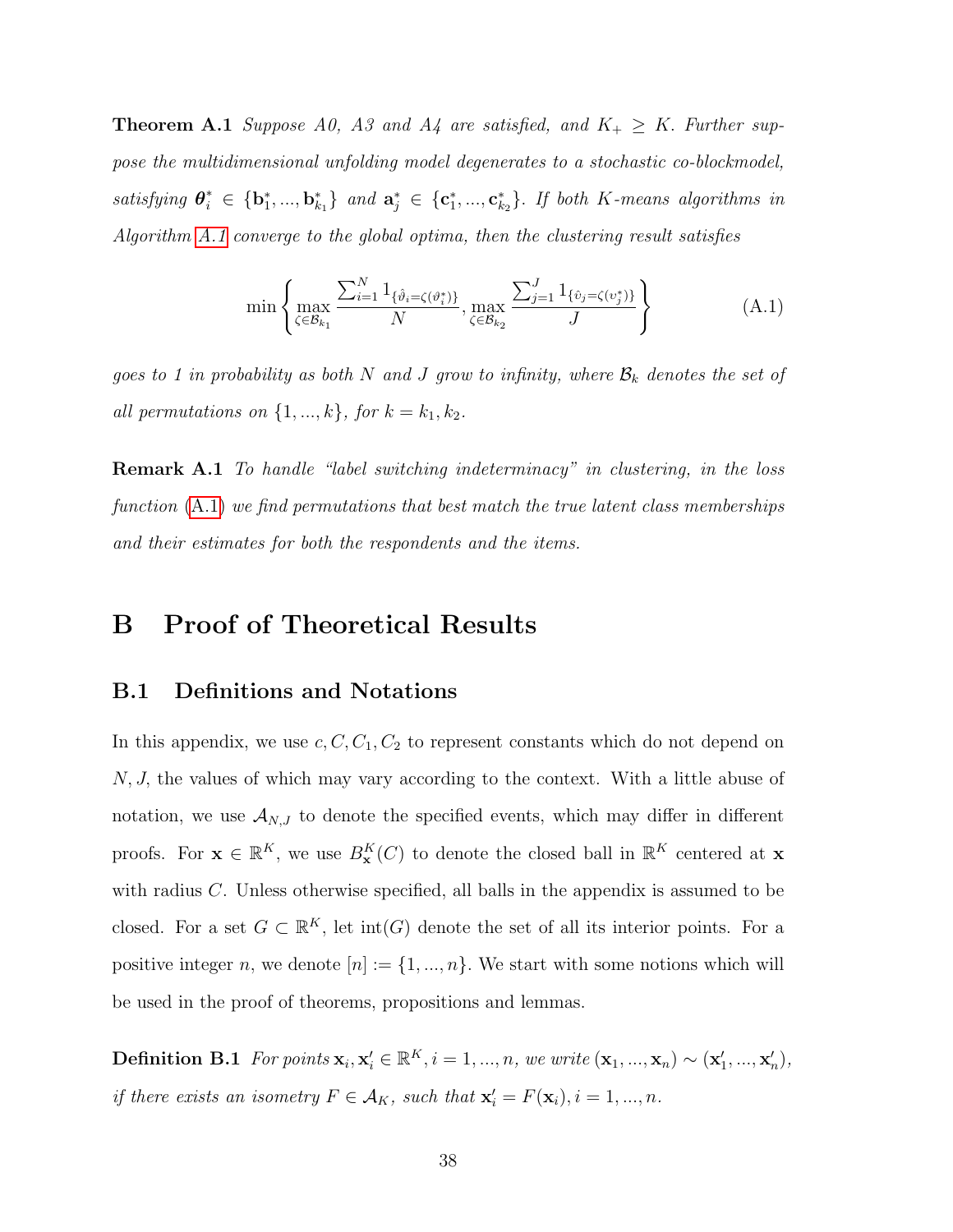Remark B.1 It is easy to show that " $\sim$ " is an equivalence relation.

Definition B.2 (Configuration) We define an n-point configuration as an equivalence class. That is, we define a configuration

$$
[\mathbf{x}_1,...,\mathbf{x}_n]:=\{(\mathbf{x}'_1,...,\mathbf{x}'_n):(\mathbf{x}'_1,...,\mathbf{x}'_n)\sim (\mathbf{x}_1,...,\mathbf{x}_n)\}
$$

as the equivalence class of  $(\mathbf{x}_1, ..., \mathbf{x}_n)$ .

**Remark B.2** By the property of isometry mapping, it is easy to see that all the elements in the same configuration have the same distance matrix.

We now consider the space of all *n*-point configurations in  $\mathbb{R}^K$ , denoted by

$$
\mathcal{H}_{n,K} := \left\{ \left[ \mathbf{x}_1, ..., \mathbf{x}_n \right] : \mathbf{x}_i \in \mathbb{R}^K, i = 1, ..., n \right\}.
$$

For two configurations  $\tau_1 = [\mathbf{x}_1, ..., \mathbf{x}_n], \tau_2 = [\mathbf{y}_1, ..., \mathbf{y}_n] \in \mathcal{H}_{n,K}$ , we define

$$
d(\tau_1, \tau_2) := \inf_{F \in \mathcal{A}_K} \sqrt{\sum_{1 \leq i \leq n} ||F(\mathbf{x}_i) - \mathbf{y}_i||^2}.
$$

First, we note that  $d(\cdot, \cdot)$  is a well-defined mapping from  $\mathcal{H}_{n,K} \times \mathcal{H}_{n,K}$  to  $\mathbb{R}$ . That is, for any  $(x'_1, ..., x'_n) \in [x_1, ..., x_n]$  and  $(y'_1, ..., y'_n) \in [y_1, ..., y_n]$ ,

$$
\inf_{F \in \mathcal{A}_K} \sqrt{\sum_{1 \leq i \leq n} ||F(\mathbf{x}_i) - \mathbf{y}_i||^2} = \inf_{F \in \mathcal{A}_K} \sqrt{\sum_{1 \leq i \leq n} ||F(\mathbf{x}'_i) - \mathbf{y}'_i||^2}.
$$

<span id="page-38-0"></span>Second, we notice that  $d(\cdot, \cdot)$  is a metric on  $\mathcal{H}_{n,K}$ , as summarized in Lemma [B.1](#page-38-0) below.

**Lemma B.1**  $d(\cdot, \cdot)$  is a metric on  $\mathcal{H}_{n,K}$ .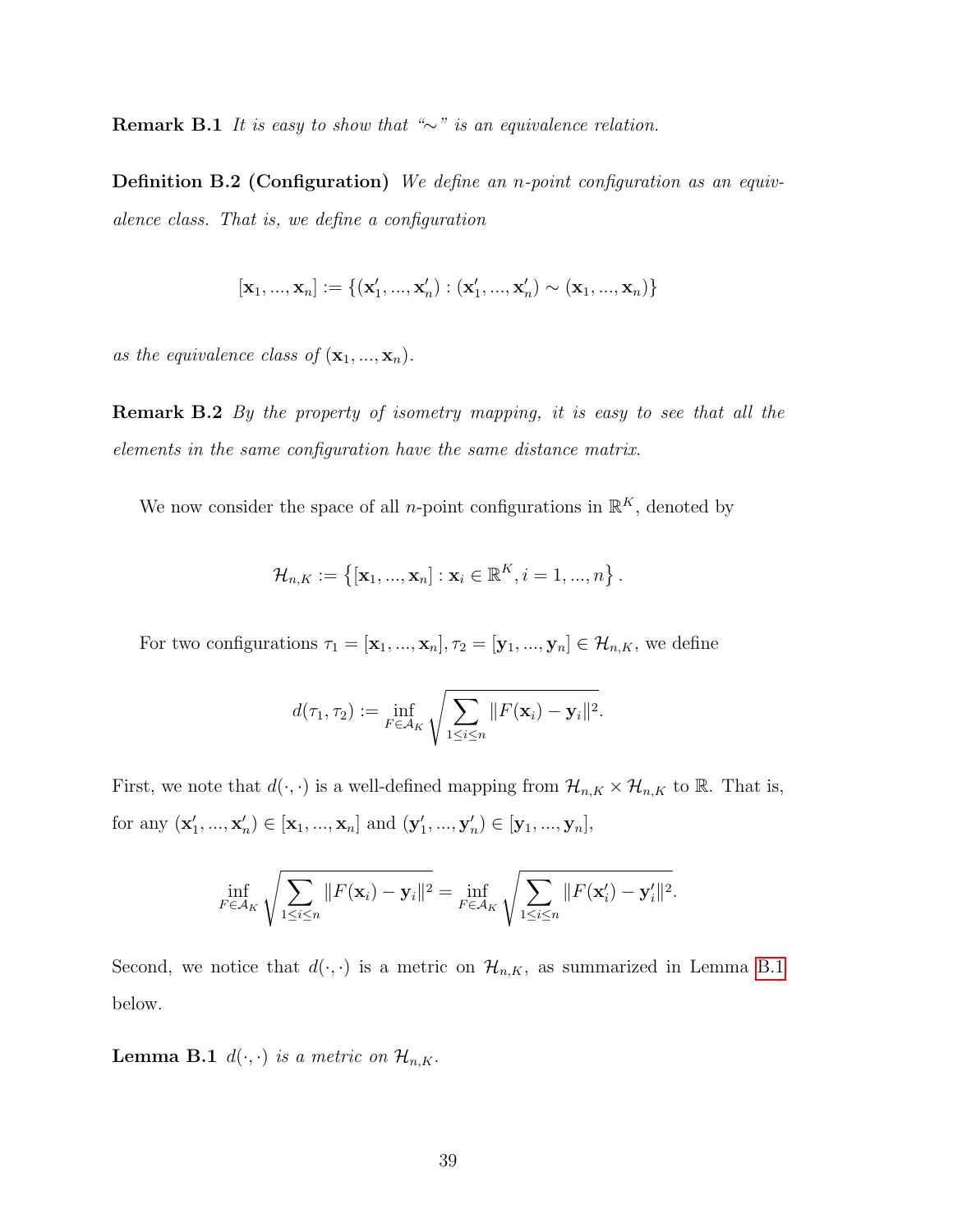**Remark B.3** For  $[\mathbf{x}_1, ..., \mathbf{x}_n] \in \mathcal{H}_{n,K}$ , we have  $[(\mathbf{x}_1^\top, 0)^\top, ..., (\mathbf{x}_n^\top, 0)^\top] \in \mathcal{H}_{n,K+1}$  in which sense we can say  $\mathcal{H}_{n,K} \subset \mathcal{H}_{n,K+1}$ . Thus  $\mathcal{H}_{n,K_1} \subset \mathcal{H}_{n,K_2}$  if  $K_1 \leq K_2$ . For  $\tau_1=[{\bf x}_1,...,{\bf x}_n]\in {\cal H}_{n,K_1}, \tau_2=[{\bf y}_1,...,{\bf y}_n]\in {\cal H}_{n,K_2},$  the  $d(\tau_1,\tau_2)$  is defined in the same way by seeing both  $\tau_1$  and  $\tau_2$  as elements in  $\mathcal{H}_{n,\max\{K_1,K_2\}}$ .

We further denote  $\mathcal{P}_{a,b,K}$  as the set of  $a \times b$  partial distance matrices for configurations in  $\mathbb{R}^K$  :

$$
\mathcal{P}_{a,b,K} := \left\{ (\Vert \mathbf{x}_i - \mathbf{y}_j \Vert^2)_{a \times b} : [\mathbf{x}_1, ..., \mathbf{x}_a, \mathbf{y}_1, ..., \mathbf{y}_b] \in \mathcal{H}_{a+b,K} \right\}.
$$

It is easy to check that  $\mathcal{P}_{a,b,K} \subset \mathcal{P}_{a,b,K+1}.$ 

For  $A_1, ..., A_n \subset \mathbb{R}^K$ , denote  $[A_1, ..., A_n]$  as a subset of  $\mathcal{H}_{n,K}$ :

$$
[A_1, ..., A_n] := \{ [\mathbf{x}_1, ..., \mathbf{x}_n] : \mathbf{x}_i \in A_i, i = 1, ..., n \}.
$$

For  $A, B \subset \mathcal{H}_{n,K}$ , the distance between A and B is defined as

<span id="page-39-0"></span>
$$
d(A, B) := \inf_{\tau_1 \in A, \tau_2 \in B} d(\tau_1, \tau_2).
$$
 (B.1)

We further denote

$$
\mathcal{H}_{n,K,C} := \{[\mathbf{x}_1, ..., \mathbf{x}_n] \in \mathcal{H}_{n,K} : \|\mathbf{x}_i\| \le C\}
$$

as a compact subset of  $\mathcal{H}_{n,K}$ , and

$$
\mathcal{P}_{a,b,K,C} := \{ (||\mathbf{x}_i - \mathbf{y}_j||^2)_{a \times b} : [\mathbf{x}_1, ..., \mathbf{x}_a, \mathbf{y}_1, ..., \mathbf{y}_b] \in \mathcal{H}_{a+b,K,C} \}
$$
(B.2)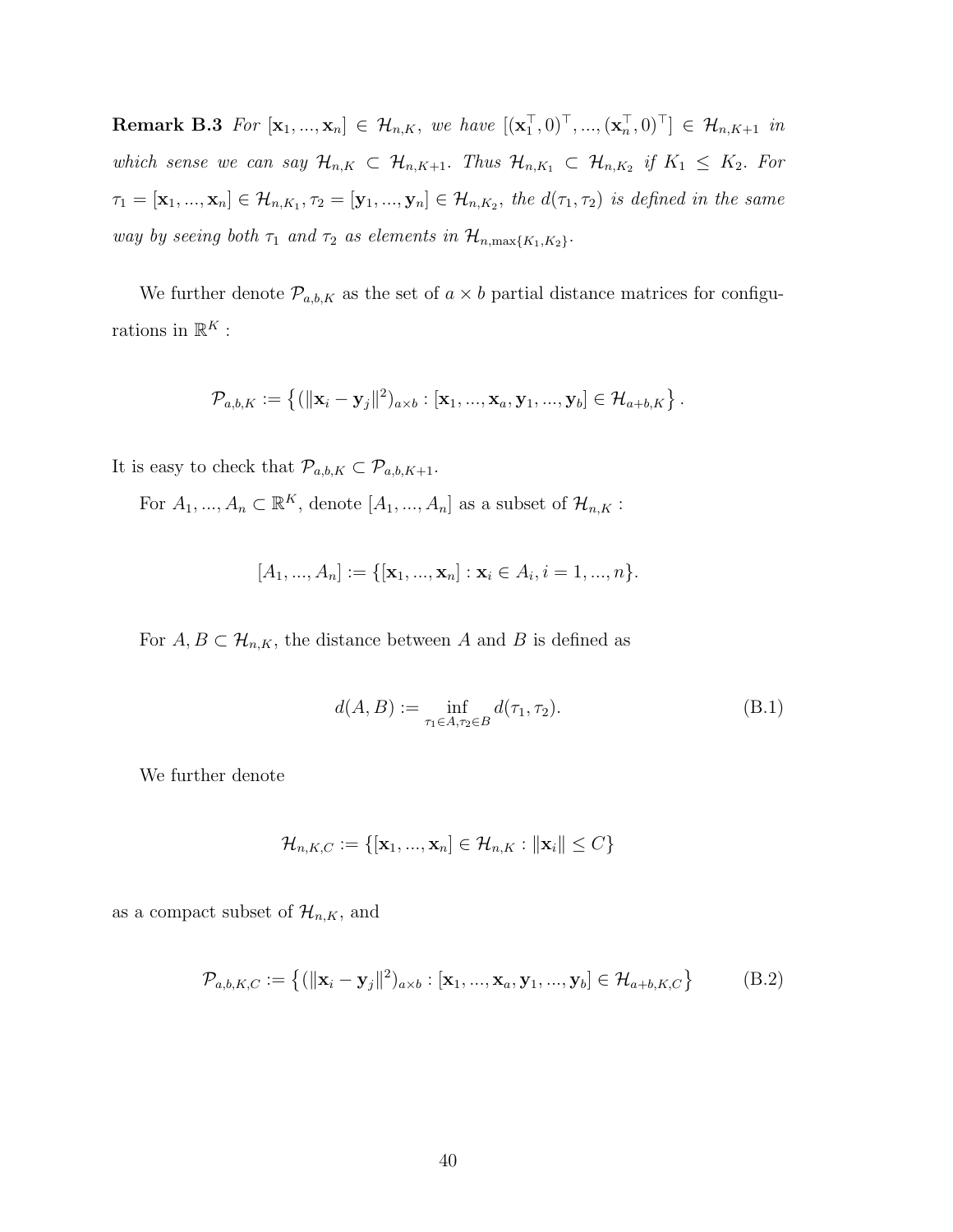as a compact subset of  $\mathcal{P}_{a,b,K}$ . We consider a mapping defined as following:

$$
\Phi_{a,b,K}: \mathbb{R}^{(a+b)\times K} \to \mathcal{P}_{a,b,K},
$$

$$
(\mathbf{x}_1, ..., \mathbf{x}_{a+b})^{\top} \mapsto D,
$$

where D is the  $a \times b$  partial distance matrix of  $\{(\mathbf{x}_1, ..., \mathbf{x}_a), (\mathbf{x}_{a+1}, ..., \mathbf{x}_{a+b})\}$ . It is not difficult to check that  $\Phi_{a,b,K}$  is invariant with respect to isometry. Then, for  $\tau = [\mathbf{x}_1, ..., \mathbf{x}_{a+b}],$  we denote

$$
\Phi_{a,b,K}(\tau) := \Phi_{a,b,K}(X),
$$

where  $X^{\top} = (\mathbf{x}_1, ..., \mathbf{x}_{a+b}).$ 

Having introduced the notions above, we give the following lemma, which is crucial to the proof of Theorem [1.](#page-13-0) It essentially shows that for any partial distance matrix  $D' \in \mathcal{P}_{k_1,k_2,K_+,M}$  that approximates to another partial distance matrix  $D \in \mathcal{P}_{k_1,k_2,K,M}$ , whose configuration  $\tau$  contains a collection of anchor points, then any configuration  $\tau'$  of D' will also approximate to  $\tau$ .

<span id="page-40-0"></span>**Lemma B.2** For compact subsets  $\mathcal{B}_1, ..., \mathcal{B}_{k_1}, \mathcal{C}_1, ..., \mathcal{C}_{k_2} \subset B_0^K(M)$ , let

$$
\mathcal{B}=[\mathcal{B}_1,...,\mathcal{B}_{k_1},\mathcal{C}_1,...,\mathcal{C}_{k_2}].
$$

Suppose that for any  $(\mathbf{x}_1, ..., \mathbf{x}_{k_1+k_2}) \in \mathcal{B}_1 \times \cdots \times \mathcal{B}_{k_1} \times \mathcal{C}_1 \times \cdots \times \mathcal{C}_{k_2}, \{\mathbf{x}_1, ..., \mathbf{x}_{k_1}\}\$ and  $\{x_{k_1+1},...,x_{k_1+k_2}\}\$  are a collection of anchor points in  $\mathbb{R}^K$ . Then, for any  $\epsilon_c > 0$ , there exists  $\epsilon_d > 0$  such that for any  $\tau' \in \mathcal{H}_{k_1+k_2,K_+,M}$  and  $\tau \in \mathcal{B}$  satisfying

$$
\|\Phi_{k_1,k_2,K_+}(\tau') - \Phi_{k_1,k_2,K_+}(\tau)\|_F < \epsilon_d,
$$

we have

$$
d(\tau', \tau) < \epsilon_c.
$$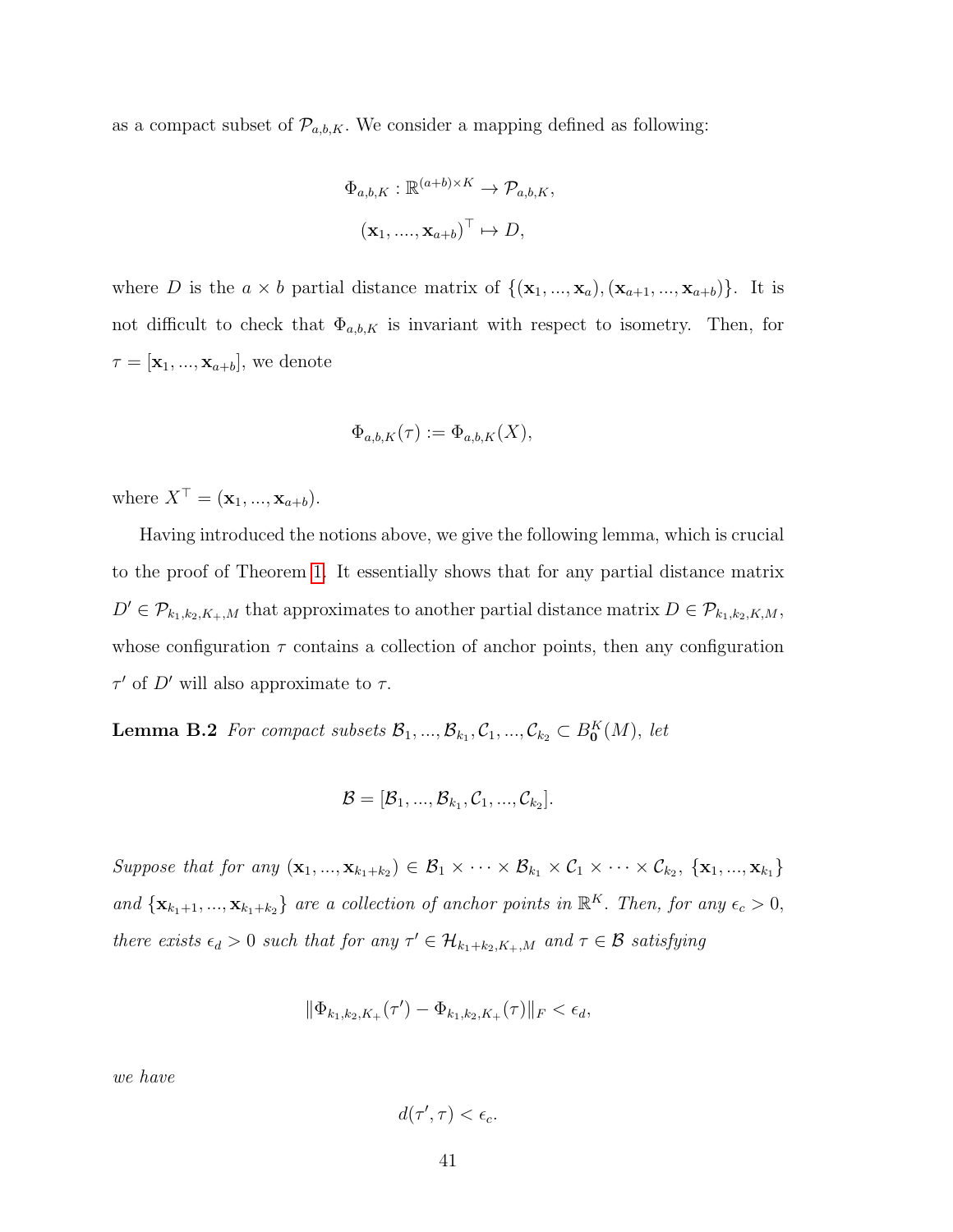<span id="page-41-0"></span>We end this section by the following lemma, which will also be used in the proof of Theorem [1.](#page-13-0)

**Lemma B.3** Suppose  ${\bf\{b_1^*,...,b_{k_1}^*\}, {\bf\{c_1^*,...,c_{k_2}^*\}} \subset B_0^K(C)$  are a collection of anchor points in  $\mathbb{R}^K$ . Then, for any  $\mathbf{x} \in B_0^K(C)$ , the  $\{\mathbf{x}, \mathbf{b}_1^*, ..., \mathbf{b}_{k_1}^*\}$ ,  $\{\mathbf{c}_1^*, ..., \mathbf{c}_{k_2}^*\}$  are also a collection of anchor points in  $\mathbb{R}^K$ .

### B.2 Proof of Theorems

**Proof of Theorem [1.](#page-13-0)** We first show the proof of  $(5)$ . For  $\epsilon$  which is given in condition A3, there exist constant  $p_{\epsilon} \in (0, 1)$ , and balls of radius  $\epsilon$  in  $\mathbb{R}^{K}$ , denoted by  $\tilde{B}_1(\epsilon), \dots, \tilde{B}_{k_1}(\epsilon), \tilde{G}_1(\epsilon), \dots, \tilde{G}_{k_2}(\epsilon)$ , such that for  $N, J$  large enough,

$$
\frac{\sum_{l=1}^{N} 1_{\{\theta_{l}^{*} \in B_{\mathbf{b}_{i}^{*}}(\epsilon), \tilde{\theta}_{l} \in \tilde{B}_{i}(\epsilon)\}}{N} > p_{\epsilon}, i = 1, ..., k_{1},
$$
  

$$
\frac{\sum_{l=1}^{J} 1_{\{\mathbf{a}_{l}^{*} \in B_{\mathbf{c}_{i}^{*}}(\epsilon), \tilde{\mathbf{a}}_{l} \in \tilde{G}_{i}(\epsilon)\}}{J} > p_{\epsilon}, i = 1, ..., k_{2}.
$$

This comes straightforwardly from condition A0 and requirement (2) of anchor points in condition A3. Note that the centers of  $\tilde{B}_k(\epsilon)$  and  $\tilde{G}_l(\epsilon)$  may vary through N, J. We also use  $B_k^*(\epsilon)$  and  $G_l^*(\epsilon)$  to denote  $B_{\mathbf{b}_k^*}(\epsilon)$  and  $B_{\mathbf{c}_l^*}(\epsilon)$ , respectively.

We first focus on the set of person points

$$
I_1(\epsilon) := \bigcup_{k=1}^{k_1} \{ i \in [N] : \boldsymbol{\theta}_i^* \in B_k^*(\epsilon), \tilde{\boldsymbol{\theta}}_i \in \tilde{B}_k(\epsilon) \}
$$

and the set of item points

$$
I_2(\epsilon) := \bigcup_{l=1}^{k_2} \{ j \in [J] : \mathbf{a}_j^* \in G_l^*(\epsilon), \tilde{\mathbf{a}}_j \in \tilde{G}_l(\epsilon) \}.
$$

Let  $\boldsymbol{\theta}_i^+ = \big( (\boldsymbol{\theta}_i^*$  $\mathbf{a}_{i}^{*}$ ,  $\mathbf{0}^{\top}$ ,  $\mathbf{a}_{j}^{+} = ((\mathbf{a}_{j}^{*})^{\top}, \mathbf{0}^{\top}) \in \mathbb{R}^{K_{+}}$ . We will show that there exists an isometry mapping  $F_{N,J} \in \mathcal{A}_{K_+}$ , under which  $F_{N,J}(\tilde{\boldsymbol{\theta}}_i) \approx \boldsymbol{\theta}_i^+$  $i^+$  and  $F_{N,J}(\tilde{\mathbf{a}}_j) \approx \mathbf{a}_j^+$  $^+_j,$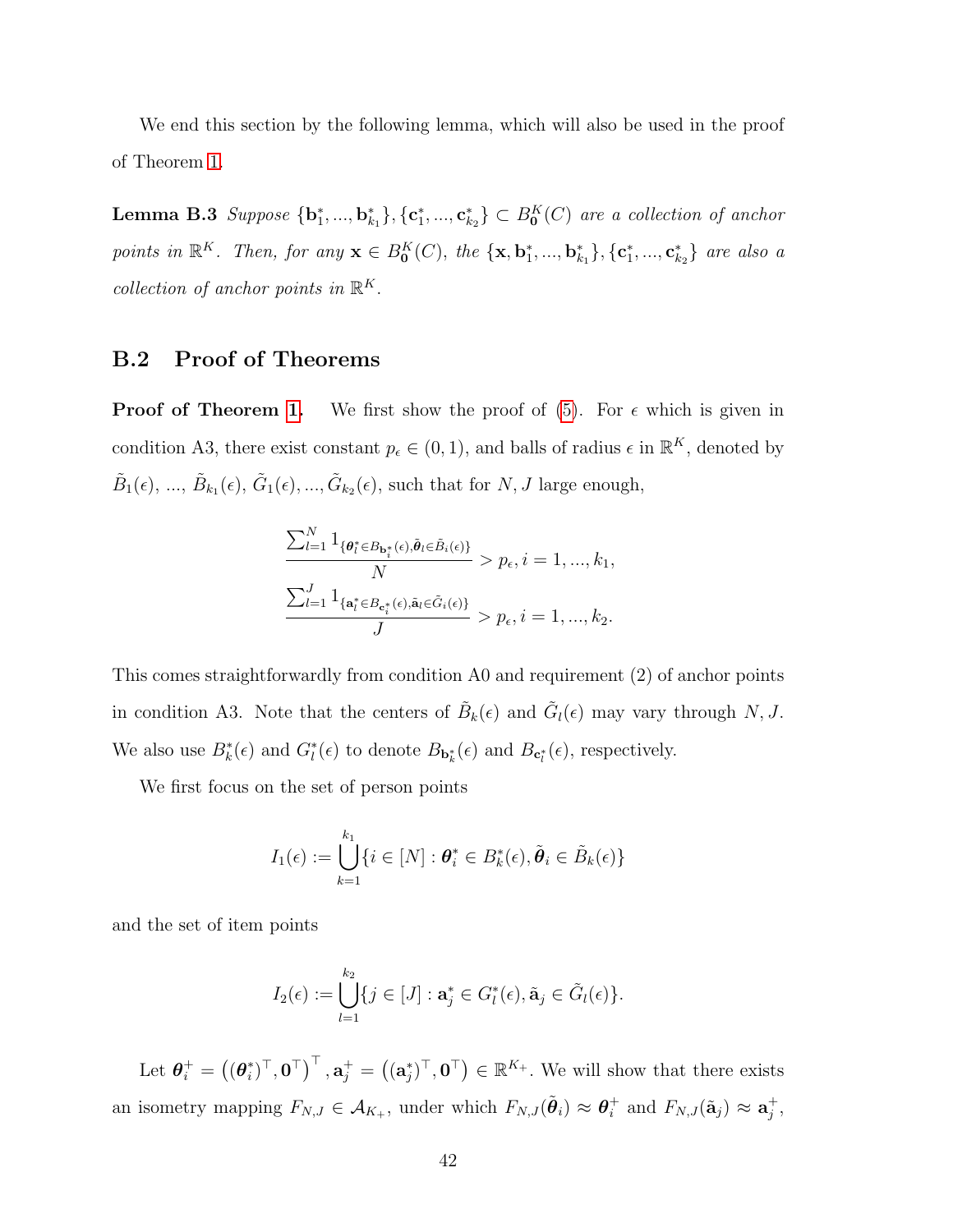<span id="page-42-0"></span>for all  $i \in I_1(\epsilon)$  and  $j \in I_2(\epsilon)$ . This is formalized in the following lemma.

**Lemma B.4** For N, J large enough, there exists an isometry  $F_{N,J} \in \mathcal{A}_{K_{+}}$ , such that

$$
||F_{N,J}(\mathbf{x})|| \le 4M, \text{ for all } \mathbf{x} \in B_0^{K_+}(M),
$$

and for all  $i \in I_1(\epsilon)$  and for all  $j \in I_2(\epsilon)$ ,

$$
||F_{N,J}(\tilde{\boldsymbol{\theta}}_i)-\boldsymbol{\theta}_i^+||\leq 5\epsilon,
$$

and

$$
||F_{N,J}(\tilde{\mathbf{a}}_j) - \mathbf{a}_j^+|| \leq 5\epsilon.
$$

We then show that for most of the person points  $i \notin I_1(\epsilon)$  and for most of the item points  $j \notin I_2(\epsilon)$ , we still have  $F_{N,J}(\tilde{\boldsymbol{\theta}}_i) \approx \boldsymbol{\theta}_i^+$ <sup>+</sup> and  $F_{N,J}(\tilde{\mathbf{a}}_j) \approx \mathbf{a}_j^+$  $j^+$ , under the same isometry mapping  $F_{N,J}$  as in Lemma [B.4.](#page-42-0) This is formalized in Lemma [B.5](#page-42-1) below.

<span id="page-42-1"></span>**Lemma B.5** For N, J large enough, there exists a constant  $\kappa > 0$ , such that for the isometry mapping  $F_{N,J}$  defined in Lemma [B.4,](#page-42-0) the proportions

$$
\lambda_{1,N,J} = \frac{\sum_{i=1}^N \mathbf{1}_{\{\|F_{N,J}(\tilde{\boldsymbol{\theta}}_i) - \boldsymbol{\theta}_i^+\| > \kappa \epsilon\}}}{N}
$$

and

$$
\lambda_{2,N,J}=\frac{\sum_{j=1}^J\mathbb{1}_{\{\|F_{N,J}(\tilde{\mathbf{a}}_j)-\mathbf{a}^+_j\|>\kappa\epsilon\}}}{J}
$$

satisfy

<span id="page-42-2"></span>
$$
\lambda_{k,N,J} \to 0,\tag{B.3}
$$

for  $k = 1, 2$ , as N, J grow to infinity.

Since by Lemma [B.4,](#page-42-0) we have  $F_{N,J}$  maps  $B_0^{K_{+}}$  $\binom{K}{0}$  to  $B_0^{K_+}$  $\overset{K_+}{\mathbf{0}}(4M)$ , then for all  $\tilde{\boldsymbol{\theta}}_i$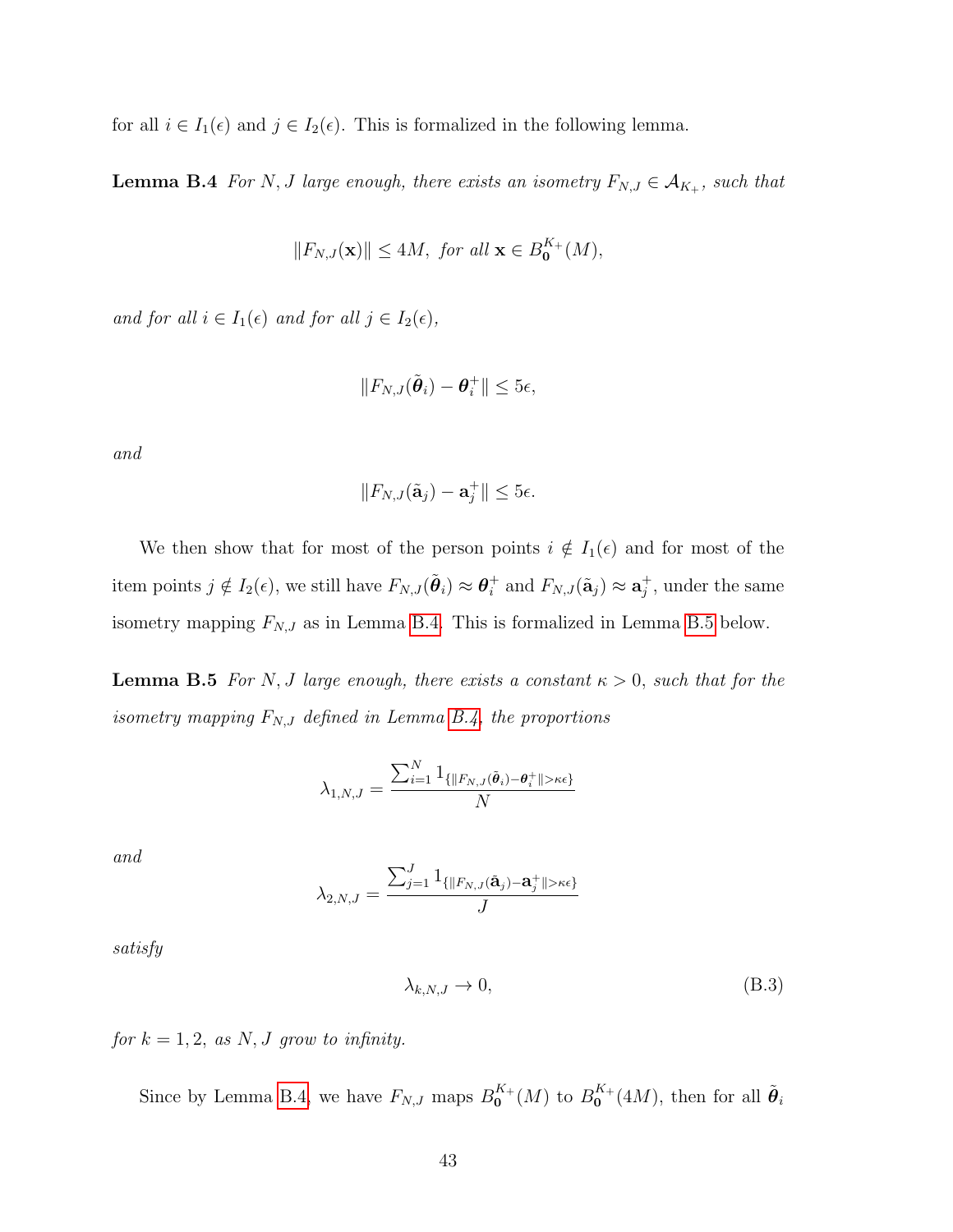and for all  $\tilde{\mathbf{a}}_j$ ,

$$
\|F_{N,J}(\tilde{\boldsymbol{\theta}}_i)-\boldsymbol{\theta}_i^+\|\leq 5M
$$

and

$$
||F_{N,J}(\tilde{\mathbf{a}}_j) - \mathbf{a}_j^+|| \le 5M.
$$

Combining this with Lemma [B.5,](#page-42-1) we have

$$
\min_{F \in \mathcal{A}_{K_{+}}} \left\{ \frac{\sum_{i=1}^{N} \|F(\tilde{\theta}_{i}) - \theta_{i}^{+}\|^{2}}{N} + \frac{\sum_{j=1}^{J} \|F(\tilde{\mathbf{a}}_{j}) - \mathbf{a}_{j}^{+}\|^{2}}{J} \right\}
$$
\n
$$
\leq \frac{\sum_{i=1}^{N} \|F_{N,J}(\tilde{\theta}_{i}) - \theta_{i}^{+}\|^{2}}{N} + \frac{\sum_{j=1}^{J} \|F_{N,J}(\tilde{\mathbf{a}}_{j}) - \mathbf{a}_{j}^{+}\|^{2}}{J}
$$
\n
$$
\leq (25(M)^{2} \lambda_{1,N,J} + \kappa^{2} \epsilon^{2}) + (25(M)^{2} \lambda_{2,N,J} + \kappa^{2} \epsilon^{2})
$$
\n
$$
\leq 25(M)^{2} (\lambda_{1,N,J} + \lambda_{2,N,J}) + 2\kappa^{2} \epsilon^{2}
$$
\n
$$
(B.4)
$$

By [\(B.3\)](#page-42-2), [\(5\)](#page-13-1) holds. [\(6\)](#page-14-0) holds if  $\epsilon$  can be arbitrarily small. We complete the proof.  $\blacksquare$ **Proof of Theorem [2.](#page-16-0)** Combining Theorem [1](#page-13-0) and Proposition [3,](#page-15-0) we have the result.

Proof of Theorem [3.](#page-16-1) Theorem [3](#page-16-1) is a special case of Proposition [5.](#page-20-0) See the proof of Proposition [5.](#page-20-0)  $\blacksquare$ 

**Proof of Theorem [A.1.](#page-36-1)** For simplicity of writing, we suppose  $K_{+} = K$  in this proof. We only prove the result for the respondents. The proof for the items is the same. Under the conditions of Theorem [A.1,](#page-36-1) the result of Theorem [2](#page-16-0) is satisfied and with a slight change in the proof, we can get

$$
\max_{F \in \mathcal{A}_K} \frac{\sum_{i=1}^N \|\hat{\boldsymbol{\theta}}_i - F(\mathbf{b}_{\vartheta_i^*}^*)\|^2}{N} = o_p(1).
$$

Consequently, there exists isometry  $F_{N,J}^*$ , such that

<span id="page-43-0"></span>
$$
\frac{\sum_{i=1}^{N} \|\hat{\boldsymbol{\theta}}_i - F_{N,J}^*(\mathbf{b}_{\vartheta_i^*}^*)\|^2}{N} = o_p(1),
$$
\n(B.5)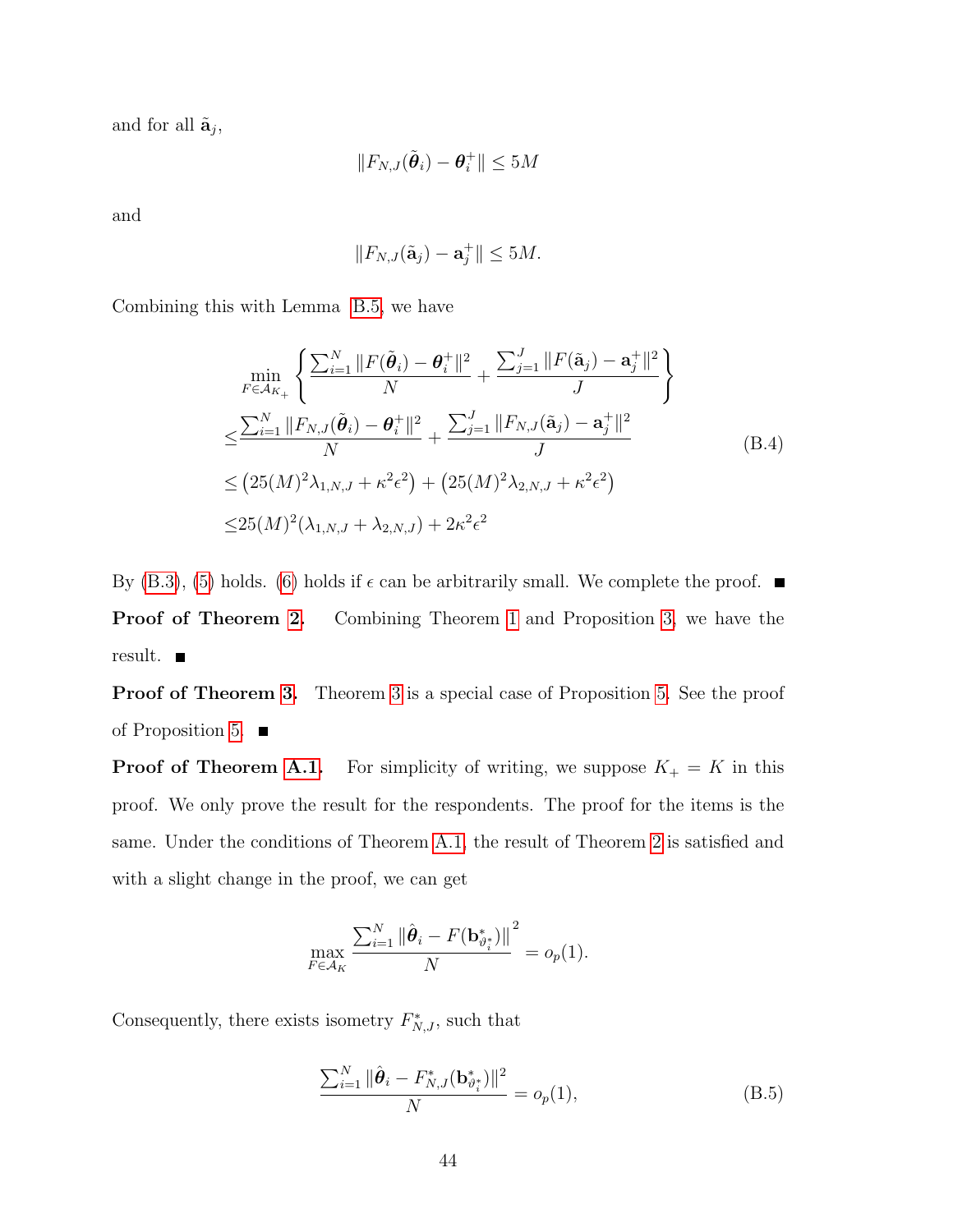<span id="page-44-0"></span>noting that  $\mathbf{b}_{\vartheta_i^*}^* = \boldsymbol{\theta}_i^*$  $\frac{*}{i}$ .

Lemma B.6 Under the same conditions as Theorem [A.1,](#page-36-1) suppose that

$$
\frac{\sum_{i=1}^{N} \|\hat{\boldsymbol{\theta}}_i - F_{N,J}^*(\mathbf{b}_{\vartheta_i^*}^*)\|^2}{N} = o_p(1).
$$

Then we have

$$
\max_{\zeta \in \mathcal{B}_{k_1}} \frac{\sum_{i=1}^N 1_{\{\vartheta_i^* = \zeta(\hat{\vartheta}_i)\}}}{N} = o_p(1).
$$

With Lemma [B.6,](#page-44-0) we complete the proof for the respondents.  $\blacksquare$ 

#### B.3 Proof of Propositions

**Proof of Proposition [1.](#page-9-0)** It suffices to prove in the case when  $\sum_{i=1}^{n} \mathbf{x}_i = \mathbf{0}$  and  $\sum_{i=1}^n \mathbf{y}_i = \mathbf{0}$ . Denote  $D = (d_{ij})_{n \times n}$ , where  $d_{ij} = ||\mathbf{x}_i - \mathbf{x}_j||^2 = ||\mathbf{y}_i - \mathbf{y}_j||^2$  and let  $B = (b_{ij})_{n \times n} = -\frac{1}{2}$  $\frac{1}{2}$ JDJ, where  $J = I_n - 1_n 1_n^{T}/n$ . Then B is inner product matrix of both  $\{\mathbf x_1, ..., \mathbf x_n\}$  and  $\{\mathbf y_1, ..., \mathbf y_n\}$ . That is,  $b_{ij} = \mathbf x_i^{\top} \mathbf x_j = \mathbf y_i \mathbf y_j^{\top}$ , for  $1 \le i, j \le n$ . We refer readers to [Critchley \(1988\)](#page-68-0) for the relation between inner product matrix and distance matrix. So if we denote

$$
P_1 = (\mathbf{x}_1, ..., \mathbf{x}_n)^{\top}, \quad P_2 = (\mathbf{y}_1, ..., \mathbf{y}_n)^{\top},
$$

then we have

$$
P_1 P_1^\top = P_2 P_2^\top = B.
$$

Let

$$
P_1^{\top} = Q_1 R_1, \quad P_2^{\top} = Q_2 R_2
$$

be the QR decomposition (see [Cheney and Kincaid \(2009\)](#page-68-1)) of  $P_1, P_2$ , where  $Q_1, Q_2$ are  $k\times k$  orthogonal matrix and  $R_1,R_2$  are  $k\times n$  upper-triangular matrix with nonnegative diagonal entries. Since  $\mathbf{x}_i^{\top} \mathbf{x}_j = \mathbf{y}_i^{\top} \mathbf{y}_j$ , for  $1 \leq i, j \leq n$ , it is not difficult to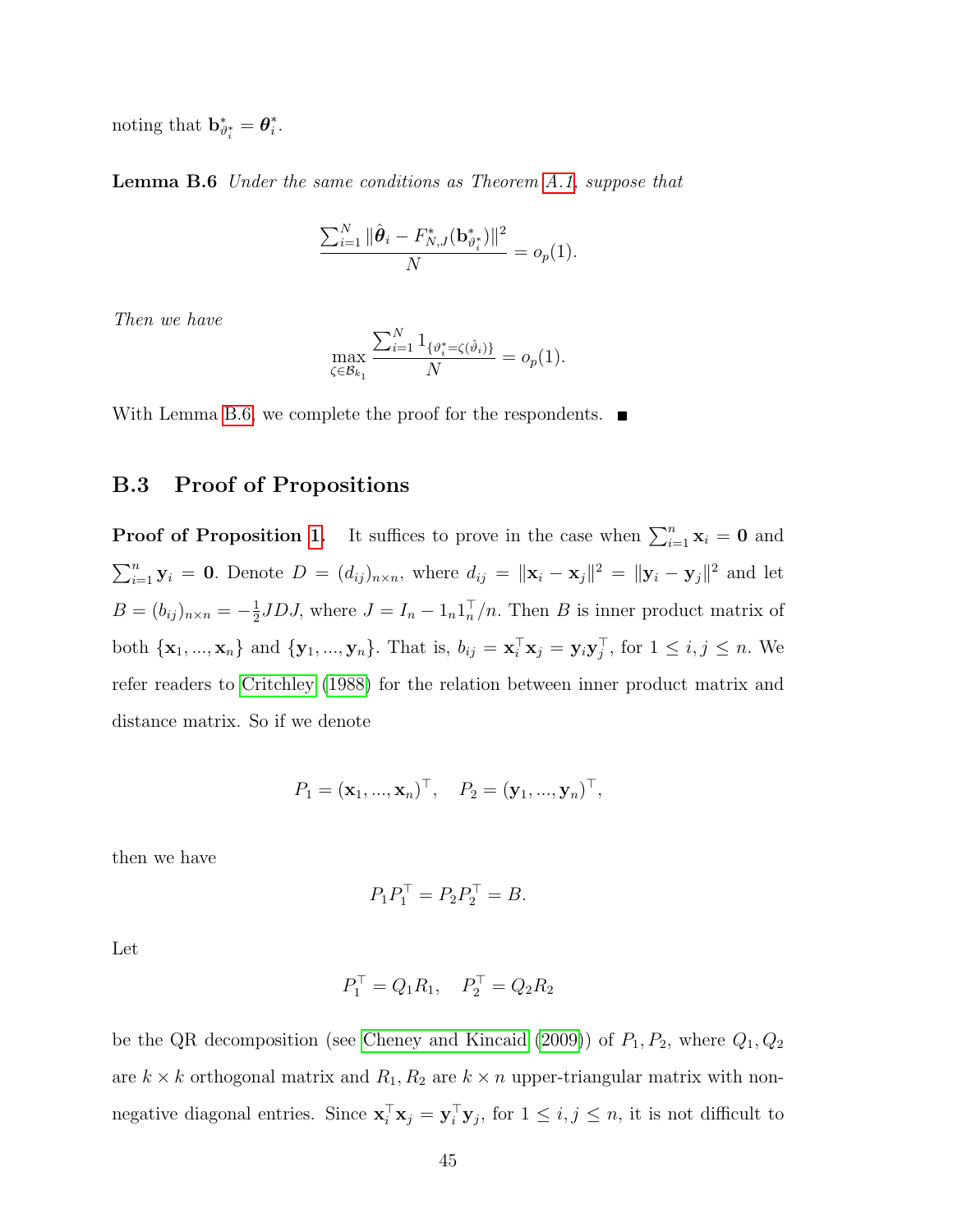check that  $R_1 = R_2$ . If we define  $O = Q_2 Q_1^{\top}$ , then

<span id="page-45-1"></span>
$$
OP_1^{\top} = OQ_1R_1 = Q_2Q_1^{\top}Q_1R_1 = Q_2R_1 = Q_2R_2 = P_2^{\top},
$$

which means  $O\mathbf{x}_i = \mathbf{y}_i$ , for  $1 \leq i \leq n$ . We complete the proof.

Proof of Proposition [2.](#page-14-1) We first introduce a lemma as following.

**Lemma B.7** There exists a collection of anchor points  ${\bf\{b}}_1^*,...,{\bf b}_{k_2}^*{\bf\}}$ ,  ${\bf\{c}}_1^*,...,{\bf c}_{k_2}^*{\bf\}}$   $\subset$  $int(G)$ , where G is the ball defined in Proposition [2.](#page-14-1)

We fix such collection of anchor points. For any  $\epsilon > 0$ , we denote  $B_k^*(\epsilon)$ ,  $G_l^*(\epsilon)$ , for  $1 \leq k \leq k_1$  and  $1 \leq l \leq k_2$ , as balls centered at  $\mathbf{b}_k^*$  and  $\mathbf{c}_l^*$ , respectively. For sufficiently small  $\epsilon > 0$ , it is easy to see that for any

$$
\mathbf{b}_1 \in B_1^*(\epsilon), ..., \mathbf{b}_{k_1} \in B_{k_1}^*(\epsilon), \mathbf{c}_1 \in G_1^*(\epsilon), ..., \mathbf{c}_{k_2} \in G_{k_2}^*(\epsilon),
$$

the  ${\bf \{b_1, ..., b_{k_1}\}, {\bf \{c_1, ..., c_{k_2}\}\}}$  are a collection of anchor points in  $\mathbb{R}^K$ . Therefore, the (1) of A3 holds. We define

$$
\beta_{\epsilon} := \frac{1}{2} \min_{\substack{1 \le k \le k_1 \\ 1 \le l \le k_2}} \{ P_1 B_k^*(\epsilon), P_2 G_l^*(\epsilon) \}
$$

and use  $\mathcal{A}_{N,J}$  to denote the following event

<span id="page-45-0"></span>
$$
\left| \frac{1}{N} \sum_{i=1}^{N} 1_{\{\theta_{i}^{*} \in B_{k}^{*}(\epsilon)\}} - P_{1} B_{k}^{*}(\epsilon) \right| \leq \beta_{\epsilon}, \quad k = 1, ..., k_{1},
$$
\n
$$
\left| \frac{1}{J} \sum_{j=1}^{J} 1_{\{\mathbf{a}_{j}^{*} \in G_{l}^{*}(\epsilon)\}} - P_{2} G_{l}^{*}(\epsilon) \right| \leq \beta_{\epsilon}, \quad l = 1, ..., k_{2},
$$
\n(B.6)

where  $P_1B_k^*(\epsilon)$ ,  $P_2G_l^*(\epsilon)$  represent the probability measure of  $B_k^*(\epsilon)$ ,  $G_l^*(\epsilon)$  with respect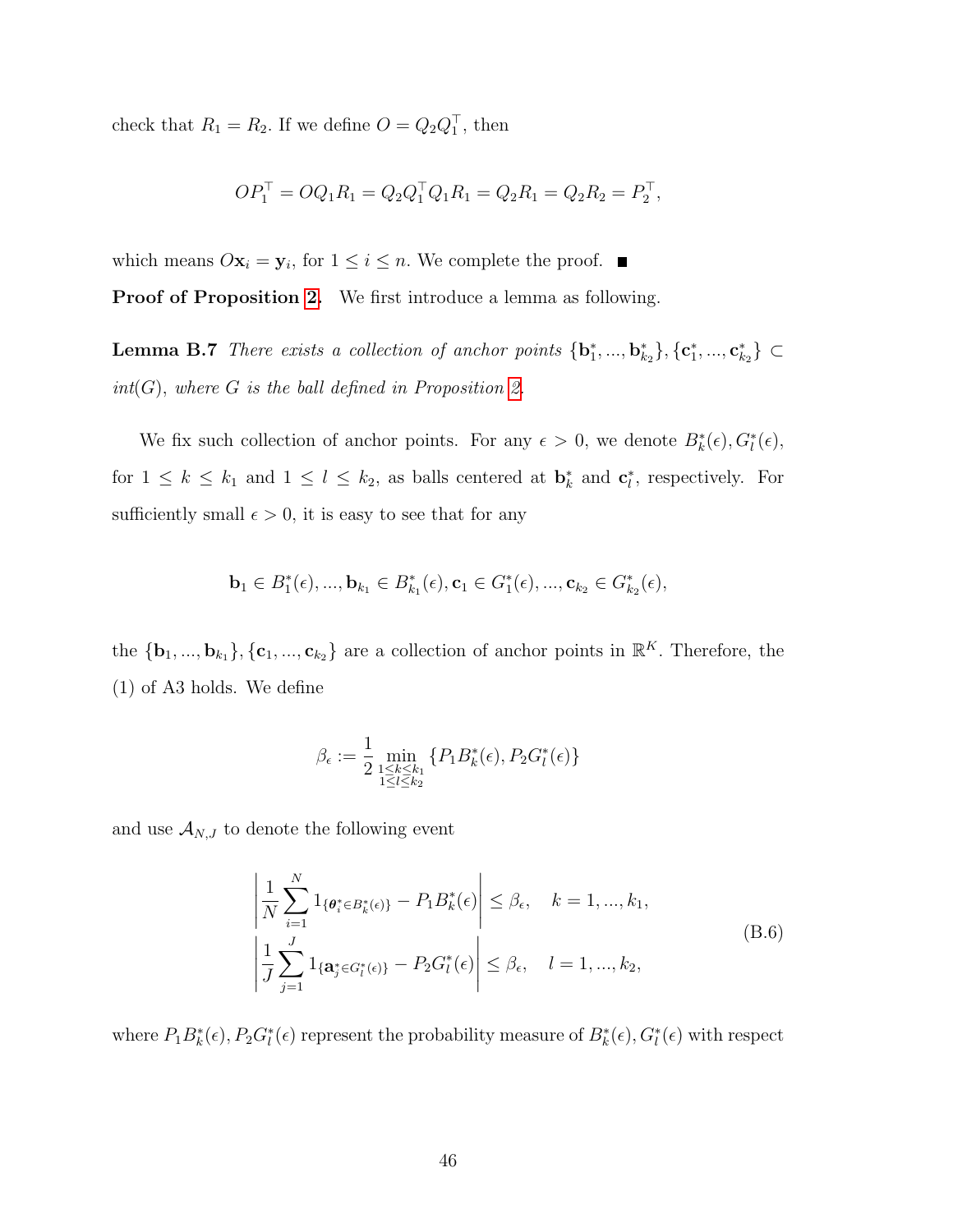to  $P_1$  and  $P_2$ , respectively. By Hoeffding's inequality, we have

$$
\Pr((B.6) \text{ holds}) \ge 1 - 2k_1 \exp(-\frac{1}{2}N\beta_\epsilon^2) - 2k_2 \exp(-\frac{1}{2}J\beta_\epsilon^2). \tag{B.7}
$$

So we have

$$
\Pr(\mathcal{A}_{N,J}) \to 1
$$

as  $N, J$  grow. On  $\mathcal{A}_{N,J}$ , we have

<span id="page-46-0"></span>
$$
\frac{1}{N} \sum_{i=1}^{N} 1_{\{\theta_i^* \in B_k^*(\epsilon)\}} \ge \beta_{\epsilon}, \quad 1 \le k \le k_1,
$$
\n
$$
\frac{1}{J} \sum_{j=1}^{J} 1_{\{\mathbf{a}_j^* \in G_l^*(\epsilon)\}} \ge \beta_{\epsilon}, \quad 1 \le l \le k_2.
$$
\n(B.8)

On  $\mathcal{A}_{N,J}$ , [\(B.8\)](#page-46-0) holds. Then, the (2) of A3 holds almost surely.  $\blacksquare$ 

**Proof of Proposition [3.](#page-15-0)** Proposition [3](#page-15-0) is a special case of Proposition [4.](#page-20-1) See the proof of Proposition [4.](#page-20-1)  $\blacksquare$ 

**Proof of Proposition [4.](#page-20-1)** The proof of Proposition [4](#page-20-1) is similar to Theorem 1 of [Davenport et al. \(2014\)](#page-68-2). We only state the main steps.

We denote D as the partial distance matrix of  $(\theta_1, ..., \theta_N)$  and  $(a_1, ..., a_J)$  (to simplify the notation, we ignore the subscripts  $N$  and  $J$  for  $D$ ). Since the likelihood function depends on  $(\theta_1, ..., \theta_N)$  and  $(a_1, ..., a_J)$  only through their partial distance matrix, we re-parameterize the likelihood function by D. We denote

$$
l_{\Omega,Y}(D) = \log L^{\Omega}(\boldsymbol{\theta}_1, ..., \boldsymbol{\theta}_N, \mathbf{a}_1, ..., \mathbf{a}_J),
$$

where the subscripts  $\Omega = (\omega_{ij})_{N \times J}$  and  $Y = (Y_{ij})_{N \times J}$  indicate the random variables in the likelihood function and  $D$  contains the parameters.

Let

$$
\bar{l}_{\Omega,Y}(D) = l_{\Omega,Y}(D) - l_{\Omega,Y}(\mathbf{0}),\tag{B.9}
$$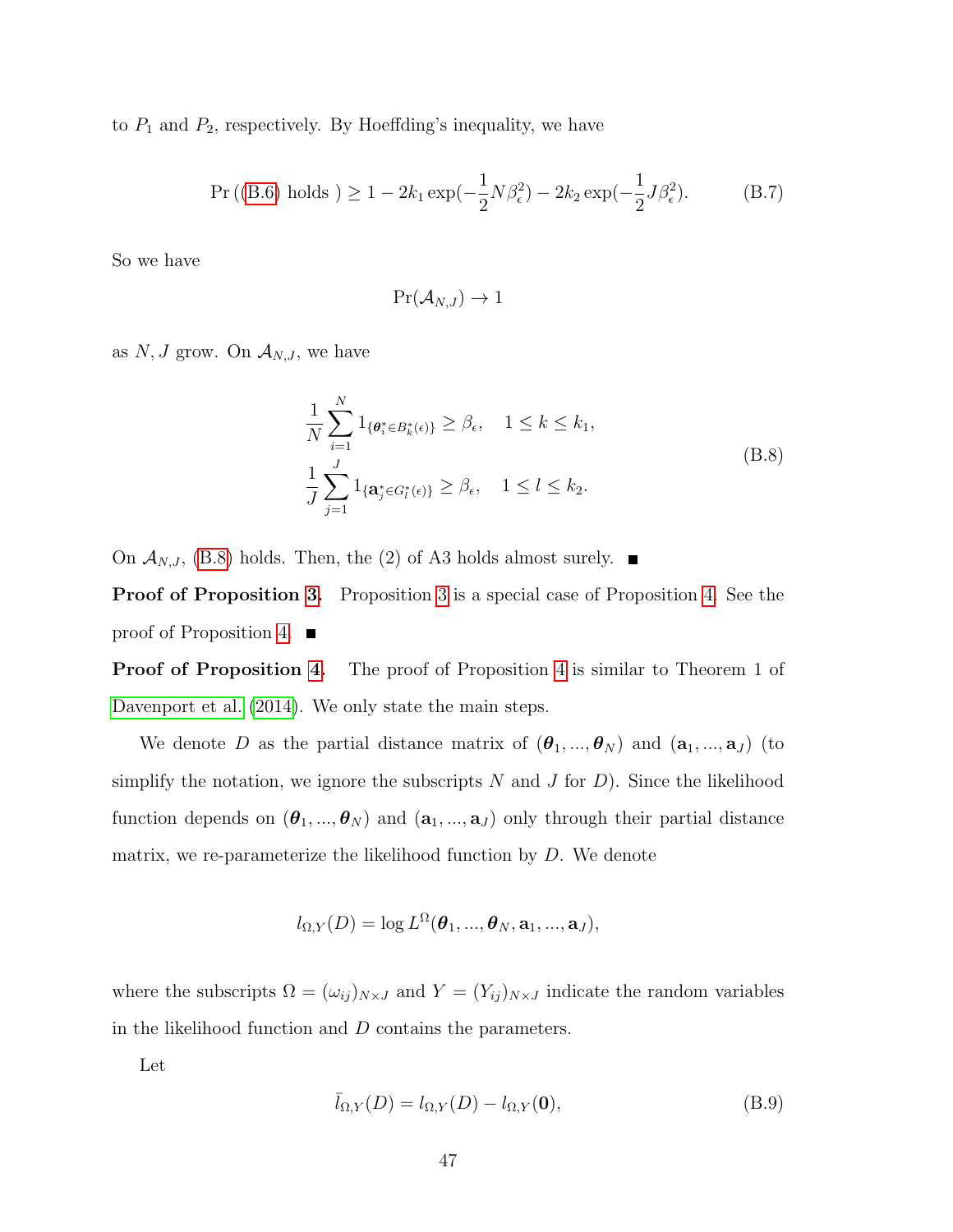where **0** represents an  $N \times J$  matrix whose elements are all 0 and let

$$
G = \left\{ D \in \mathbb{R}^{N \times J} : ||D||_* \le 4M^2 \sqrt{(K_+ + 2)NJ} \right\}.
$$
 (B.10)

<span id="page-47-0"></span>**Lemma B.8** Under the same conditions as Proposition [4,](#page-20-1) there exist constant  $C_1$ and  $C_2$  such that

$$
\Pr\left(\sup_{D\in G}|\bar{l}_{\Omega,Y}(D)-E\bar{l}_{\Omega,Y}(D)|\geq 4M^2C_1L_{4M^2}\sqrt{K_++2}\sqrt{n(N+J)+NJ\log(NJ)}\right)
$$
  

$$
\leq \frac{C_2}{N+J}.
$$

Let  $H = \{D : d_{ij} = ||\boldsymbol{\theta}_i - \mathbf{a}_j||^2, \text{ where } ||\boldsymbol{\theta}_i||, ||\mathbf{a}_j|| \le M, i = 1, ..., N, j = 1, ..., J\}.$ It is easy to check that  $H \subset G$ . Consequently,

$$
\Pr\left(\sup_{D\in H} |\bar{l}_{\Omega,Y}(D) - E\bar{l}_{\Omega,Y}(D)| \ge 4C_1M^2L_{4M^2}\sqrt{K_{+} + 2}\sqrt{n(N+J) + NJ\log(NJ)}\right) \le \Pr\left(\sup_{D\in G} |\bar{l}_{\Omega,Y}(D) - E\bar{l}_{\Omega,Y}(D)| \ge 4C_1M^2L_{4M^2}\sqrt{K_{+} + 2}\sqrt{n(N+J) + NJ\log(NJ)}\right) \le \frac{C_2}{N+J}.
$$

<span id="page-47-1"></span>Given the above development, Proposition [4](#page-20-1) is implied by the following lemma.

**Lemma B.9** Under the same conditions as Proposition  $\lambda$ ,

$$
\frac{1}{NJ} \| D_{N,J}^* - \hat{D}_{N,J} \|_F^2 \le \frac{16}{n} \beta_{4M^2} \sup_{D \in H} |\bar{l}_{\Omega,Y}(D) - E \bar{l}_{\Omega,Y}(D)|.
$$

Therefore, with probability at least  $1 - C_2/(N + J)$ ,

$$
\frac{1}{NJ} \|D_{N,J}^* - \hat{D}_{N,J}\|_F^2 \le 64C_1M^2 L_{4M^2} \beta_{4M^2} \sqrt{K_+ + 2} \sqrt{\frac{N+J}{n}} \sqrt{1 + \frac{NJ\log(NJ)}{n(N+J)}}.
$$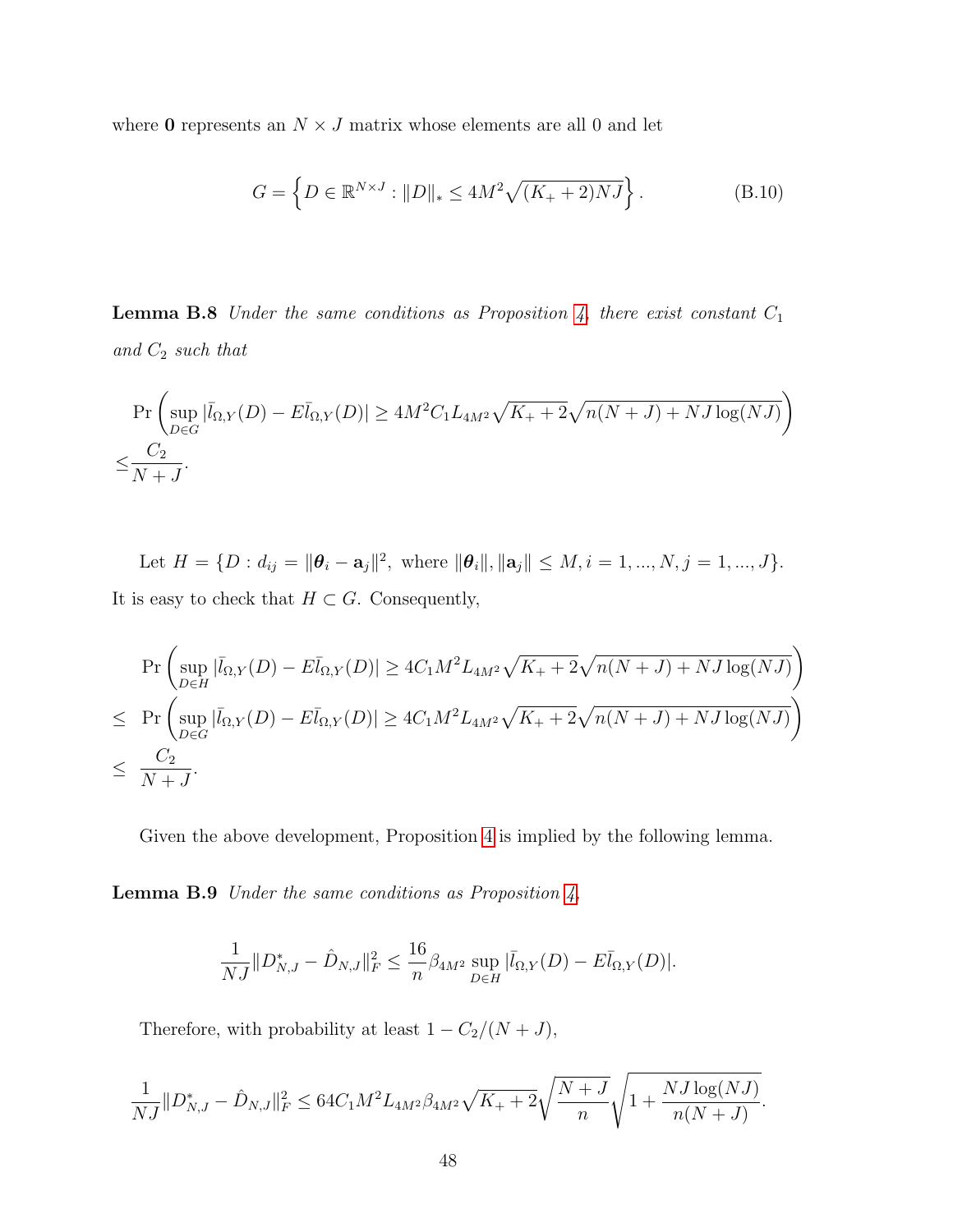We complete the proof by absorbing  $64\sqrt{K_+ + 2}$  into  $C_1$ .

**Proof of Proposition [5.](#page-20-0)** We use  $A_{N,J}$  to denote the event that the result in Proposition [4](#page-20-1) holds. By Theorem [1](#page-13-0) and Proposition [2,](#page-14-1) on  $\mathcal{A}_{N,J}$ , we have

$$
\min_{F \in \mathcal{A}_{K_+}} \frac{\sum_{i=1}^N \|\boldsymbol{\theta}_i^+ - F(\hat{\boldsymbol{\theta}}_i^{\Omega})\|^2}{N} + \frac{\sum_{j=1}^J \|\mathbf{a}_j^+ - F(\hat{\mathbf{a}}_j^{\Omega})\|^2}{J}
$$

goes to 0, as N, J grow to infinity. Since  $Pr(\mathcal{A}_{N,J}) \to 0$ , we complete the proof.  $\blacksquare$ 

### B.4 Proof of Lemmas

**Proof of Lemma [B.1.](#page-38-0)** Let  $\tau_1 = [\mathbf{x}_1, ..., \mathbf{x}_n], \tau_2 = [\mathbf{y}_1, ..., \mathbf{y}_n], \tau_3 = [\mathbf{z}_1, ..., \mathbf{z}_n].$  Define

$$
\tilde{d}(\tau_1, \tau_2) := \min_{F \in \mathcal{A}_K} \max_i \|F(\mathbf{y}_i) - \mathbf{x}_i\|
$$

and it is easy to check that

$$
\tilde{d}(\tau_1, \tau_2) \leq d(\tau_1, \tau_2) \leq \sqrt{n}\tilde{d}(\tau_1, \tau_2).
$$

So we just need to verify that function  $\tilde{d}(\cdot,\cdot)$  satisfies the triangle inequality. Let isometries  $F_{21}, F_{31}$  satisfy

$$
\tilde{d}(\tau_1, \tau_2) = \max_i \|F_{21}(\mathbf{y}_i) - \mathbf{x}_i\| = \|F_{21}(\mathbf{y}_l) - \mathbf{x}_l\|,
$$
  

$$
\tilde{d}(\tau_1, \tau_3) = \max_i \|F_{31}(\mathbf{z}_i) - \mathbf{x}_i\| = \|F_{31}(\mathbf{z}_m) - \mathbf{x}_m\|.
$$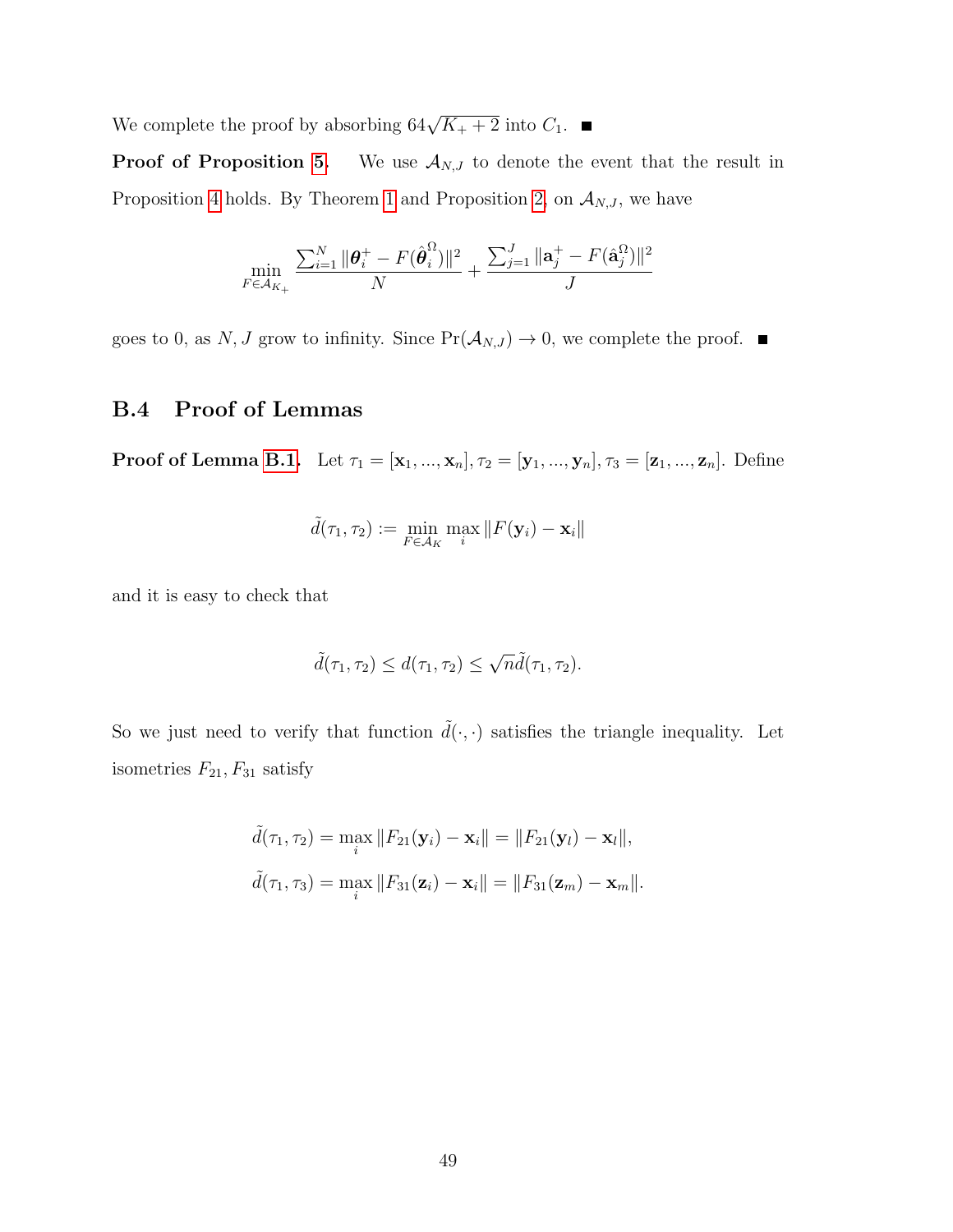Then

$$
\tilde{d}(\tau_2, \tau_3) \le \max_i \{ ||F_{31}(\mathbf{z}_i) - F_{21}(\mathbf{y}_i)|| \}
$$
\n
$$
\le \max_i \{ ||F_{31}(\mathbf{z}_i) - \mathbf{x}_i|| + ||F_{21}(\mathbf{y}_i) - \mathbf{x}_i|| \}
$$
\n
$$
\le ||F_{21}(\mathbf{y}_l) - \mathbf{x}_l|| + ||F_{31}(\mathbf{z}_m) - \mathbf{x}_m||
$$
\n
$$
= \tilde{d}(\tau_1, \tau_2) + \tilde{d}(\tau_1, \tau_3).
$$

We complete the proof.  $\blacksquare$ 

**Proof of Lemma [B.2.](#page-40-0)** Otherwise there exist  $\epsilon_0 > 0$  and sequences  $\{\tau_1^{(n)}\}_{n=1}^{\infty} \subset$  $\mathcal{H}_{k_1+k_2,K_+,M}$ , and  $\{\tau_2^{(n)}\}_{n=1}^{\infty} \subset \mathcal{B}$  such that

$$
\left\| \Phi_{k_1,k_2,K_+}(\tau_1^{(n)}) - \Phi_{k_1,k_2,K_+}(\tau_2^{(n)}) \right\|_F < \frac{1}{n}
$$

and

$$
d(\tau_1^{(n)}, \tau_2^{(n)}) > \epsilon_0.
$$

Since both  $\mathcal{H}_{k_1+k_2,K_+,M}$  and  $\mathcal B$  are compact, there exists a subsequence  $\{n_k\}_{k=1}^{\infty} \subset \mathbb{N}^+,$ such that  $\lim_{k\to\infty} \tau_1^{(n_k)} = \tilde{\tau} \in \mathcal{H}_{k_1+k_2,K_+,M}$  and  $\lim_{k\to\infty} \tau_2^{(n_k)} = \tau_0 \in \mathcal{B}$ . The two configurations  $\tilde{\tau}$  and  $\tau_0$  have the same partial distance matrix but  $d(\tilde{\tau}, \tau_0) > \epsilon_0$ . This makes a contradiction because  $\tau_0 \in \mathcal{B}$  is the only configuration of its partial distance matrix, by the requirement of  $\mathcal{B}$ .

**Proof of Lemma [B.3.](#page-41-0)** For a collection of points  $\{\mathbf{x}, \mathbf{b}_1^*, ..., \mathbf{b}_{k_1}^*\}, \{\mathbf{c}_1^*, ..., \mathbf{c}_{k_2}^*\},$  it is not difficult to verify that condition A2 holds. So we only need to verify A1.

To verify A1, it suffices to show that if  ${\bf \{b_1, ..., b_{k_1}\}, {\bf \{c_1, ..., c_{k_2}\}}\}$  is a collection of anchor points, then for any  $\mathbf{x} \in B_0^K(C)$ ,  $[\mathbf{x}, \mathbf{b}_1, ..., \mathbf{b}_{k_1}, \mathbf{c}_1, ..., \mathbf{c}_{k_2}]$  is the unique configuration corresponding to its  $(k_1 + 1) \times k_2$  partial distance matrix.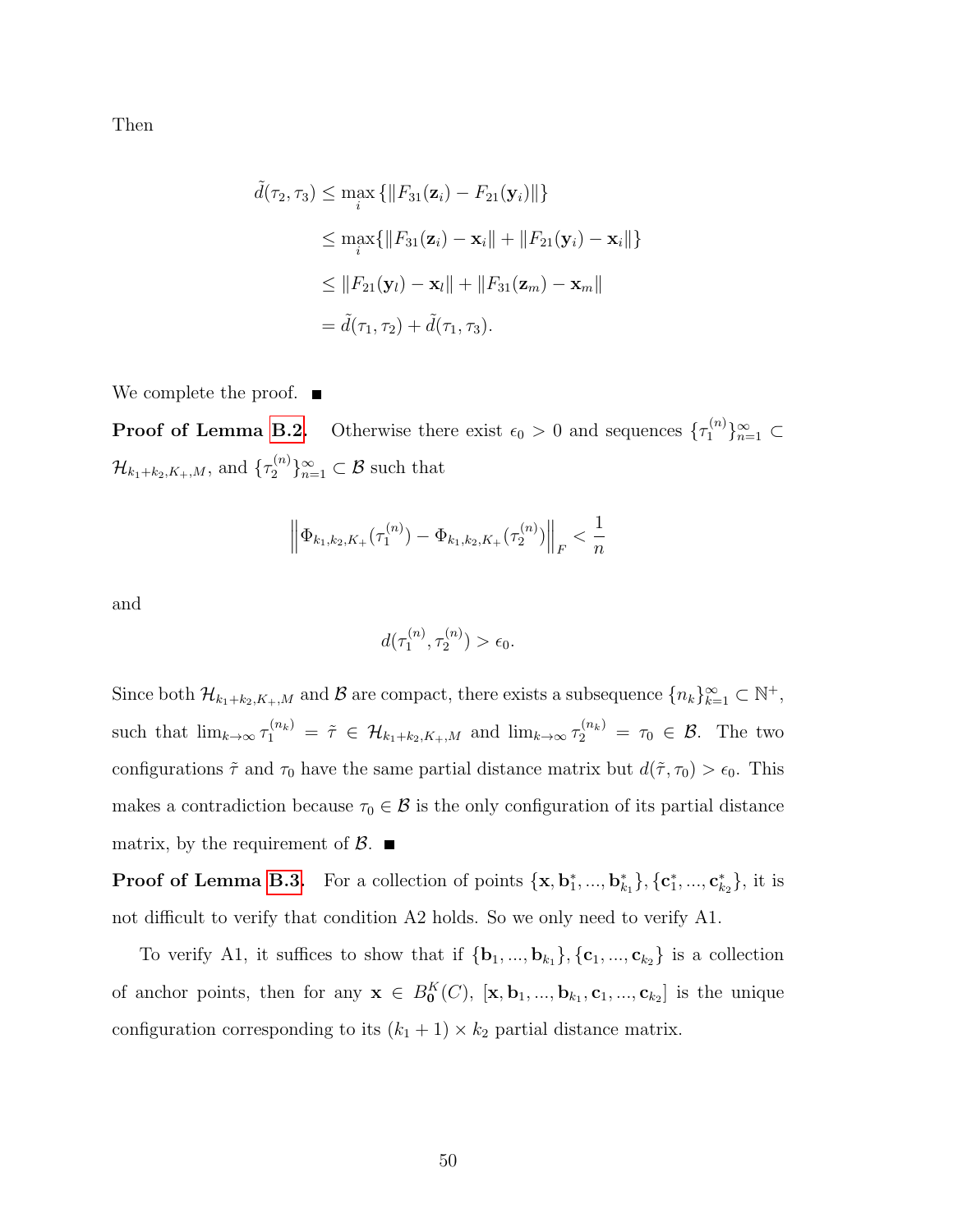Suppose that  $\tau = [\mathbf{x}, \mathbf{b}_1, ..., \mathbf{b}_{k_1}, \mathbf{c}_1, ... \mathbf{c}_{k_2}]$  and  $\tau' = [\mathbf{x}', \mathbf{b}'_1, ..., \mathbf{b}'_{k_1}, \mathbf{c}'_1, ... \mathbf{c}'_{k_2}]$  satisfy

$$
\Phi_{k_1+1,k_2,K}(\tau) = \Phi_{k_1+1,k_2,K}(\tau').
$$

Then

$$
\Phi_{k_1,k_2,K}([\mathbf{b}_1,...,\mathbf{b}_{k_2},\mathbf{c}_1,...,\mathbf{c}_{k_2}])=\Phi_{k_1,k_2,K}([\mathbf{b}'_1,...,\mathbf{b}'_{k_1},\mathbf{c}'_1,...\mathbf{c}'_{k_2}]).
$$

Since  ${\bf \{b_1,...,b_{k_1}\}, {\bf \{c_1,...c_{k_2}\}}$  are a collection of anchor points, then  ${\bf [b_1,...,b_{k_1},c_1,...c_{k_2}]}$  $[\mathbf{b}'_1, ..., \mathbf{b}'_{k_1}, \mathbf{c}'_1, ... \mathbf{c}'_{k_2}]$ . Without loss of generality, we suppose  $\mathbf{b}_l = \mathbf{b}'_l$  and  $\mathbf{c}_m = \mathbf{c}'_m$ . Then, the two configurations,  $[\mathbf{x}, \mathbf{c}_1, ..., \mathbf{c}_{k_2}]$  and  $[\mathbf{x}, \mathbf{c}'_1, ..., \mathbf{c}'_{k_2}]$ , have the same complete distance matrix, which further leads that

$$
[\mathbf{x},\mathbf{c}_1,...,\mathbf{c}_{k_2}]=[\mathbf{x}',\mathbf{c}_1,...,\mathbf{c}_{k_2}].
$$

Since  $\mathbf{c}_1, ..., \mathbf{c}_{k_2}$  can affine span  $\mathbb{R}^K$ , it is not difficult to see that  $\mathbf{x} = \mathbf{x}'$ . Then, we get  $\tau = \tau'$ , and A1 has been verified.

Proof of Lemma [B.4.](#page-42-0) We define

$$
S_{N,J}^*(\epsilon) = [B_1^*(\epsilon), ..., B_{k_1}^*(\epsilon), G_1^*(\epsilon), ..., G_{k_2}^*(\epsilon)] \subset \mathcal{H}_{k_1 + k_2, K, M},
$$
  

$$
\tilde{S}_{N,J}(\epsilon) = [\tilde{B}_1(\epsilon), ..., \tilde{B}_{k_1}(\epsilon), \tilde{G}_1(\epsilon), ..., \tilde{G}_{k_2}(\epsilon)] \subset \mathcal{H}_{k_1 + k_2, K_+, M},
$$

where  $B_k^*(\epsilon), \tilde{B}_k(\epsilon), G_l^*(\epsilon), \tilde{G}_l(\epsilon)$  are defined in the proof of Theorem [1.](#page-13-0) Let

<span id="page-50-0"></span>
$$
\sigma_{N,J} := d(\tilde{S}_{N,J}(\epsilon), S_{N,J}^*(\epsilon))
$$
\n(B.11)

By [\(B.1\)](#page-39-0) and triangle inequality, there exists an iosmetry  $F_{N,J} \in \mathcal{A}_{K_{+}}$ , such that for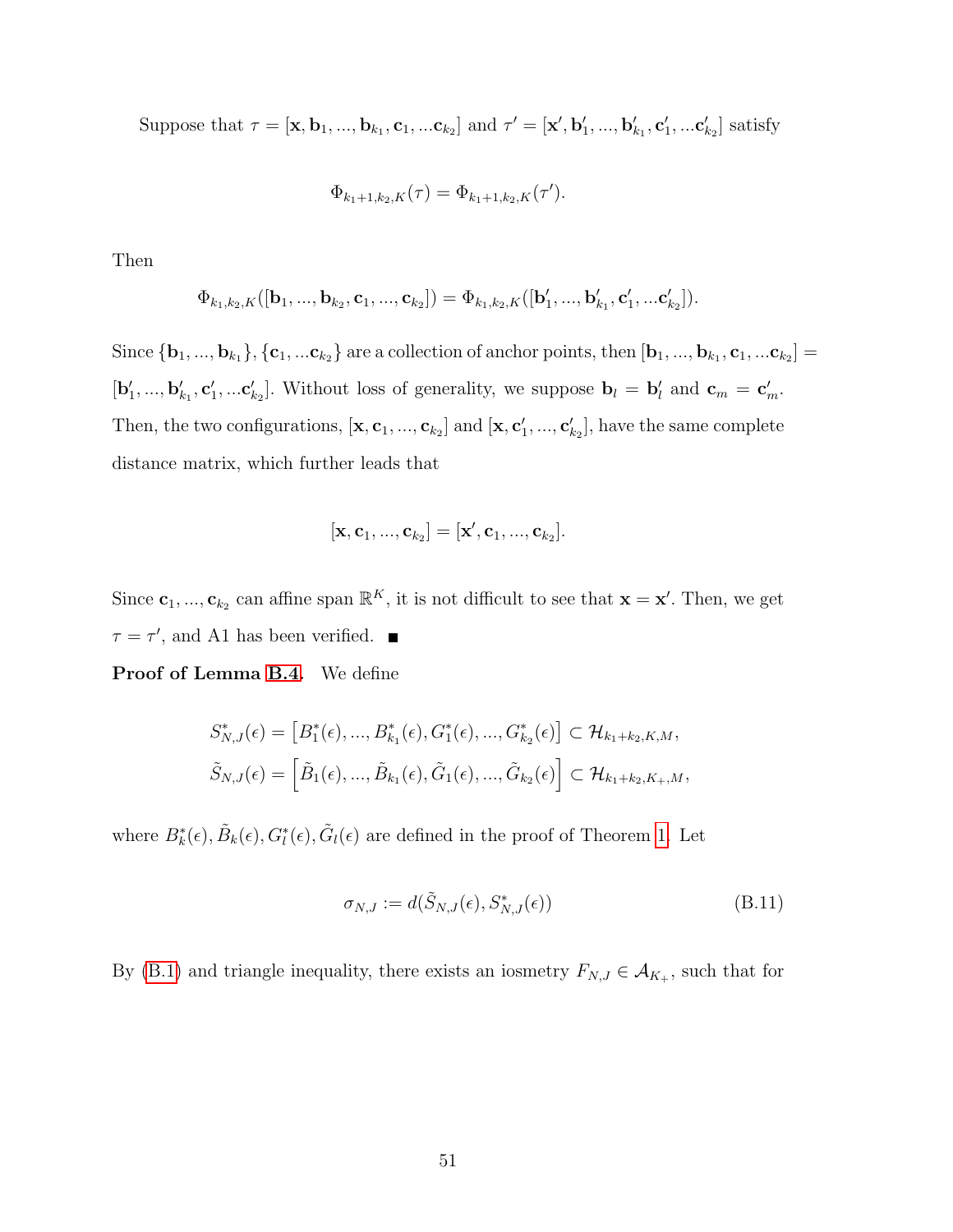all  $\mathbf{x}_{k}^{*} \in B_{k}^{*}(\epsilon), \mathbf{y}_{l}^{*} \in G_{l}^{*}(\epsilon), \tilde{\mathbf{x}}_{k} \in \tilde{B}_{k}(\epsilon), \tilde{\mathbf{y}}_{l} \in \tilde{G}_{l}(\epsilon),$ 

<span id="page-51-0"></span>
$$
||F_{N,J}(\tilde{\mathbf{x}}_k) - \mathbf{x}_k^+|| \le 4\epsilon + \sigma_{N,J}, \quad 1 \le k \le k_1,
$$
  

$$
||F_{N,J}(\tilde{\mathbf{y}}_l) - \mathbf{y}_l^+|| \le 4\epsilon + \sigma_{N,J}, \quad 1 \le l \le k_2.
$$
 (B.12)

In what follows, we will show that  $\sigma_{N,J} \leq \epsilon$  for N, J large enough. We first define

$$
\gamma_{N,J} = \inf \{ \|\Phi_{k_1,k_2,K_+}(\tilde{\tau}) - \Phi_{k_1,k_2,K_+}(\tau^*)\|_F : \tilde{\tau} \in \tilde{S}_{N,J}(\epsilon), \tau^* \in S_{N,J}^*(\epsilon) \} \tag{B.13}
$$

and we have

$$
\gamma_{N,J}^2(p_{\epsilon}N)(p_{\epsilon}J) \leq \|\tilde{D}_{N,J} - D_{N,J}^*\|_F^2 = o(NJ),
$$

which leads to

$$
\gamma_{N,J} = o(1). \tag{B.14}
$$

By [\(B.11\)](#page-50-0), there exist  $\tilde{\tau} \in \tilde{S}_{N,J}(\epsilon)$  and  $\tau^* \in S^*_{N,J}(\epsilon)$  such that

$$
\|\Phi_{k_1,k_2,K_+}(\tilde{\tau}) - \Phi_{k_1,k_2,K_+}(\tau^*)\|_F \le 2\gamma_{N,J}.
$$

Then by [\(B.11\)](#page-50-0), we have

$$
\sigma_{N,J} = d(\tilde{S}_{N,J}(\epsilon), S_{N,J}^*(\epsilon)) \le d(\tau^*, \tilde{\tau}). \tag{B.15}
$$

As shown in the beginning of proof for Theorem [1](#page-13-0) and according to Definition [1,](#page-12-0) the  $\tau^*$  is the unique configuration corresponding to its  $k_1 \times k_2$  partial distance matrix. Since  $\tilde{\tau} \in \tilde{S}_{N,J}(\epsilon) \subset \mathcal{H}_{k_1+k_2,K_+,M}$ , by Lemma [B.2,](#page-40-0) we know  $d(\tau^*, \tilde{\tau}) \to 0$  as  $N, J$  grow to infinity, and thus

<span id="page-51-1"></span>
$$
d(\tau^*, \tilde{\tau}) < \epsilon \tag{B.16}
$$

for  $N, J$  large enough.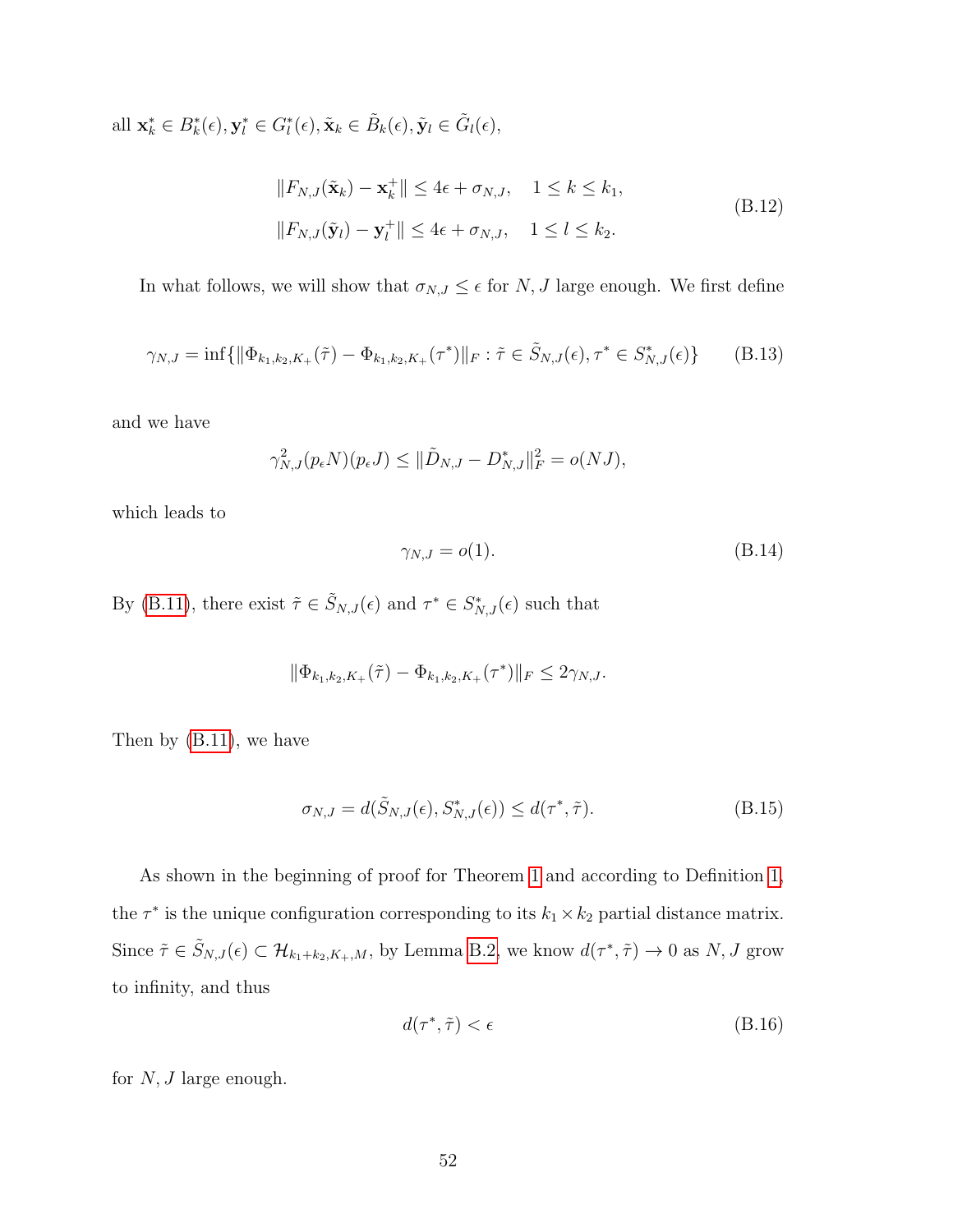Finally, since

$$
B_k^*(\epsilon), G_l^*(\epsilon) \subset B_0^K(M), \quad \tilde{B}_k(\epsilon), \tilde{G}_l(\epsilon) \subset B_0^{K_+}(M),
$$

we have, for  $N, J$  large enough,

$$
||F_{N,J}(\mathbf{x})|| \le 4M, \text{ for } \mathbf{x} \in B_0^{K_+}(M).
$$

To see this, if there exists  $\mathbf{x} \in B_0^{K_+}$  $\mathcal{L}_{\mathbf{0}}^{K+}(M)$  such that  $||F_{N,J}(\mathbf{x})|| > 4M$ , then by simple geometry,

$$
\min_{\mathbf{x}\in B_0^{K+}(M)}\|F_{N,J}(\mathbf{x})-\mathbf{x}\|>M.
$$

According to [\(B.12\)](#page-51-0) and [\(B.16\)](#page-51-1), we will get

$$
M < \|F_{N,J}(\tilde{\mathbf{x}}_k) - \mathbf{x}_k^+\| \le 4\epsilon + \sigma_{N,J} \le 5\epsilon,
$$

which contradicts with the fact that  $\epsilon < \frac{1}{10}M \leq \frac{1}{10}M$ .

**Proof of Lemma [B.5.](#page-42-1)** Let  $\tilde{\mathbf{c}}_1, ..., \tilde{\mathbf{c}}_{k_2}$  denote the centers of  $\tilde{G}_1(\epsilon), ..., \tilde{G}_{k_2}(\epsilon)$  and  $\tilde{\mathbf{c}}_l^+ = (\tilde{\mathbf{c}}_l^{\top}, \mathbf{0}^{\top})^{\top} \in \mathbb{R}^{K^+}$ . We first give the following lemma.

<span id="page-52-0"></span>Lemma B.10 For any

$$
\tau_1 = [\mathbf{x}, \mathbf{x}_1, ..., \mathbf{x}_{k_2}] \in [B_0^K(M), G_1^*(\epsilon), ..., G_{k_2}^*(\epsilon)],
$$
  

$$
\tau_2 = [\mathbf{y}, \mathbf{y}_1, ..., \mathbf{y}_{k_2}] \in [B_0^{K_+}(M), B_{\tilde{\mathbf{c}}_1^+}(\epsilon), ..., B_{\tilde{\mathbf{c}}_{k_2}^+}(\epsilon)],
$$

we have

$$
\|\mathbf{x}^+-\mathbf{y}\| \leq c \max\left\{d(\tau_1,\tau_2),\sqrt{\sum_{l=1}^{k_2} \|\mathbf{x}_l^+-\mathbf{y}_l\|^2}\right\},\,
$$

for a constant c, which only depends on the set  $\{c_1^*,...,c_{k_2}^*\}$  and M.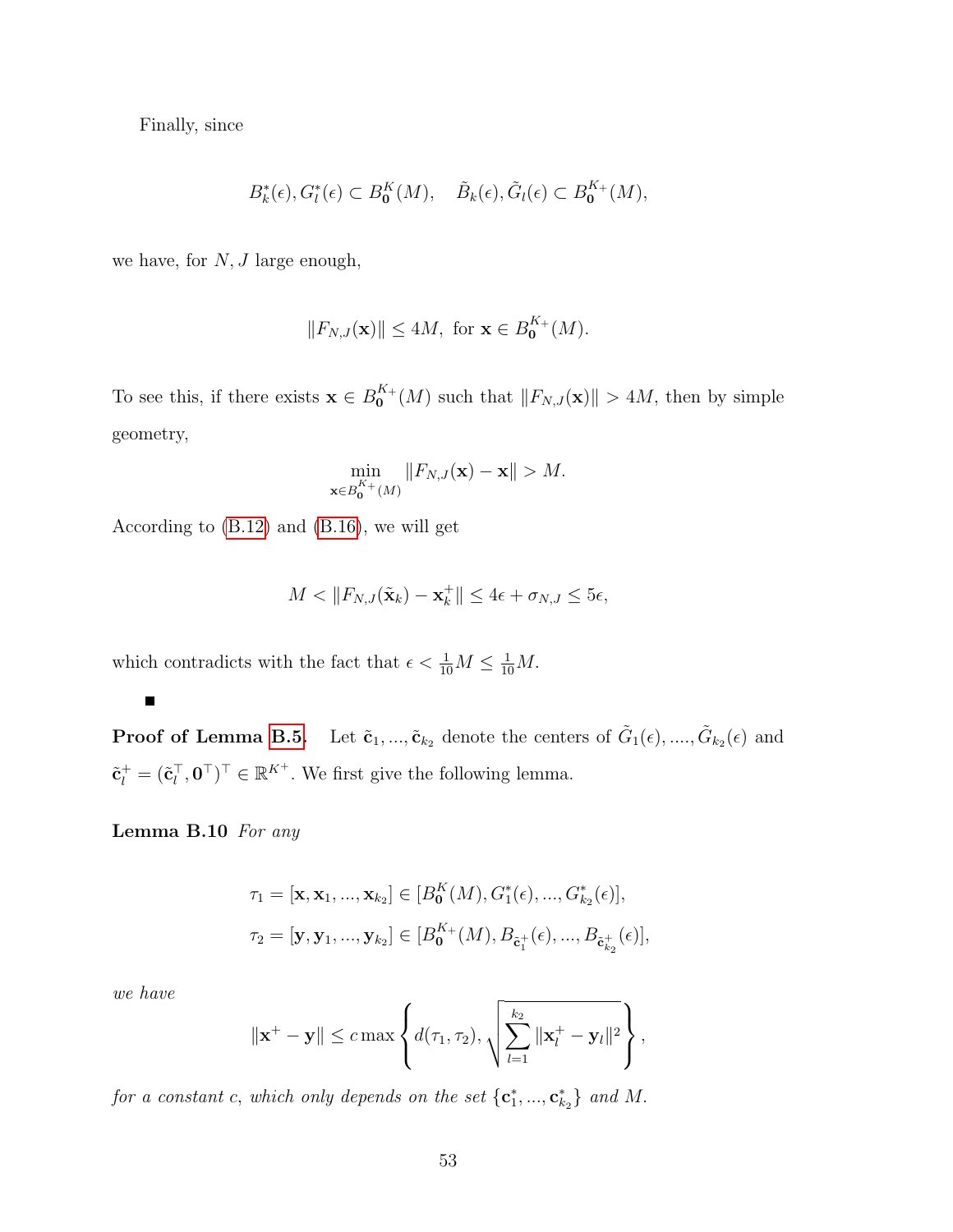Define

<span id="page-53-0"></span>
$$
H_1(\epsilon) := \{ i \in [N] : \|F_{N,J}(\tilde{\theta}_i) - \theta_i^+\| > 5 \max(c, 1) \sqrt{k_1 + k_2} \epsilon \}
$$
(B.17)

and

$$
H_2(\epsilon) := \{ j \in [J] : ||F_{N,J}(\tilde{\mathbf{a}}_j) - \mathbf{a}_j^+|| > 5 \max(c, 1) \sqrt{k_1 + k_2} \epsilon \},
$$
 (B.18)

where c is the constant in Lemma [B.10.](#page-52-0) We set the constant  $\kappa$  in Lemma [B.5](#page-42-1) to be  $5 \max(c, 1)\sqrt{k_1 + k_2}\epsilon$  and then we have  $|H_1(\epsilon)| = N\lambda_{1,N,J}, |H_2(\epsilon)| = J\lambda_{2,N,J}$ . Note that  $I_1(\epsilon) \cap H_1(\epsilon) = \emptyset, I_2(\epsilon) \cap H_2(\epsilon) = \emptyset$  for  $N, J$  large.

We choose  $i_1, ..., i_{k_1} \in I_1(\epsilon)$  and  $j_1, ..., j_{k_2} \in I_2(\epsilon)$  such that

$$
\mathbf{\theta}_{i_k}^* \in B_k^*(\epsilon), \quad \tilde{\mathbf{\theta}}_{i_k} \in \tilde{B}_k(\epsilon),
$$
  

$$
\mathbf{a}_{j_l}^* \in G_l^*(\epsilon), \quad \tilde{\mathbf{a}}_{j_l} \in \tilde{G}_l(\epsilon)
$$

for  $1 \leq k \leq k_1$  and  $1 \leq l \leq k_2$ . For any  $i \in H_1(\epsilon)$ , we consider the following configurations

$$
\begin{aligned} \tau^* &= [\boldsymbol{\theta}_i^*, \boldsymbol{\theta}_{i_1}^*, ..., \boldsymbol{\theta}_{i_{k_1}}^*, \mathbf{a}_{j_1}^*, ..., \mathbf{a}_{j_{k_2}}^*] \in \mathcal{H}_{k_1+k_2+1, K, M}, \\ \tilde{\tau} &= [\tilde{\boldsymbol{\theta}}_i, \tilde{\boldsymbol{\theta}}_{i_1}, ..., \tilde{\boldsymbol{\theta}}_{i_{k_1}}, \tilde{\mathbf{a}}_{j_1}, ..., \tilde{\mathbf{a}}_{j_{k_2}}] \in \mathcal{H}_{k_1+k_2+1, K_+, M} \end{aligned}
$$

and

$$
\tau_1^* = [\boldsymbol{\theta}_i^*, \mathbf{a}_{j_1}^*, ..., \mathbf{a}_{j_{k_2}}^*] \in [B_0^K(M), G_1^*(\epsilon), ..., G_{k_2}^*(\epsilon)],
$$
  

$$
\tilde{\tau}_1 = [\tilde{\boldsymbol{\theta}}_i, \tilde{\mathbf{a}}_{j_1}, ..., \tilde{\mathbf{a}}_{j_{k_2}}] \in [B_0^{K_+}(M), \tilde{G}_1(\epsilon), ..., \tilde{G}_{k_2}(\epsilon)].
$$

It is obvious that

$$
d(\tilde{\tau},\tau^*) \geq d(\tilde{\tau}_1,\tau_1^*).
$$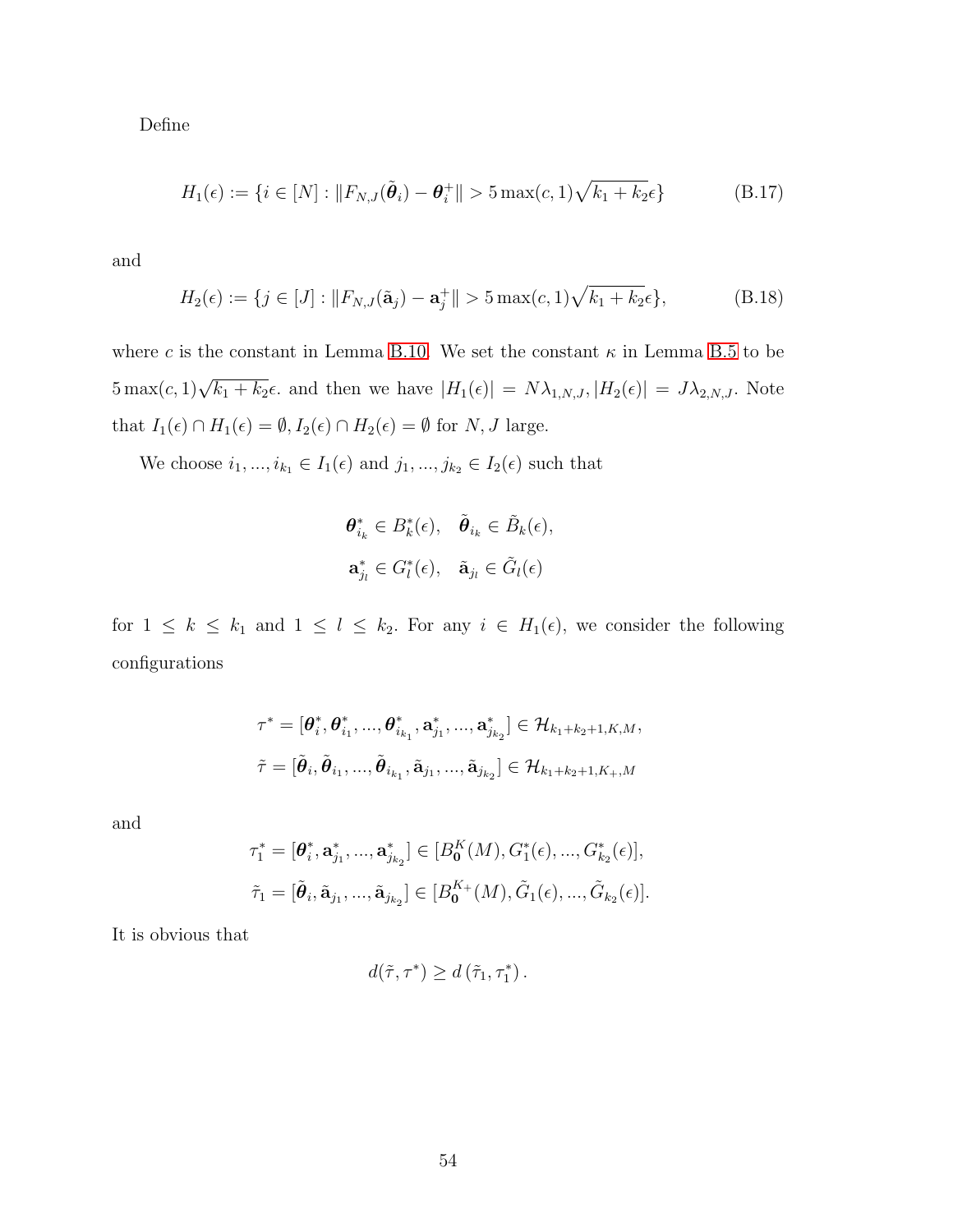By Lemma [B.4,](#page-42-0) we have

$$
\sqrt{\sum_{l=1}^{k_2} \|F_{N,J}(\tilde{\mathbf{a}}_{j_l}) - \mathbf{a}_{j_l}^*\|^2} \le 5\sqrt{k_2\epsilon} \le 5\sqrt{k_1 + k_2\epsilon}.
$$

Combining it with [\(B.17\)](#page-53-0) and Lemma [\(B.10\)](#page-52-0), we have

$$
d(\tilde{\tau}_1, \tau_1^*) > 5\sqrt{k_1 + k_2}\epsilon,
$$

which leads to

<span id="page-54-0"></span>
$$
d(\tilde{\tau}, \tau^*) > 5\sqrt{k_1 + k_2}\epsilon.
$$
 (B.19)

According to Lemma [B.3,](#page-41-0)  $\{\boldsymbol{\theta}_i^*\}$  $_i^*, \boldsymbol{\theta}_i^*$  $\stackrel{*}{i_1},...,\boldsymbol{\theta}^*_{i_j}$  $\{a_{i_{k_1}}^*\}, \{a_{j_1}^*,...,a_{j_{k_2}}^*\}$  are a collection of anchor points. Let  $\tilde{D}, D \in \mathcal{P}_{k_1+1,k_2,K_+,M}$  be the partial distance matrix of  $\tilde{\tau}$  and  $\tau^*$ , respectively. Combining [\(B.19\)](#page-54-0) and Lemma [B.2,](#page-40-0) there exists a constant  $\delta_{\epsilon} > 0$  such that

<span id="page-54-1"></span>
$$
\|\tilde{D} - D\|_{F} \ge \delta_{\epsilon}.\tag{B.20}
$$

For each  $i \in H_1(\epsilon)$ , we choose  $i_1, ..., i_{k_1} \in I_1(\epsilon)$  to form a group  $\{i, i_1, ..., i_{k_1}\} \subset [N]$ such that

$$
(\boldsymbol{\theta}_i^*, \boldsymbol{\theta}_{i_1}^*, ..., \boldsymbol{\theta}_{i_{k_1}}^*) \in B_0^K(M) \times B_1^*(\epsilon) \times \cdots \times B_{k_1}^*(\epsilon)
$$

and

$$
(\tilde{\boldsymbol{\theta}}_i, \tilde{\boldsymbol{\theta}}_{i_1}, ..., \tilde{\boldsymbol{\theta}}_{i_{k_1}}) \in B_0^{K_+}(M) \times \tilde{B}_1(\epsilon) \times \cdots \times \tilde{B}_{k_1}(\epsilon).
$$

We could find at least  $\min\{\lambda_{1,N,J}, p_{\epsilon}\}\times N$  such groups which are mutually exclusive. We could also find at least  $p_{\epsilon}J$  mutually exclusive groups of  $\{j_1, ..., j_{k_2}\} \subset [J]$  such that

$$
(\mathbf{a}_{j_1}^*,...,\mathbf{a}_{j_{k_2}}^*)\in G_1^*(\epsilon)\times\cdots\times G_{k_2}^*(\epsilon)
$$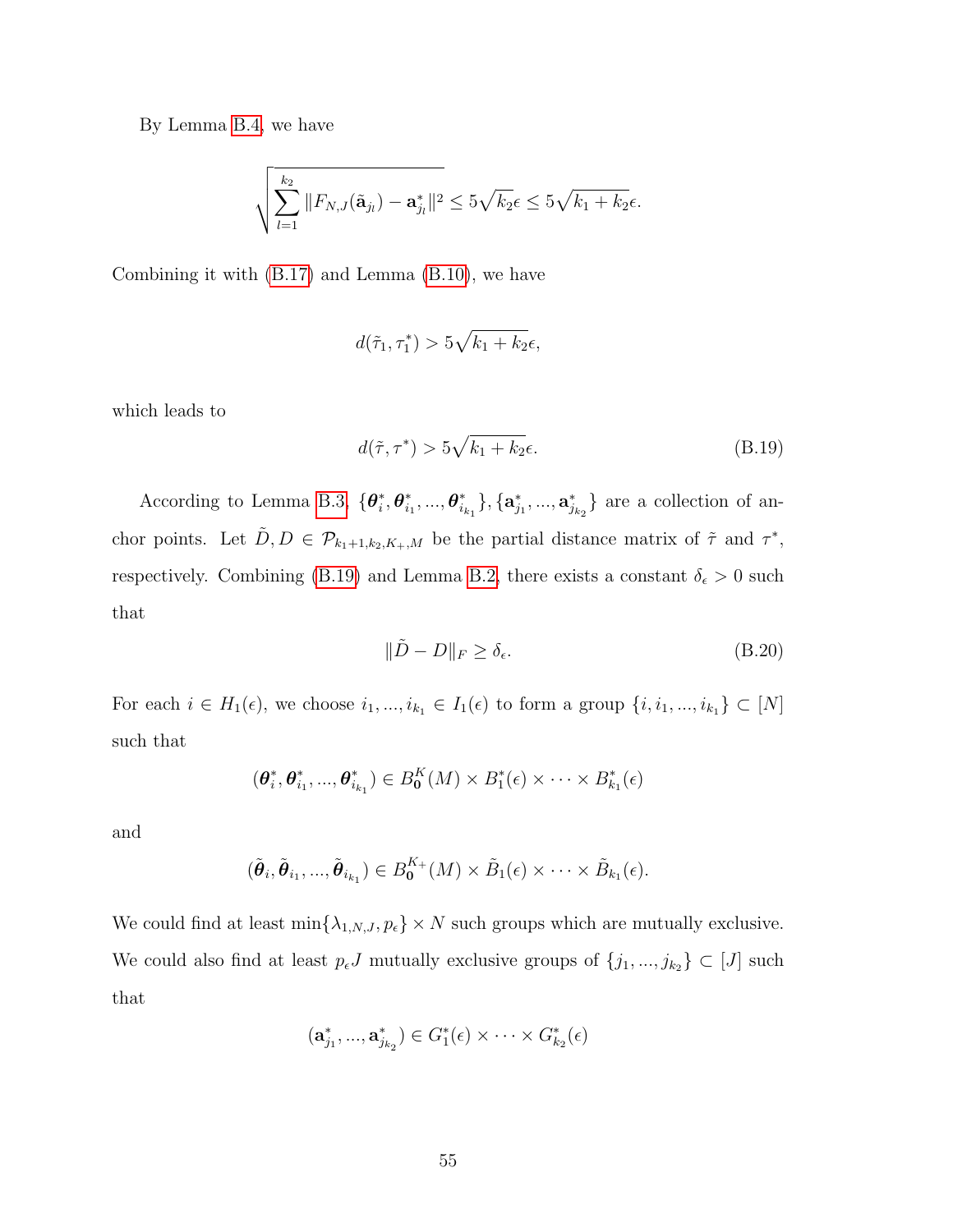and

$$
(\tilde{\mathbf{a}}_{j_1},...,\tilde{\mathbf{a}}_{j_{k_2}}) \in \tilde{G}_1(\epsilon) \times \cdots \times \tilde{G}_{k_2}(\epsilon).
$$

By  $(4)$  and  $(B.20)$ , we have

$$
\min\{\lambda_{1,N,J}, p_{\epsilon}\} N p_{\epsilon} J \delta_{\epsilon}^2 \le o(NJ).
$$

So

$$
\min\{\lambda_{1,N,J},p_{\epsilon}\}=o(1),
$$

which means  $\lambda_{1,N,J} \to 0$ , as N, J grow to infinity. Similar result holds for  $\lambda_{2,N,J}$  and we do not repeat it.

Proof of Lemma [B.6.](#page-44-0) Consider the K-means clustering of the person points in Algorithm [A.1.](#page-36-0) We define a loss function

$$
\mathcal{L}(\vartheta_1, ..., \vartheta_N) = \frac{1}{N} \sum_{i=1}^N \|\hat{\boldsymbol{\theta}}_i - \boldsymbol{\mu}_{\vartheta_i}\|^2,
$$

as the loss function for K-means clustering, where  $\vartheta_i \in \{1, ..., k_1\}$  represents the cluster membership of person  $i$  and

$$
\boldsymbol{\mu}_k = \frac{\sum_{i=1}^N \hat{\boldsymbol{\theta}}_i \mathbb{1}_{\{\vartheta_i = k\}}}{\sum_{i=1}^N \mathbb{1}_{\{\vartheta_i = k\}}}
$$

denotes the centroid of the kth cluster. Under the conditions of Theorem [A.1,](#page-36-1) the K-means clustering converges to the global optima, which implies that

$$
\mathcal{L}(\hat{\vartheta}_1, ..., \hat{\vartheta}_N) = \min_{\vartheta_i \in \{1, ..., k_1\}, i = 1, ..., N} \mathcal{L}(\vartheta_1, ..., \vartheta_N).
$$
 (B.21)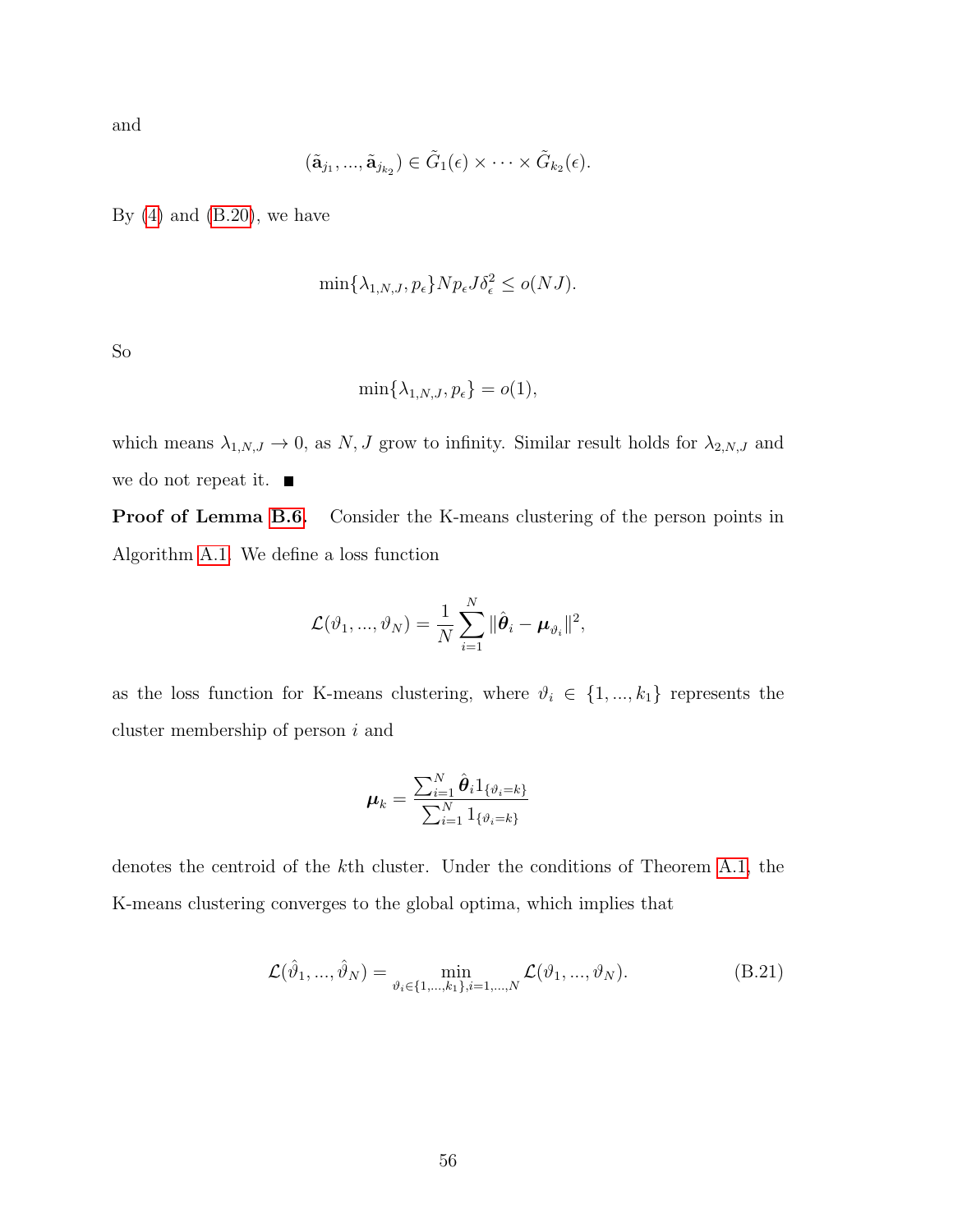So for any isometry  $F\in\mathcal{A}_K,$ 

$$
\sum_{i=1}^N \|\hat{\boldsymbol{\theta}}_i - \boldsymbol{\mu}_{\hat{\vartheta}_i}\|^2 \leq \sum_{i=1}^N \|\hat{\boldsymbol{\theta}}_i - F(\mathbf{b}_{\vartheta_i^*}^*)\|^2.
$$

By triangle inequality,

$$
\left(\sum_{i=1}^N \|\boldsymbol{\mu}_{\hat{\vartheta}_i} - F(\mathbf{b}_{\vartheta_i^*}^*)\|^2\right)^{\frac{1}{2}} \le \left(\sum_{i=1}^N (\|\boldsymbol{\mu}_{\hat{\vartheta}_i} - \hat{\boldsymbol{\theta}}_i\|^2)\right)^{\frac{1}{2}} + \left(\sum_{i=1}^N \|\hat{\boldsymbol{\theta}}_i - F(\mathbf{b}_{\vartheta_i^*}^*)\|^2\right)^{\frac{1}{2}},
$$
  

$$
\le 2\left(\sum_{i=1}^N \|\hat{\boldsymbol{\theta}}_i - F(\mathbf{b}_{\vartheta_i^*}^*)\|^2\right)^{\frac{1}{2}}.
$$

Define  $d = \min_{i \neq j} ||\mathbf{b}_i^* - \mathbf{b}_j^*||$  and for  $F \in \mathcal{A}_K$ , define

$$
A_F := \{ 1 \le i \le N : ||\boldsymbol{\mu}_{\hat{\vartheta}_i} - F(\mathbf{b}_{\vartheta_i^*}^*)|| < \frac{d}{2} \},
$$

and denote  $A_F^c := \{1, ..., N\}/A_F$ .

Then

$$
\frac{\sum_{i \in A_{F_{N,J}^*}} 1}{N} = 1 - \frac{\sum_{i \in A_{F_{N,J}^*}} 1}{N}
$$
\n
$$
\geq 1 - \frac{4}{d^2} \frac{\sum_{i \in A_{F_{N,J}^*}} ||\boldsymbol{\mu}_{\hat{\vartheta}_i} - F_{N,J}^*(\mathbf{b}_{\vartheta_i^*}^*)||^2}{N}
$$
\n
$$
\geq 1 - \frac{4}{d^2} \frac{\sum_{i=1}^N ||\boldsymbol{\mu}_{\hat{\vartheta}_i} - F_{N,J}^*(\mathbf{b}_{\vartheta_i^*}^*)||^2}{N}
$$
\n
$$
\geq 1 - \frac{16}{d^2} \frac{\sum_{i=1}^N ||\hat{\boldsymbol{\theta}}_i - F_{N,J}^*(\mathbf{b}_{\vartheta_i^*}^*)||^2}{N}
$$
\n
$$
\stackrel{\text{pr}}{\to} 1
$$
\n
$$
\stackrel{\text{pr}}{\to} 1
$$
\n(B.22)

<span id="page-56-0"></span>**Lemma B.11** Under the same conditions as Lemma [B.6,](#page-44-0) if there exists  $\zeta_1 \in \mathcal{B}_{k_1}$ satisfying

<span id="page-56-1"></span>
$$
\|\boldsymbol{\mu}_{\zeta_1(l)} - F_{N,J}^*(\mathbf{b}_l^*)\| < \frac{d}{2},
$$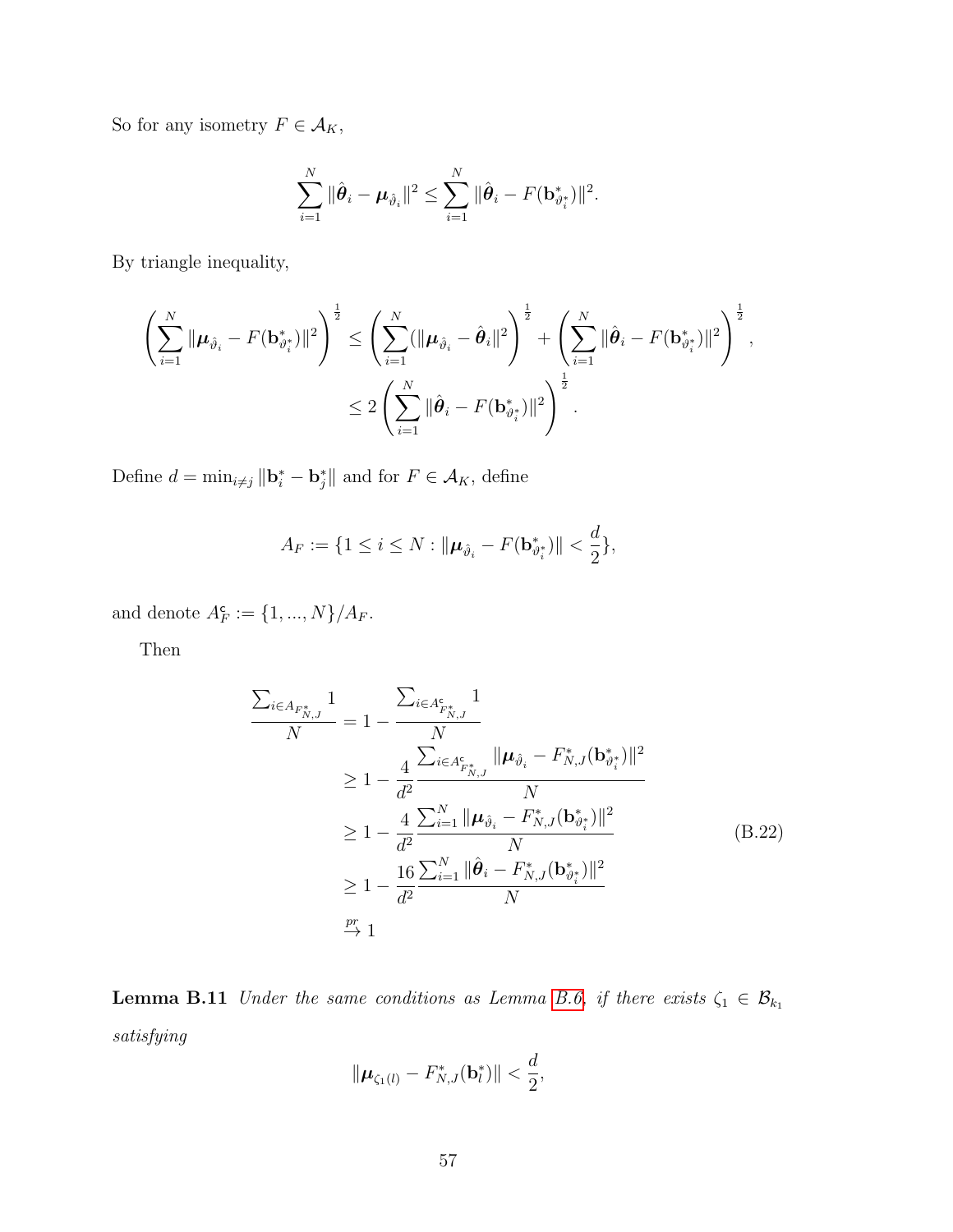where  $\mu_l$  is the centroid of the lth cluster,  $F_{N,J}^*$  is defined in [\(B.5\)](#page-43-0) and d is defined above, then there exists  $\zeta_2 \in \mathcal{B}_{k_1}$ , such that for all  $i \in A_{F^*_{N,J}}, \hat{\vartheta}_i = \zeta_2(\vartheta_i^*).$ 

Let  $\Omega_{N,J}:=\{\omega:\exists \zeta\in\mathcal{B}_{k_1}, \text{ s.t. } \|\boldsymbol{\mu}_{\zeta(l)}(\omega)-F_{N,J}^*(\mathbf{b}_l^*)\|<\frac{d}{2}\}$  $\frac{d}{2}$ ,  $i = 1, ..., k_1$ . Notice that  $\Omega_{N,J}$  is a subset of the whole probability space. By Lemma [B.11,](#page-56-0) for any  $\omega \in \Omega_{N,J}$ , there exists  $\zeta_{N,J} \in \mathcal{B}_{k_1}$ , which corresponds to  $\zeta_2$  in Lemma [B.11,](#page-56-0) such that

$$
\max_{\zeta \in \mathcal{B}_{k_1}} \frac{\sum_{i=1}^N 1_{\{\vartheta_i^* = \zeta(\hat{\vartheta}_i(\omega))\}}}{N} \ge \frac{\sum_{i=1}^N 1_{\{\hat{\vartheta}_i = \zeta_{N,J}(\vartheta_i^*)\}}}{N} \ge \frac{\sum_{i \in A_{F_{N,J}^*}} 1}{N}
$$

<span id="page-57-0"></span>**Lemma B.12** Under the same conditions as Lemma [B.6,](#page-44-0) we have

$$
\lim_{N,J\to\infty} \Pr\left(\Omega_{N,J}\right) = 1,
$$

where  $\Omega_{N,J}$  is defined above.

By Lemma [B.12](#page-57-0) and [\(B.22\)](#page-56-1), we complete the proof.  $\blacksquare$ 

**Proof of Lemma [B.7.](#page-45-1)** Without loss of generality, we suppose that the ball  $G \subset \mathbb{R}^K$ has center at orgin. By Theorem 3.3 of [Alfakih \(2003\)](#page-66-0), we know there exist  $k_1, k_2 \geq$  $K+1$  and two sets of points,  ${\bf\{b}}_1^*,..., {\bf b}_{k_1}^*{\}, {\bf\{c}}_1^*,..., {\bf c}_{k_2}^* {\}\subset \text{int}(G)$ , satisfying condition A2 whose partial distance matrix  $D^*$  has unique configuration. Furthermore, points near  $\mathbf{b}_i^*, \mathbf{c}_j^*$  also have this property. Specifically, there exists  $\epsilon > 0$  such that for

$$
\mathbf{b}_i \in B_{\mathbf{b}_i^*}^K(\epsilon) \subset G, \quad \mathbf{c}_j \in B_{\mathbf{c}_j^*}^K(\epsilon) \subset G,
$$

the  ${\bf \{b_1,...,b_{k_1}\}, {\bf \{c_1,...,c_{k_2}\}}$  satisfy condition A2 and their partial distance matrix D has unique configuration. Then, by Lemma [B.2,](#page-40-0) condition A1 holds and  $\{b_1^*,...,b_{k_1}^*\},\{c_1^*,...,c_{k_2}^*\}$ are anchor points in  $\mathbb{R}^K$ .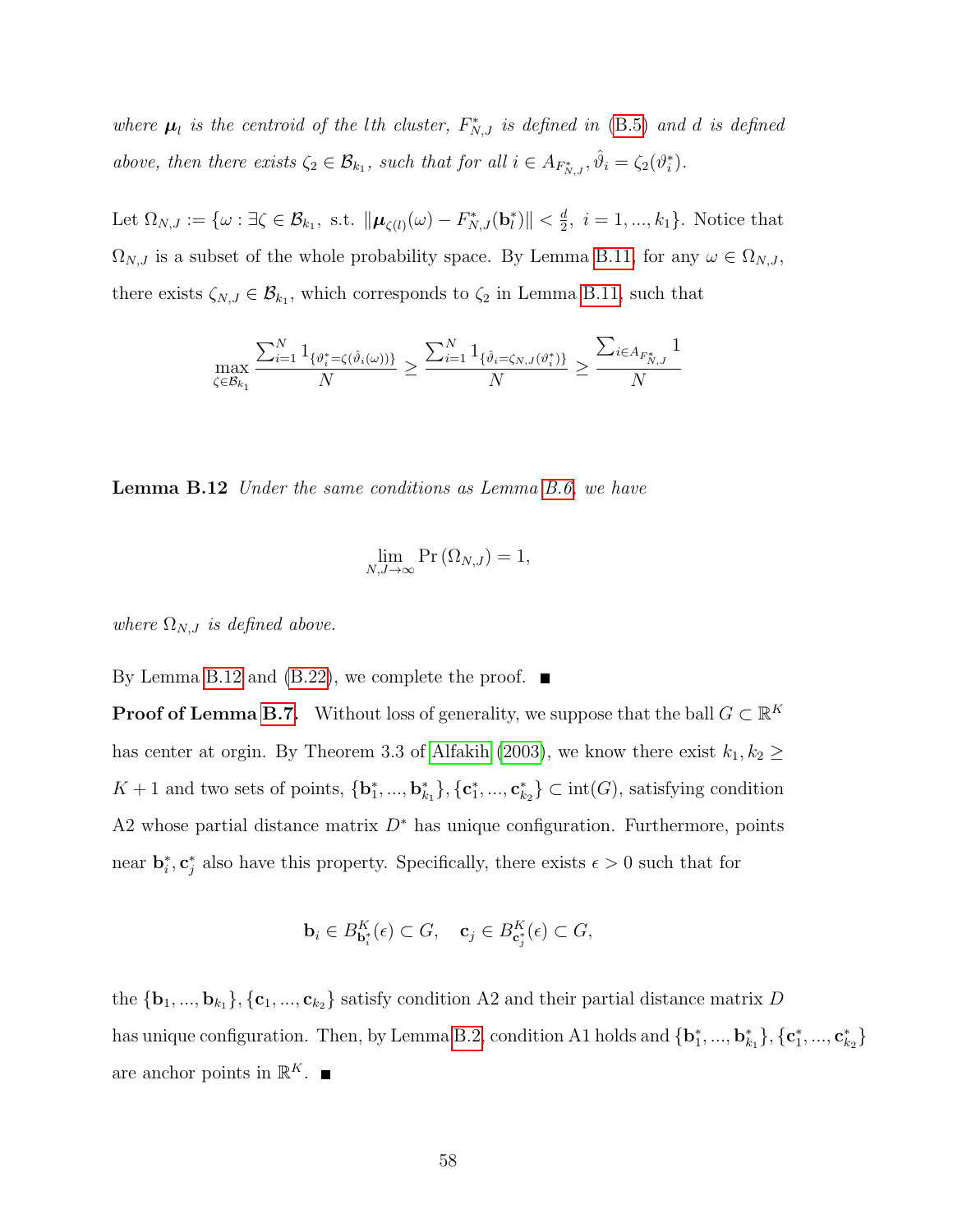Proof of Lemma [B.8.](#page-47-0) The proof of Lemma [B.8](#page-47-0) is similar to Lemma A.1 of Davenport et al.  $(2014)$ .

Proof of Lemma [B.9.](#page-47-1) We have

$$
0 \leq \bar{l}_{\Omega,Y}(\hat{D}_{N,J}) - \bar{l}_{\Omega,Y}(D_{N,J}^*) = \bar{l}_{\Omega,Y}(\hat{D}_{N,J}) - \mathbb{E}\bar{l}_{\Omega,Y}(\hat{D}_{N,J}) + \mathbb{E}\bar{l}_{\Omega,Y}(\hat{D}_{N,J}) - \mathbb{E}\bar{l}_{\Omega,Y}(D_{N,J}^*)
$$
  
+ 
$$
\mathbb{E}\bar{l}_{\Omega,Y}(D_{N,J}^*) - \bar{l}_{\Omega,Y}(D_{N,J}^*)
$$
  

$$
\leq \left(\mathbb{E}\bar{l}_{\Omega,Y}(\hat{D}_{N,J}) - \mathbb{E}\bar{l}_{\Omega,Y}(D_{N,J}^*)\right) + 2 \sup_{D \in H} |\bar{l}_{\Omega,Y}(D) - \bar{l}_{\Omega,Y}(D)|.
$$

So

$$
\mathbb{E}\left(\bar{l}_{\Omega,Y}(D_{N,J}^*)-\bar{l}_{\Omega,Y}(\hat{D}_{N,J})\right)\leq 2 \sup_{D\in H}|\bar{l}_{\Omega,Y}(D)-\bar{l}_{\Omega,Y}(D)|.
$$

Notice that

$$
\mathbb{E}\left(\bar{l}_{\Omega,Y}(D_{N,J}^*) - \bar{l}_{\Omega,Y}(\hat{D}_{N,J})\right) = \mathbb{E}\left(l_{\Omega,Y}(D_{N,J}^*) - l_{\Omega,Y}(\hat{D}_{N,J})\right)
$$

$$
= \frac{n}{NJ}\sum_{i,j} f(d_{ij}^*) \log(\frac{f(d_{ij}^*)}{f(\hat{d}_{ij})}) + (1 - f(d_{ij}^*)) \log(\frac{1 - f(d_{ij}^*)}{1 - f(\hat{d}_{ij})})
$$

For two distributions  $P$  and  $Q$ , let  $D_{KL}(P||Q)$  denote the Kullback-Leibler divergence

$$
D_{KL}(\mathcal{P}||\mathcal{Q}) := \int p(x) \log \left(\frac{p(x)}{q(x)}\right) dx,
$$

where  $p(x)$  and  $q(x)$  are the density functions for  $P$  and  $Q$ , respectively. For  $0 <$  $p, q < 1$ , we use

$$
D_{KL}(p||q) := p \log(\frac{p}{q}) + (1-p) \log(\frac{1-p}{1-q})
$$

to denote the Kullback-Leibler divergence between two Bernoulli distributions with parameter p and q, respectively. For  $P, Q \in (0, 1)^{N \times J}$ , we define

$$
D_{KL}(P||Q) := \frac{1}{NJ} \sum_{i,j} D_{KL}(P_{ij}||Q_{ij}).
$$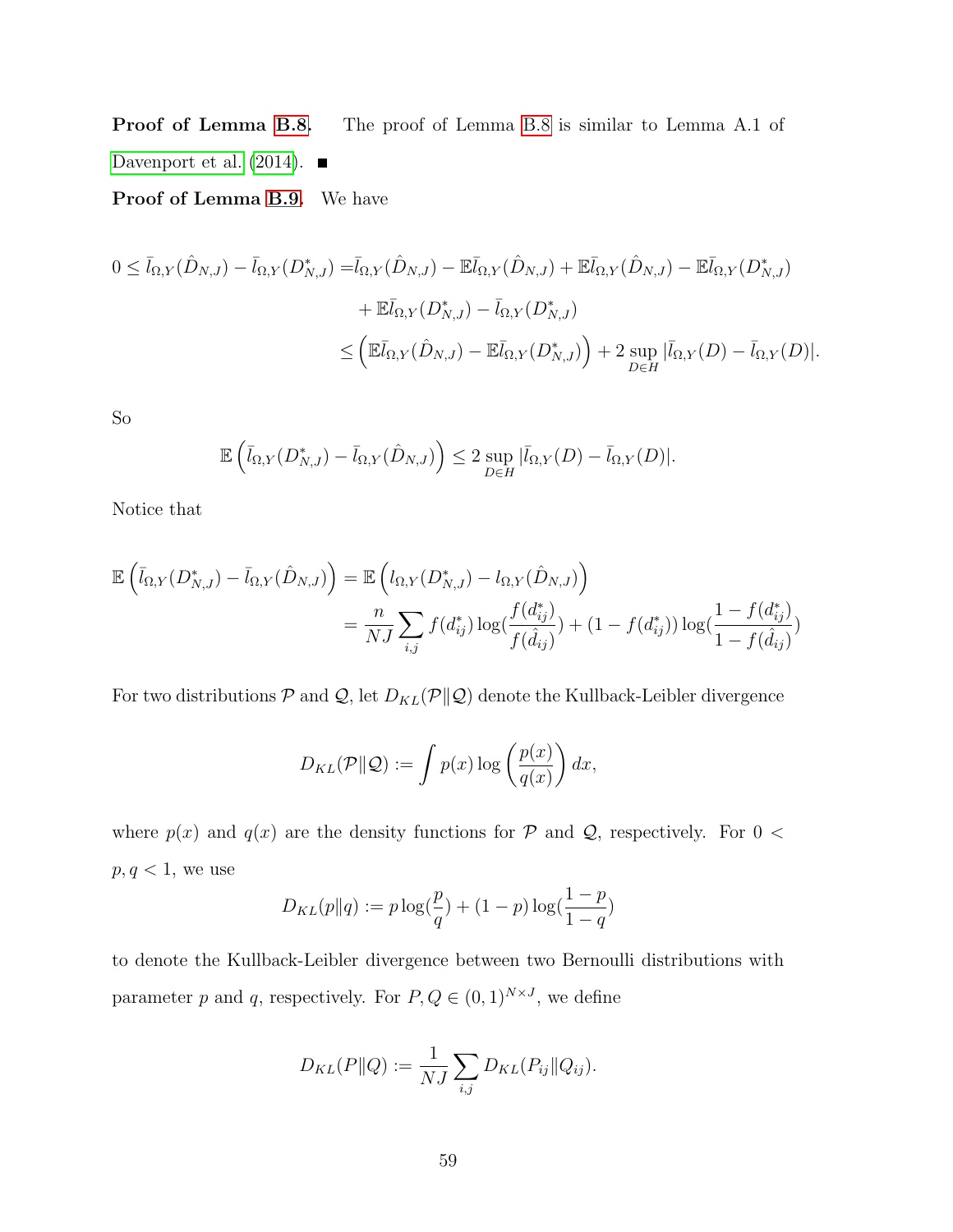For a partial distance matrix  $D_{N,J}$ , denote  $f(D_{N,J})$  as the matrix  $(f(d_{ij}))_{N\times J}$ . So from above, we know that

$$
nD_{KL}(f(D^*_{N,J})||f(\hat{D}_{N,J})) \leq 2 \sup_{D \in H} |\bar{l}_{\Omega,Y}(D) - \bar{l}_{\Omega,Y}(D)|.
$$

Still for  $0 < p,q < 1,$  let

$$
d_H^2(p,q) := (\sqrt{p} - \sqrt{q})^2 + (\sqrt{1-p} - \sqrt{1-q})^2
$$

denote the Hellinger distance between two Bernoulli distributions with parameters  $p$ and q, respectively. For  $P, Q \in (0,1)^{N \times J}$ , we define

$$
d_H^2(P||Q) := \frac{1}{NJ} \sum_{i,j} d_H^2(P_{ij}, Q_{ij}).
$$

It is easy to check that  $d_H^2(p,q) \leq D_{KL}(p||q)$ . So

$$
d_H^2(f(D_{N,J}^*), f(\hat{D}_{N,J})) \le \frac{2}{n} \sup_{D \in H} |\bar{l}_{\Omega,Y}(D) - \bar{l}_{\Omega,Y}(D)|
$$

By Lemma A.2 of [Davenport et al. \(2014\)](#page-68-2), we have

$$
\frac{1}{NJ} \|\hat{D}_{N,J} - D_{N,J}^*\|_F^2 \le 8\beta_{4M^2} d_H^2(f(D_{N,J}^*), f(\hat{D}_{N,J}))
$$
  

$$
\le \frac{16}{n} \beta_{4M^2} \sup_{D \in H} |\bar{l}_{\Omega,Y}(D) - \bar{l}_{\Omega,Y}(D)|.
$$

 $\blacksquare$ 

Proof of Lemma [B.10.](#page-52-0) Denote

$$
\eta := \max \left\{ d(\tau_1, \tau_2), \sqrt{\sum_{l=1}^{k_2} ||\mathbf{x}_l^+ - \mathbf{y}_l||^2} \right\}
$$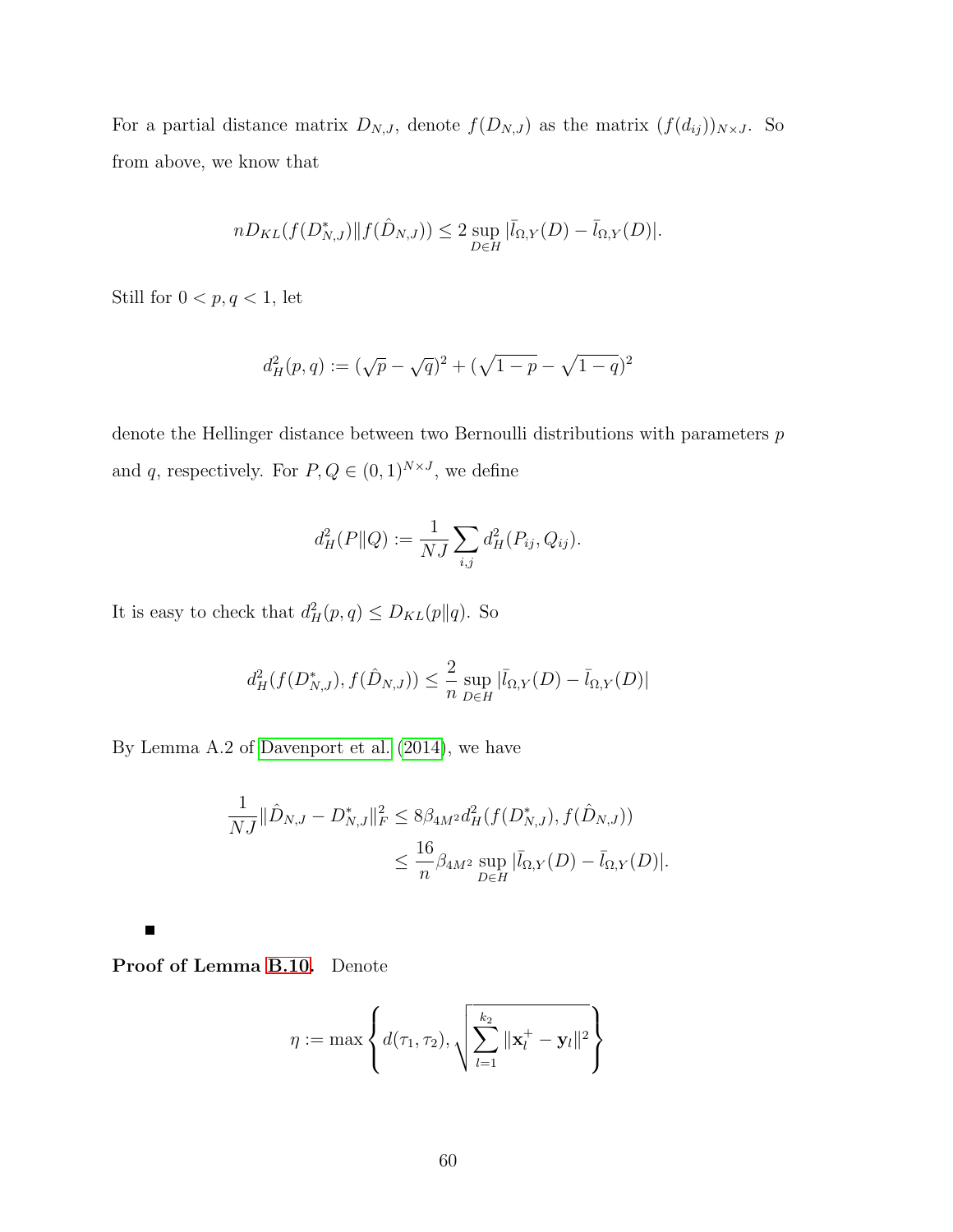and then  $d(\tau_1, \tau_2) \leq \eta$  and

<span id="page-60-0"></span>
$$
\|\mathbf{x}_{l}^{+} - \mathbf{y}_{l}\| \leq \eta, \quad l = 1, ..., k_{2}.
$$
 (B.23)

Therefore there exist  $A \in \mathcal{O}_{K_+}$  and  $\mathbf{b} \in \mathbb{R}^{K_+}$  such that

$$
\sqrt{\|Ax^+ + \mathbf{b} - \mathbf{y}\|^2 + \sum_{l=1}^{k_2} \|Ax_l^+ + \mathbf{b} - \mathbf{y}_l\|^2} \le \eta,
$$

which leads that

<span id="page-60-2"></span>
$$
||A\mathbf{x}^+ + \mathbf{b} - \mathbf{y}|| \le \eta \tag{B.24}
$$

and

 $\blacksquare$ 

<span id="page-60-1"></span>
$$
||A\mathbf{x}_{l}^{+} + \mathbf{b} - \mathbf{y}_{l}|| \leq \eta, \quad l = 1, ..., k_{2}.
$$
 (B.25)

Combining [\(B.23\)](#page-60-0) and [\(B.25\)](#page-60-1), we get

$$
||A\mathbf{x}_{l}^{+} + \mathbf{b} - \mathbf{x}_{l}^{+}|| \leq 2\eta, \quad l = 1, ..., k_{2}.
$$

According to condition A2,  $\mathbf{x}_1, ..., \mathbf{x}_{k_2}$  can affine span  $\mathbb{R}^K$ . Then there exists  $\alpha_1, ..., \alpha_{k_1}$ satisfying  $\sum_{l=1}^{k_2} \alpha_l = 1$ , such that  $\mathbf{x} = \sum_{l=1}^{k_2} \alpha_l \mathbf{x}_l$ . So we have

$$
||A\mathbf{x}^+ + \mathbf{b} - \mathbf{x}^+|| = \left\|\sum_{l=1}^{k_2} \alpha_l (A\mathbf{x}_l^+ + \mathbf{b} - \mathbf{x}_l^+)\right\| \le 2(\sum_{j=1}^{k_2} |\alpha_j|)\eta.
$$

Combining it with [\(B.24\)](#page-60-2), we have  $\|\mathbf{x}^+ - \mathbf{y}\| \leq (2 \sum_{k=1}^{k_1}$  $j=1$  $|\alpha_j| + 1$ )η. We complete the proof by setting the constant  $c$  in Lemma [B.10](#page-52-0) to be

$$
\max_{\substack{\mathbf{x}\in B_0^K(M) \\ \mathbf{x}_l\in G_l^*(\epsilon)}} \inf_{\substack{\sum_l \alpha_l=1 \\ \mathbf{x}_l\geq \sum_l \alpha_l \mathbf{x}_l}} 2 \sum_{l=1}^{k_2} |\alpha_l|.
$$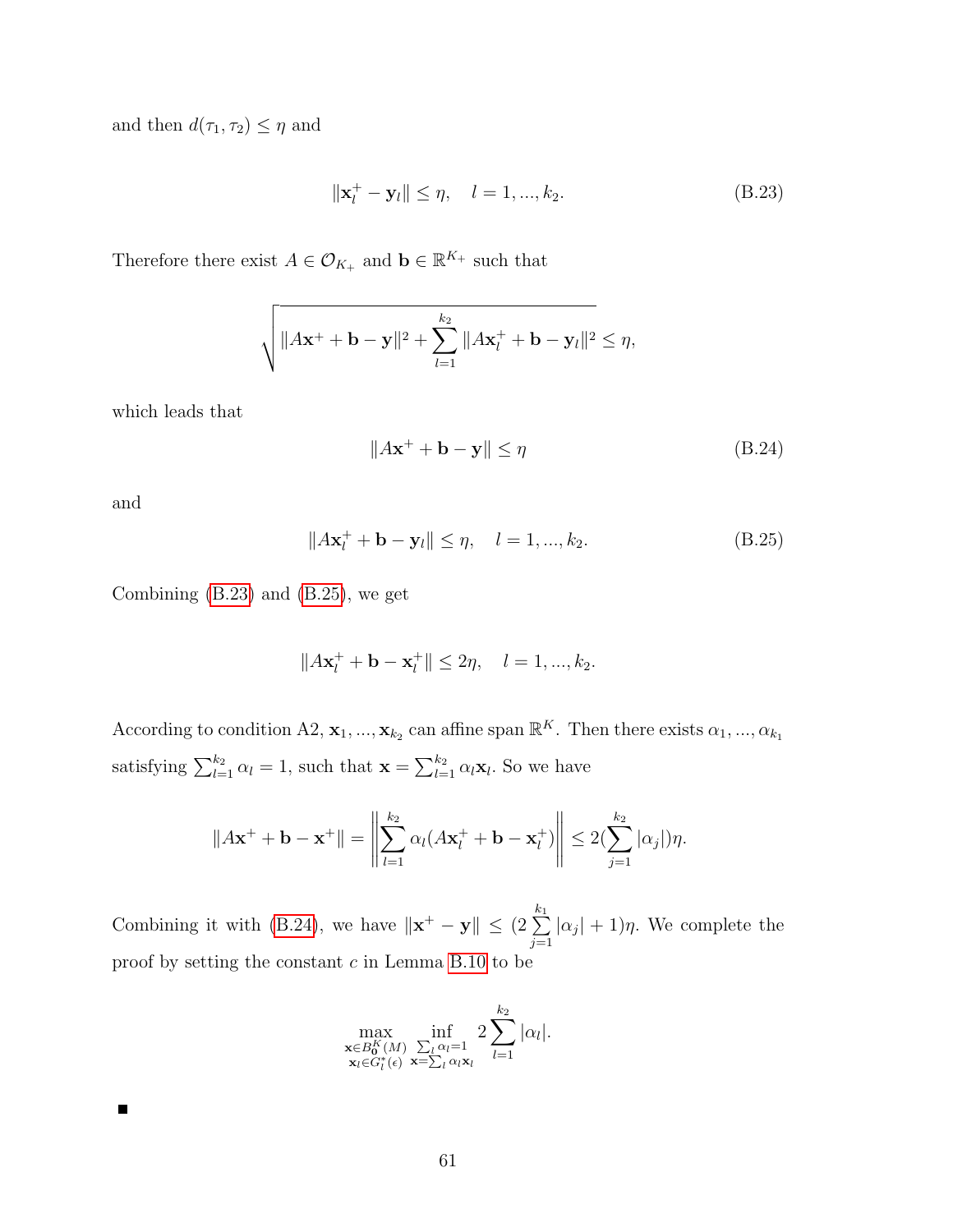Proof of Lemma [B.11.](#page-56-0) <sup>\*\*</sup><sub>N,J</sub>, if  $\vartheta_i^* = \vartheta_j^*$  and suppose they are both equal to k, then  $\|\boldsymbol{\mu}_{\hat{\vartheta}_i} - F_{N,J}^*(\mathbf{b}_k^*)\| < d/2$  and  $\|\boldsymbol{\mu}_{\hat{\vartheta}_j} - F_{N,J}^*(\mathbf{b}_k^*)\| < d/2$ . Given the condition in Lemma [B.11,](#page-56-0) it is easy to check that there is only one  $\mu_l$  among  $\{\boldsymbol{\mu}_1, ..., \boldsymbol{\mu}_{k_1}\}$  satisfying

$$
\|\boldsymbol{\mu}_l-F^*_{N,J}(\mathbf{b}_k^*)\|
$$

then  $\hat{\vartheta}_i = \hat{\vartheta}_j$ . If  $\vartheta_i^* \neq \vartheta_j^*$ , then  $\|\boldsymbol{\mu}_{\hat{\vartheta}_i} - F_{N,J}^*(\mathbf{b}_{\vartheta_i^*}^*)\| < d/2$  and  $\|\boldsymbol{\mu}_{\hat{\vartheta}_j} - F_{N,J}^*(\mathbf{b}_{\hat{\vartheta}_j}^*)\| < d/2$ . So

$$
\|\boldsymbol{\mu}_{\hat{\vartheta}_i} - \boldsymbol{\mu}_{\hat{\vartheta}_j}\| \geq \|F_{N,J}^*(\mathbf{b}_{\vartheta_i^*}^*) - F_{N,J}^*(\mathbf{b}_{\vartheta_j^*}^*)\| - \|\boldsymbol{\mu}_{\hat{\vartheta}_i} - F_{N,J}^*(\mathbf{b}_{\vartheta_i^*}^*)\| - \|\boldsymbol{\mu}_{\hat{\vartheta}_j} - F_{N,J}^*(\mathbf{b}_{\hat{\vartheta}_j}^*)\|
$$
  
>  $d - \frac{d}{2} - \frac{d}{2} > 0$ ,

which means  $\hat{\vartheta}_i \neq \hat{\vartheta}_j$ . So there exists  $\zeta_2$  such that for  $i \in A_{F^*_{N,J}}, \hat{\vartheta}_i = \zeta_2(\vartheta_i^*)$ . Proof of Lemma [B.12.](#page-57-0) Let

$$
\Gamma_{N,J}^{(\epsilon')}:=\{\omega: \frac{\sum_{i\in A_{F_{N,J}^*}}1}{N}\geq 1-\epsilon'\},
$$

which is a subset of the whole probability space. By [\(B.22\)](#page-56-1), for any  $\epsilon' > 0$ , we have

$$
\lim_{N,J\to\infty}\Pr(\Gamma_{N,J}^{(\epsilon')})=1.
$$

For any  $\omega \notin \Omega_{N,J}$ , there exists l such that  $\|\boldsymbol{\mu}_m(\omega) - F_{N,J}^*(\mathbf{b}_l^*)\| \ge d/2$ , for  $m = 1, ..., k_1$ . So for *i* satisfying  $\vartheta_i^* = l$ , we have  $\|\boldsymbol{\mu}_{\hat{\vartheta}_i}(\omega) - F_{N,J}^*(\mathbf{b}_{\vartheta_i^*}^*)\| \ge d/2$ . According to (2) of condition A3, for sufficiently small  $\epsilon'$ , if N, J are sufficiently large, then  $\omega \notin \Gamma_{N,J}^{(\epsilon')}$ , which means  $\Gamma_{N,J}^{(\epsilon')} \subset \Omega_{N,J}$ . By [\(B.22\)](#page-56-1), for sufficiently small  $\epsilon'$ ,

$$
\lim_{N,J\to\infty} \Pr(\Omega_{N,J}) \ge \lim_{N,J\to\infty} \Pr(\Gamma_{N,J}^{(\epsilon')}) = 1.
$$

We complete the proof.  $\blacksquare$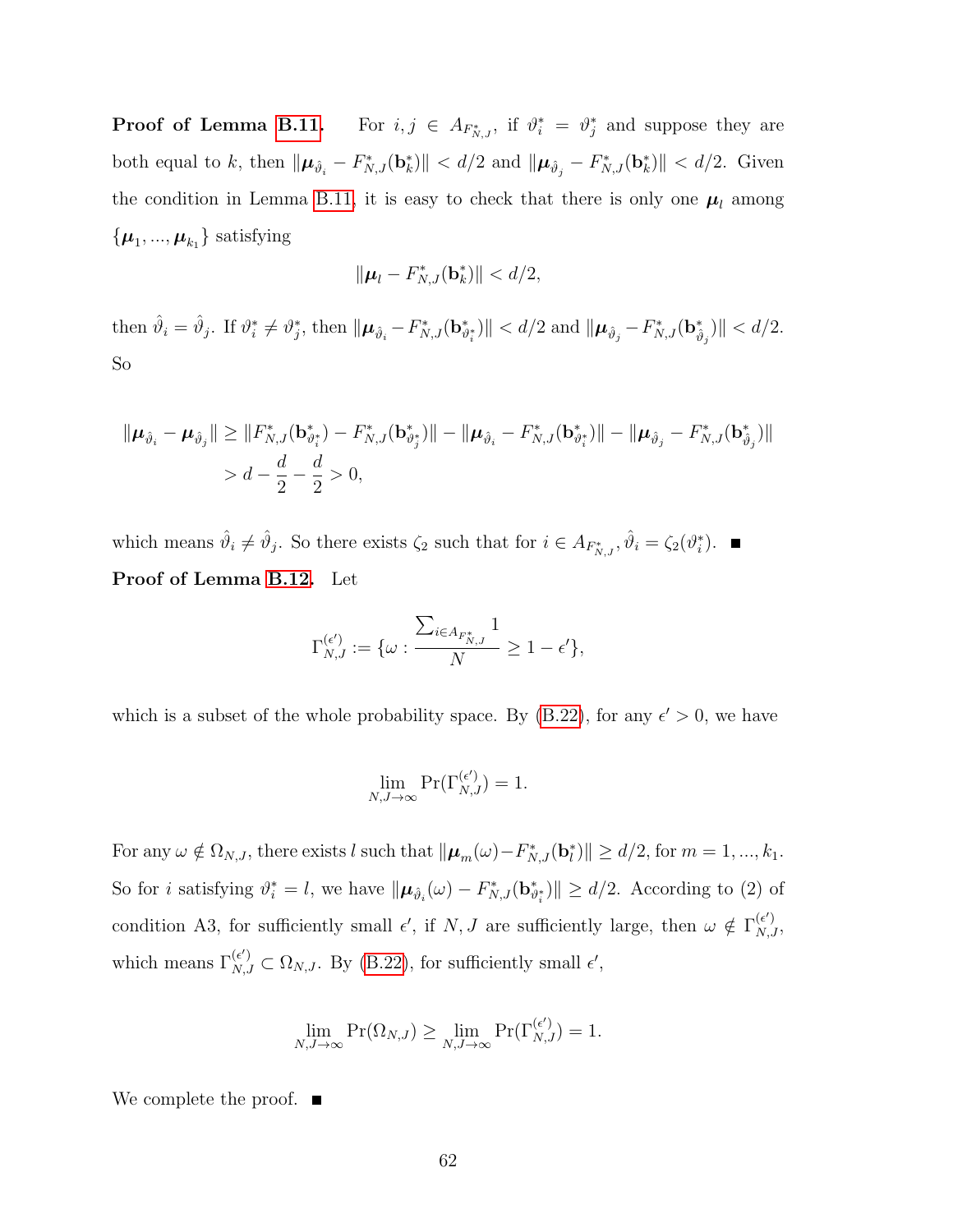<span id="page-62-0"></span>

Figure C.1: Analysis of movie rating data: Simultaneous visualization of the estimated movie and user points.

# C Algorithm-based MDU: Real Data Examples

To compare the proposed method with classical algorithm-based MDU methods, we apply ordinal MDU [\(Busing et al., 2005\)](#page-67-0) to both real datasets analyzed in the paper. The application is based on the implementation in R package *smacof* [\(de Leeuw and](#page-69-0) [Mair, 2009\)](#page-69-0). For both examples, the latent dimension is set to two, and all the tuning parameters are set to be the default ones. The results below show that the ordinal MDU approach provides similar visualization results as the proposed one, especially for the roll call voting data due to its unidimensional nature. The results for the movie rating dataset are also similar for the two methods, but the interpretable patterns from the ordinal MDU approach is not as clear as the proposed one.

Figures [C.1](#page-62-0) through [C.3](#page-64-0) show the same plots as in Figures [4](#page-26-0) through [6](#page-28-0) in Section [5.1,](#page-25-0) respectively, for the movie rating dataset. Figure [C.1](#page-62-0) provides the simultaneous visualization of the movie and user points. Similar to the plot in Figure [4](#page-26-0) given by our method, the movies and the users tend to form two giant clusters that only slightly overlap.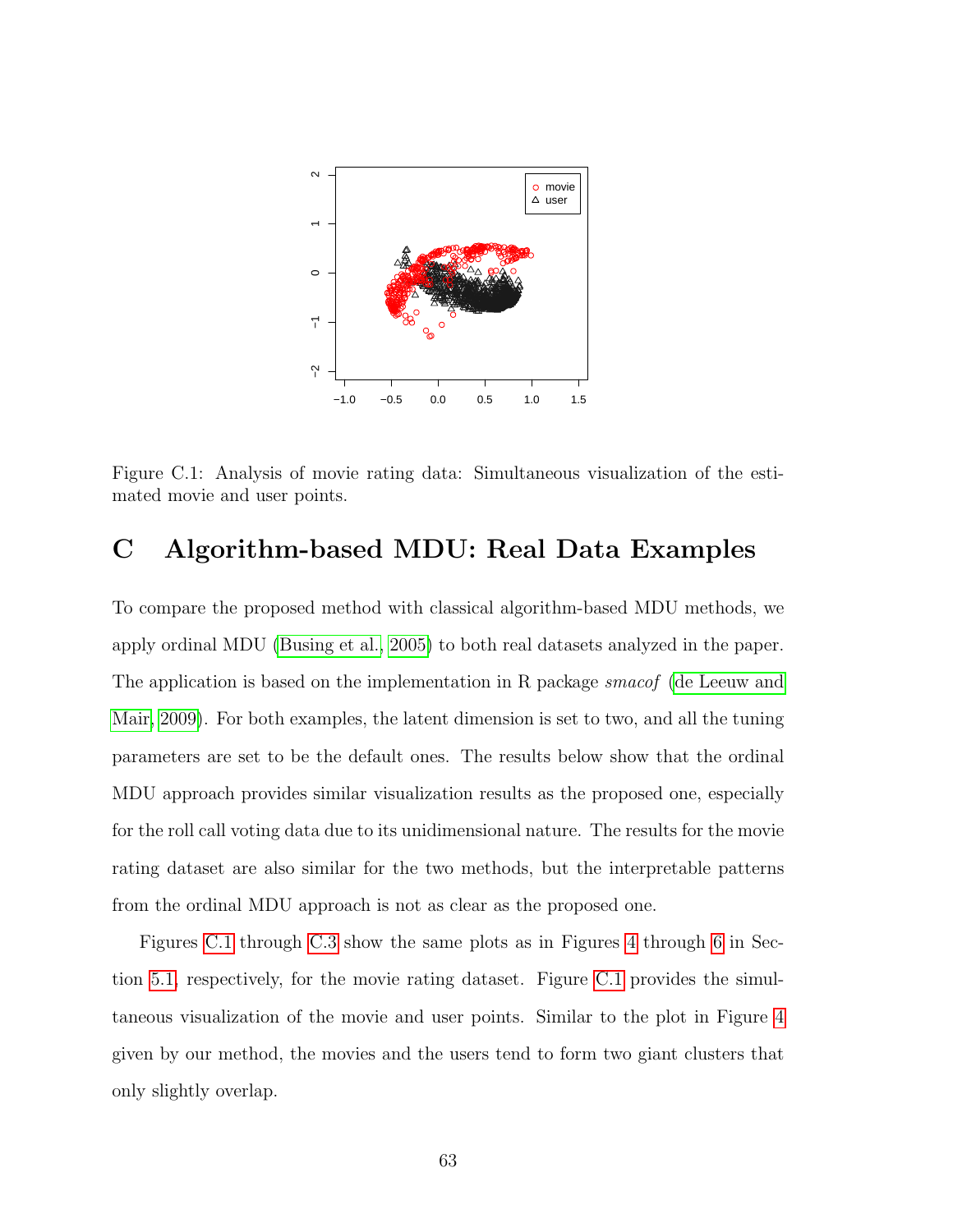<span id="page-63-0"></span>

Figure C.2: Analysis of movie rating data. Panel (a): Visualization of movie points, with movies stratified into four equal-size categories based on the numbers of rating. Movies with numbers of rating less than 127, 128-169, 170-229 and more than 230 are indicated by black, red, green and blue points, respectively. Panel (b): Visualization of movie points, with movies stratified into three categories based on their release time. Movies released in 1997-1998, 1995-1996, and before 1995 are indicated by green, red and black points, respectively.

Figure [C.2](#page-63-0) is similar to Figure [5,](#page-27-0) where the two panels show the same scatter plot for the movie points. In the left panel, the movies are stratified by the the numbers of ratings that they received, where different stratums are marked by different colors. In the right panel, the movies are stratified by their release time. Recall that the patterns of popularity and release time are captured by the proposed method as shown in Figure [5.](#page-27-0) Figure [C.2](#page-63-0) seems also to capture these patterns, but not as clear as those in Figure [5.](#page-27-0) According to panel (a) of Figure [C.2,](#page-63-0) the more popular movies tend to be located near the origin, while the less popular movies tend to be located away from the origin. According to panel (b) of Figure [C.2,](#page-63-0) the clustering patten of the movies can be largely explained by the three categories of release dates. From the left to the right of the space, the points correspond to movies from the relatively older ones to the relatively more recent ones.

Figure [C.3](#page-64-0) shows the same plots as in Figure [6.](#page-28-0) Similar pattern is shown that the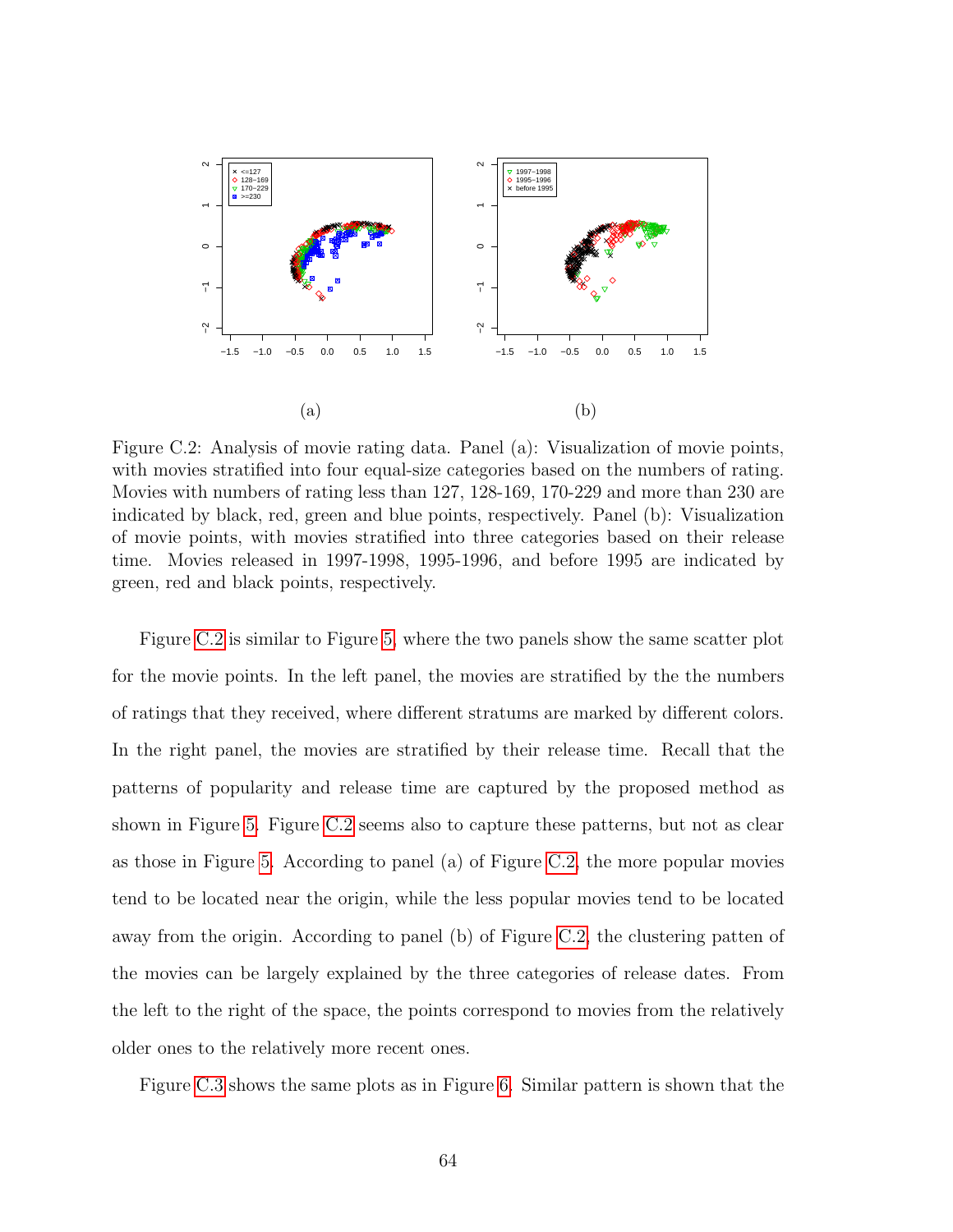<span id="page-64-0"></span>

Figure C.3: Analysis of movie rating data: Visualization of user points, with users classified into four equal-size categories based on the numbers of rating. Users who rated less than 24, , 25-47, 48-103 and more than 104 movies are indicated by black, red, green and blue points, respectively.

shorter the average distance from a user point to the movies points, the more active the user is. In Figure [C.3,](#page-64-0) users are classified into four equal-size groups depending on the numbers of movies they rated. These groups of users, from the most active one to the least active one, lie from the top left to the bottom right.

Figures [C.4](#page-65-0) through [C.6](#page-66-1) show the same plots as in Figures [7](#page-30-0) through [9](#page-34-0) in Section [5.2,](#page-28-1) respectively, for the roll call voting dataset. Figure [C.4](#page-65-0) provides the simultaneous visualization of senators and roll calls. Similar to the plot in Figure [7,](#page-30-0) most of the points tend to lie on a straight line.

Figure [C.5](#page-65-1) provides a scatter plot of the senator points. Similar to Figure [8,](#page-32-0) most of the senator points tend to locate around a straight line, with the Democrats on one side and the Republicans on the other side. Also similar to Figure [8,](#page-32-0) the independent senator, Jim Jeffords from the state of Vermont, is mixed together with the Democrats, while the Democrat senator, Zell Miller from the state of Georgia, is mixed together with the Republicans.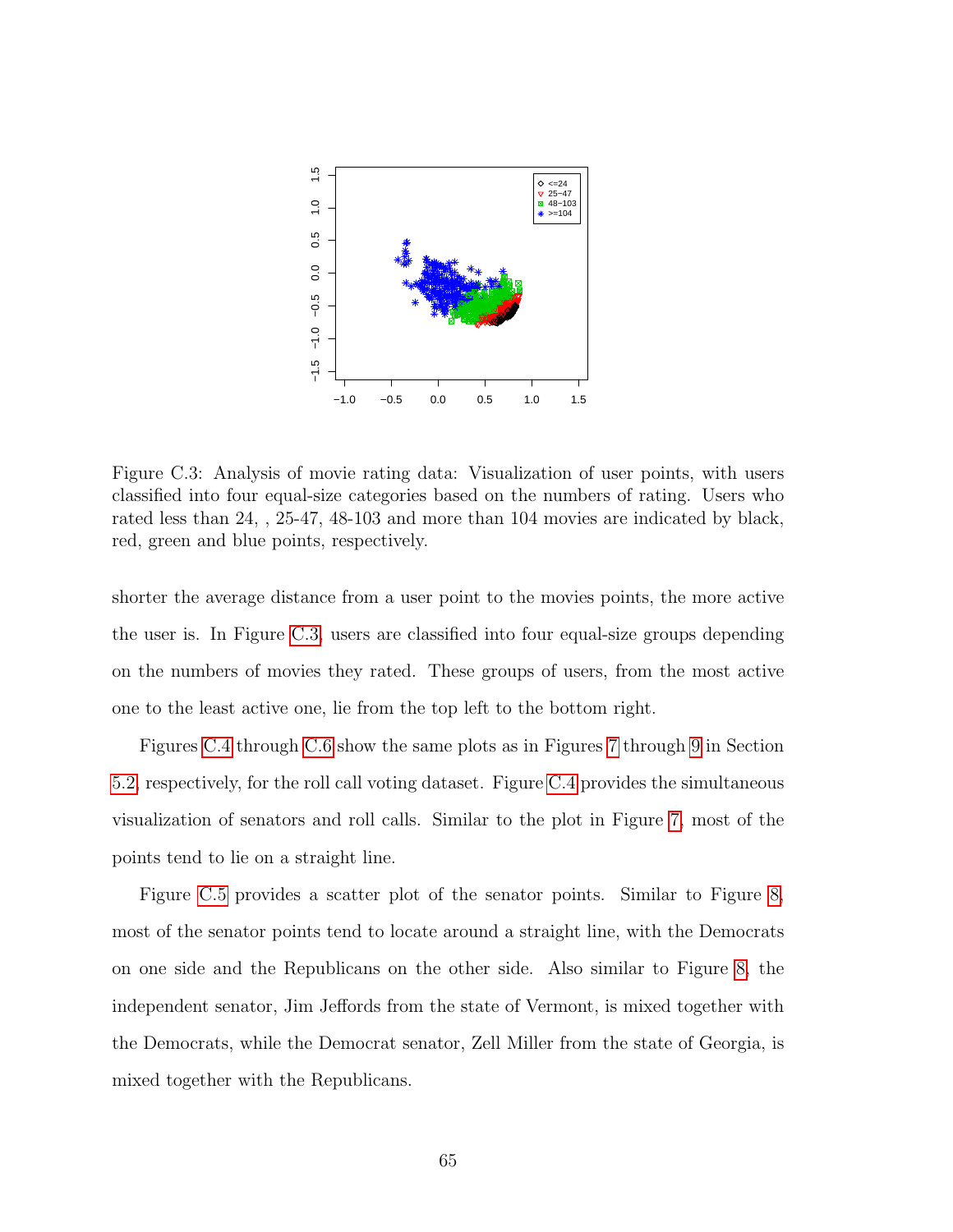<span id="page-65-0"></span>

Figure C.4: Analysis of senator roll call data: Simultaneous visualization of the estimated senator and roll call ideal points.

<span id="page-65-1"></span>

Figure C.5: Analysis of senator roll call data: Visualization of senator points, where senators are classified by their party membership. Specifically, The Democrats, Republicans and an independent politician are indicated by blue, red, and green, respectively.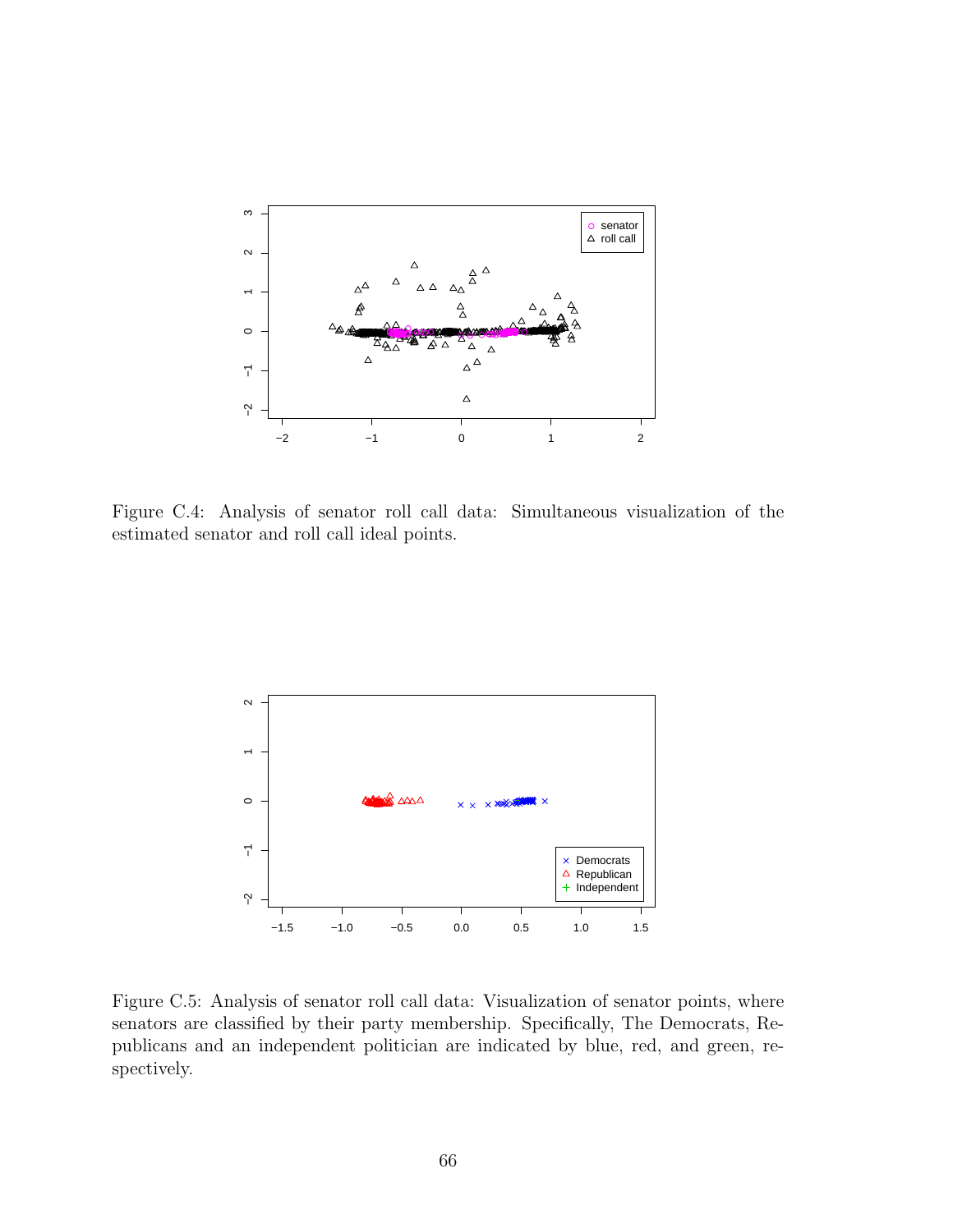<span id="page-66-1"></span>

Figure C.6: Analysis of senator roll call data. Panel (a): Visualization of roll call points, where roll calls are classified by the proportion of Yeas from Republicans. Specifically, roll calls who have the proportions less than 0.068, 0.068-0.52,0.52-0.73 and larger than 0.73 are indicated by black, red, green and blue points, respectively. Panel (b): Box plots of  $\min\{CE_j^{(1)}, CE_j^{(2)}\}$ , for roll calls lying near the x-axis  $(|\hat{a}_{j2}| \leq$ 0.05) one the left and for those spreading out along the y-axis  $(|\hat{a}_{i2}| > 0.05)$  on the right.

Finally, Figure [C.6](#page-66-1) shows the unfolding results for the roll calls. The pattern in panel (a) of Figure [C.6](#page-66-1) is similar to that of Figure [9,](#page-34-0) where from the right to the left, the proportion of "Yeas" from the Republicans increases. Also similar to Figure [9,](#page-34-0) although most of the roll calls lie near the x-axis, there are still quite a few of them spreading out along the y-axis. According to panel (b) of Figure [C.6](#page-66-1) based on the cross entropy measure, the voting behavior on these roll calls tends to be heterogeneous within both parties. This result is similar to that given in panel (b) of Figure [9.](#page-34-0)

## References

<span id="page-66-0"></span>Alfakih, A. Y. (2003). On the uniqueness of euclidean distance matrix completions. Linear Algebra and its Applications, 370:1–14.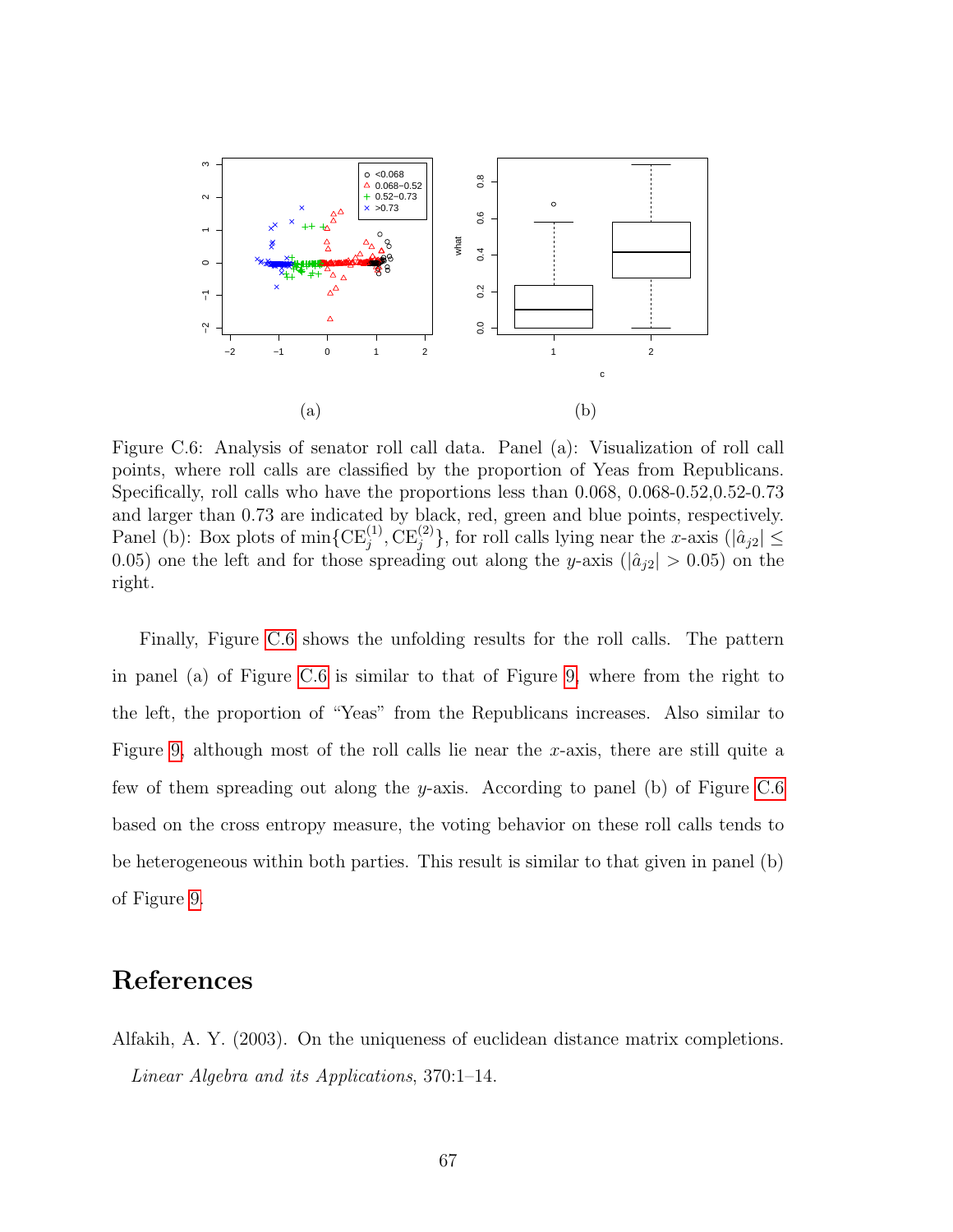- Bach, F. R. (2008). Consistency of trace norm minimization. Journal of Machine Learning Research, 9:1019–1048.
- Bai, J. and Ng, S. (2002). Determining the number of factors in approximate factor models. Econometrica, 70:191–221.
- Bakker, R. and Poole, K. T. (2013). Bayesian metric multidimensional scaling. Political Analysis, 21:125–140.
- Bartholomew, D. J., Knott, M., and Moustaki, I. (2011). Latent variable models and factor analysis: A unified approach. John Wiley & Sons, West Sussex, UK.
- Bennett, J. F. (1956). Determination of the number of independent parameters of a score matrix from the examination of rank orders. *Psychometrika*, 21:383–393.
- Bennett, J. F. and Hays, W. L. (1960). Multidimensional unfolding: Determining the dimensionality of ranked preference data. Psychometrika, 25:27–43.
- Borg, I. and Groenen, P. J. (2005). Modern multidimensional scaling: Theory and applications. Springer, New York, NY.
- <span id="page-67-0"></span>Busing, F. M., Groenen, P. J., and Heiser, W. J. (2005). Avoiding degeneracy in multidimensional unfolding by penalizing on the coefficient of variation. Psychometrika, 70:71–98.
- Cai, T. and Zhou, W.-X. (2013). A max-norm constrained minimization approach to 1-bit matrix completion. Journal of Machine Learning Research, 14:3619–3647.
- Chen, K. and Lei, J. (2018). Network cross-validation for determining the number of communities in network data. Journal of the American Statistical Association, 113:241–251.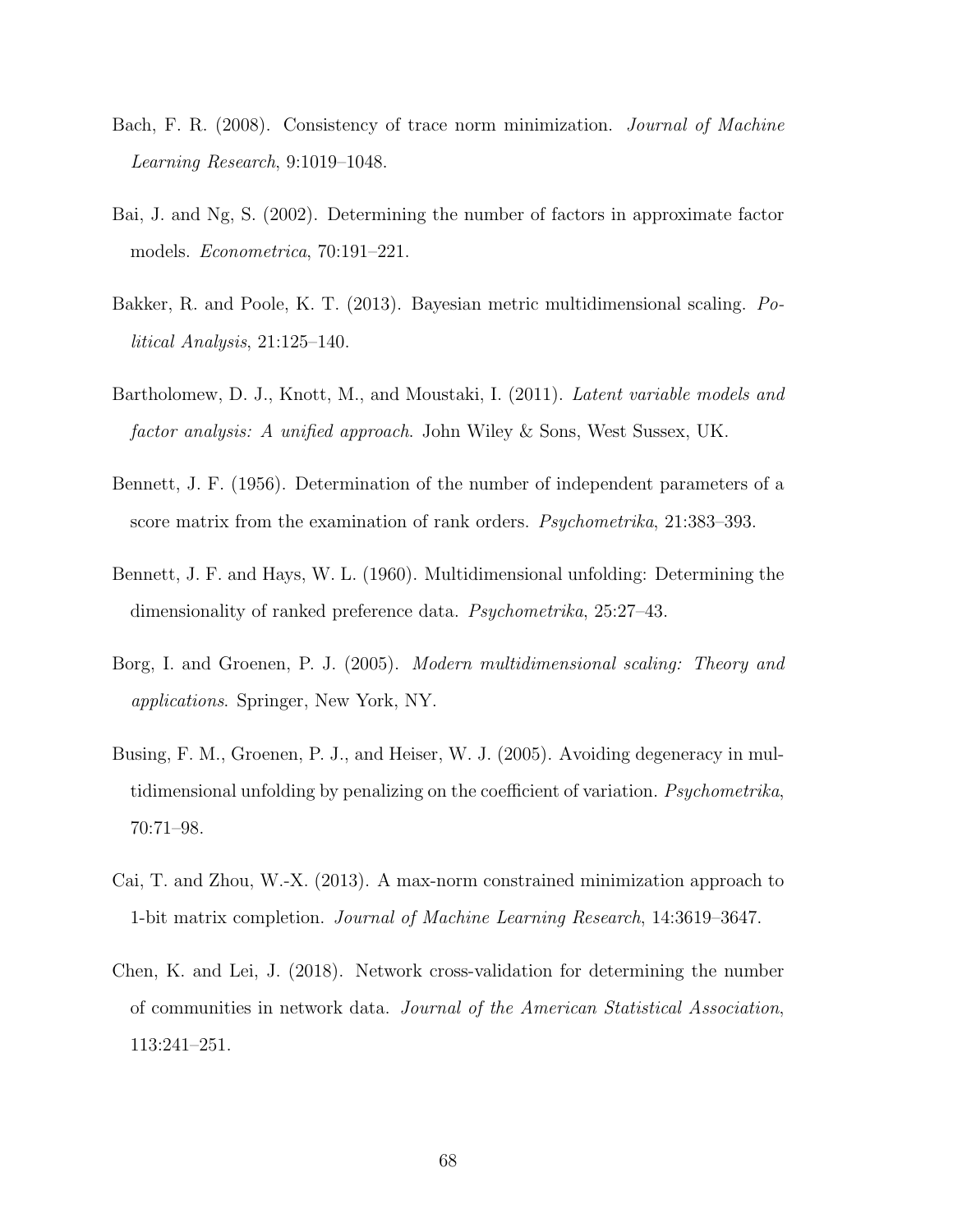- Chen, L. and Buja, A. (2009). Local multidimensional scaling for nonlinear dimension reduction, graph drawing, and proximity analysis. Journal of the American Statistical Association, 104:209–219.
- Chen, Y., Fan, J., Ma, C., and Yan, Y. (2019a). Inference and uncertainty quantification for noisy matrix completion. Proceedings of the National Academy of Sciences, 116:22931–22937.
- Chen, Y., Li, X., and Zhang, S. (2019b). Structured latent factor analysis for largescale data: Identifiability, estimability, and their implications. *Journal of the Amer*ican Statistical Association. (in press).
- <span id="page-68-1"></span>Cheney, W. and Kincaid, D. (2009). Linear algebra: Theory and applications. The Australian Mathematical Society, 110:544–550.
- Choi, D. and Wolfe, P. J. (2014). Co-clustering separately exchangeable network data. The Annals of Statistics, 42:29–63.
- Clinton, J., Jackman, S., and Rivers, D. (2004a). The statistical analysis of roll call data. American Political Science Review, 98:355–370.
- Clinton, J. D., Jackman, S., and Rivers, D. (2004b). The most liberal senator? Analyzing and interpreting congressional roll calls. *PS: Political Science*  $\&$  *Politics*, 37:805–811.
- Coombs, C. H. (1964). A theory of data. Wiley, New York, NY.
- <span id="page-68-0"></span>Critchley, F. (1988). On certain linear mappings between inner-product and squareddistance matrices. Linear Algebra and its Applications, 105:91–107.
- <span id="page-68-2"></span>Davenport, M. A., Plan, Y., van den Berg, E., and Wootters, M. (2014). 1-bit matrix completion. Information and Inference: A Journal of the IMA, 3:189–223.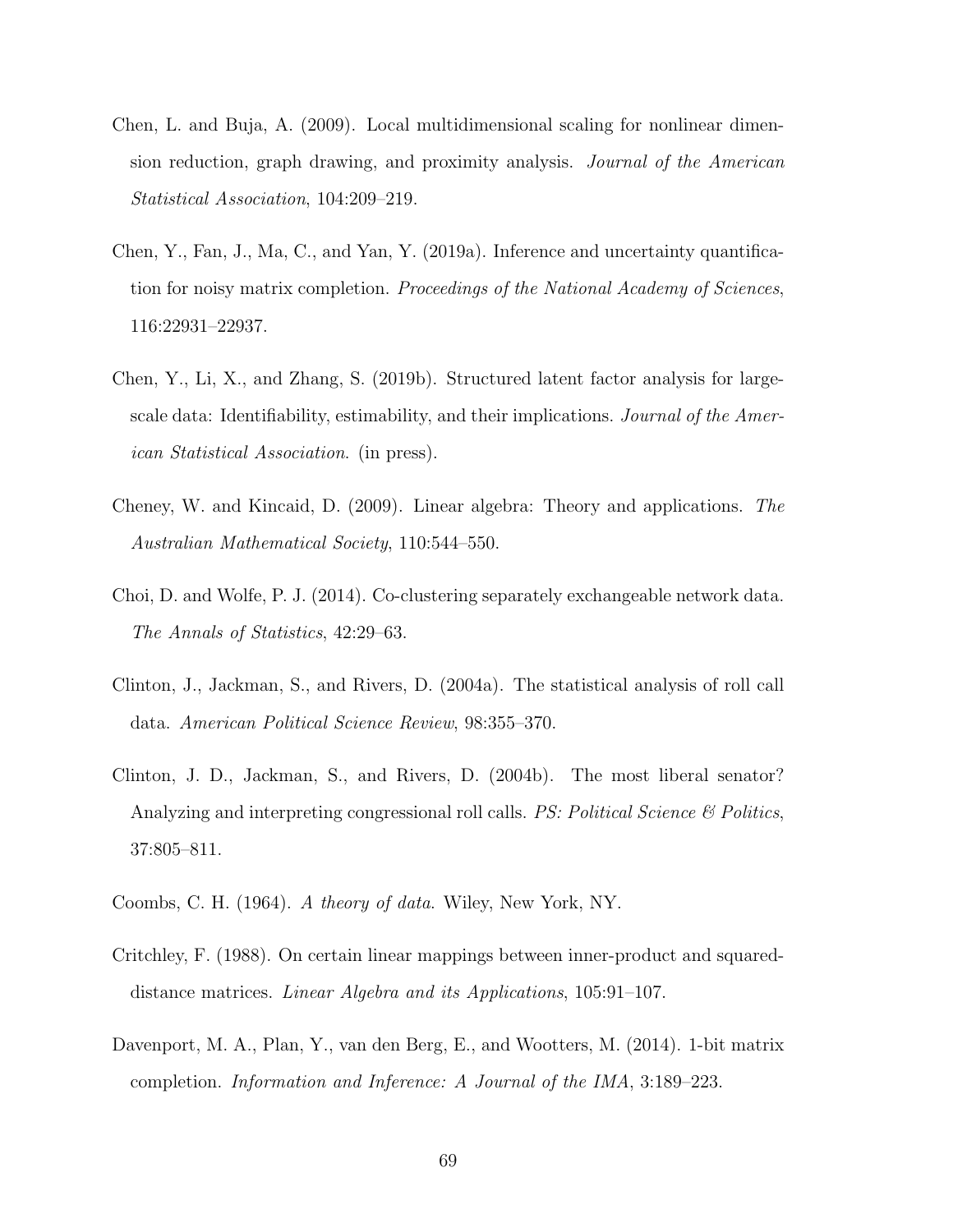- de Leeuw, J. (2005). Multidimensional unfolding. In Everitt, B. and Howell, D. C., editors, Encyclopedia of statistics in behavioral science. Wiley, London, UK.
- <span id="page-69-0"></span>de Leeuw, J. and Mair, P. (2009). Multidimensional scaling using majorization: SMA-COF in R. Journal of Statistical Software, 31:1–30.
- DeSarbo, W. S. and Hoffman, D. L. (1987). Constructing MDS joint spaces from binary choice data: A multidimensional unfolding threshold model for marketing research. Journal of Marketing Research, 24:40–54.
- DeSarbo, W. S., Young, M. R., and Rangaswamy, A. (1997). A parametric multidimensional unfolding procedure for incomplete nonmetric preference/choice set data in marketing research. Journal of Marketing Research, 34:499–516.
- Dhillon, I. S. (2001). Co-clustering documents and words using bipartite spectral graph partitioning. In Proceedings of the seventh ACM SIGKDD international conference on Knowledge discovery and data mining, pages 269–274.
- Donoho, D. and Stodden, V. (2004). When does non-negative matrix factorization give a correct decomposition into parts? In Thrun, S., Saul, L., and Schölkopf, B., editors, Advances in neural information processing systems, pages 1141–1148. MIT Press, Cambridge, MA.
- Embretson, S. E. and Reise, S. P. (2000). Item response theory. Psychology Press, Hove, UK.
- Friedman, J., Hastie, T., and Tibshirani, R. (2001). The elements of statistical learning. Springer, New York, NY.
- Gifi, A. (1990). Nonlinear multivariate analysis. Wiley, New York, NY.
- Greenacre, M. J. and Browne, M. W. (1986). An efficient alternating least-squares algorithm to perform multidimensional unfolding. Psychometrika, 51:241–250.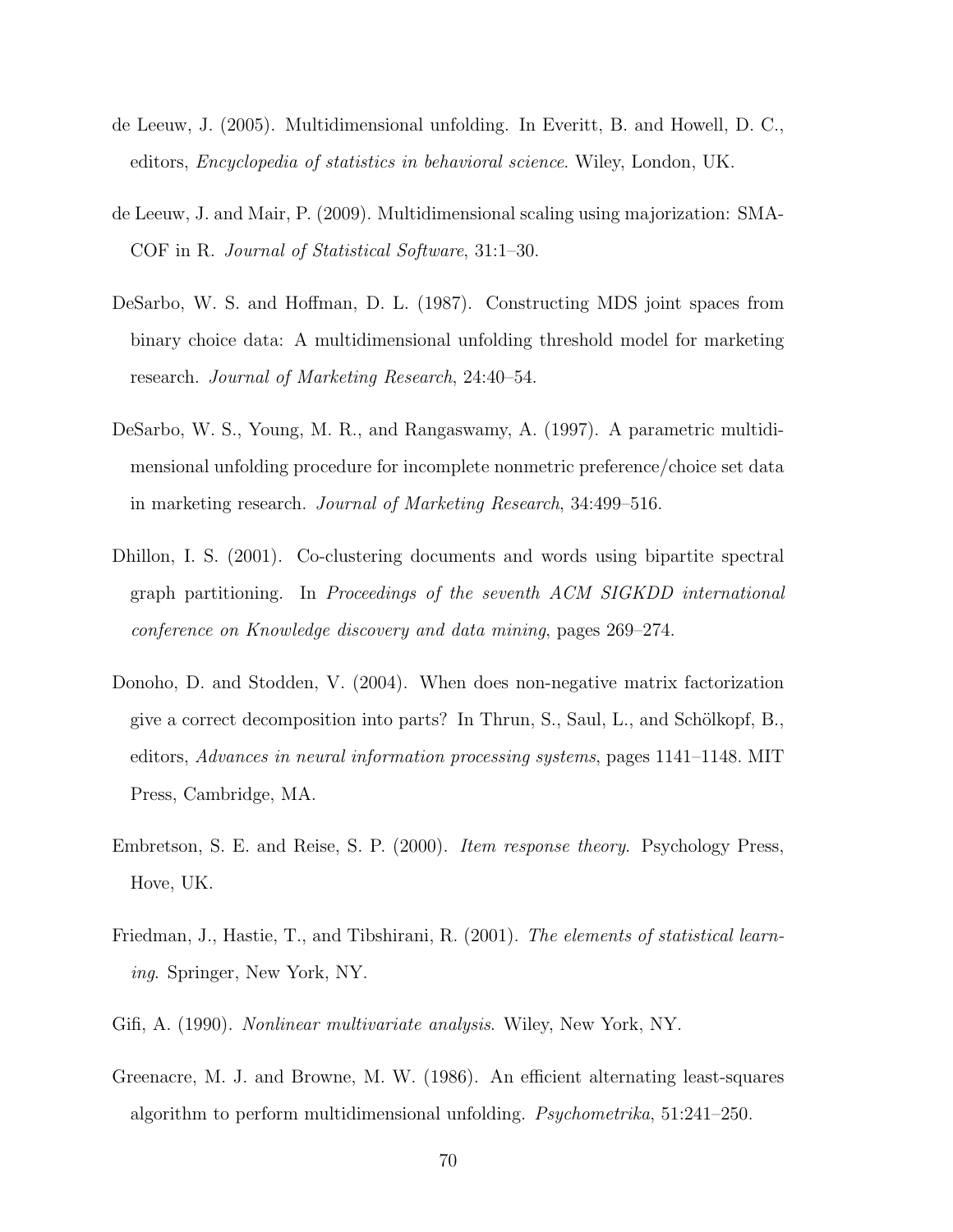- Harper, F. M. and Konstan, J. A. (2016). The movielens datasets: History and context. ACM Transactions on Interactive Intelligent Systems (TiiS), 5:1–19.
- Hartigan, J. A. (1972). Direct clustering of a data matrix. Journal of the American Statistical Association, 67:123–129.
- Hays, W. L. and Bennett, J. F. (1961). Multidimensional unfolding: Determining configuration from complete rank order preference data. Psychometrika, 26:221– 238.
- Hinich, M. J. (2005). A new method for statistical multidimensional unfolding. Communications in StatisticsTheory and Methods, 34:2299–2310.
- Ho, Y., Chung, Y., and Lau, K. (2010). Unfolding large-scale marketing data. International Journal of Research in Marketing, 27:119–132.
- Holland, P. W., Laskey, K. B., and Leinhardt, S. (1983). Stochastic blockmodels: First steps. Social Networks, 5:109–137.
- Hoyer, P. O. (2004). Non-negative matrix factorization with sparseness constraints. Journal of machine learning research, 5:1457–1469.
- Kruskal, J. B. (1964). Multidimensional scaling by optimizing goodness of fit to a nonmetric hypothesis. Psychometrika, 29:1–27.
- Kruskal, J. B. and Wish, M. (1978). Multidimensional scaling. Sage, Beverly Hills, CA.
- Le Roux, B. and Rouanet, H. (2010). *Multiple correspondence analysis*. Sage, Newbury Park, CA.
- Li, T., Levina, E., and Zhu, J. (2020). Network cross-validation by edge sampling. Biometrika, 107:257–276.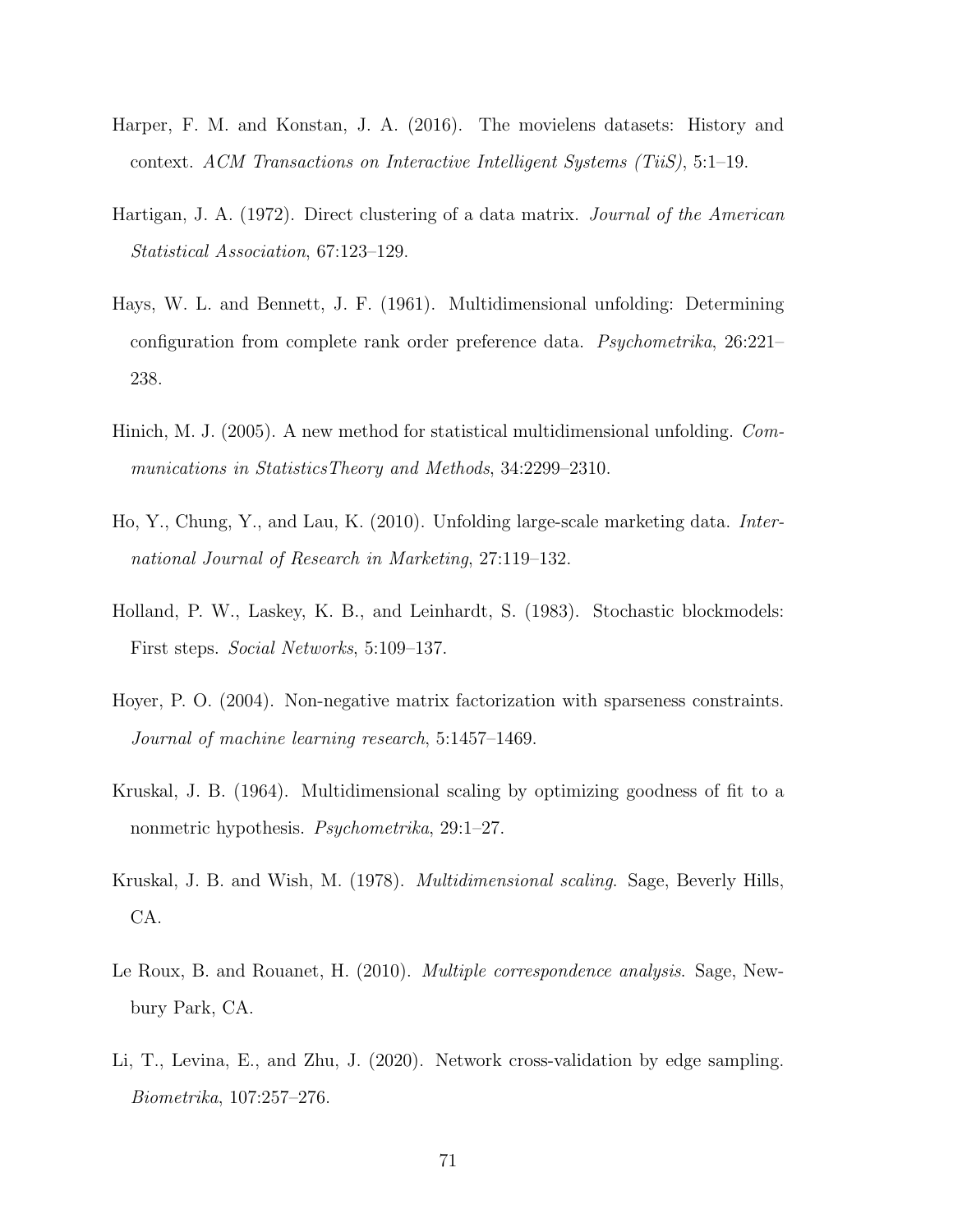- Lu, F., Keleş, S., Wright, S. J., and Wahba, G. (2005). Framework for kernel regularization with application to protein clustering. Proceedings of the National Academy of Sciences, 102:12332–12337.
- <span id="page-71-0"></span>MacQueen, J. (1967). Some methods for classification and analysis of multivariate observations. In Cam, L. M. L. and Neyman, J., editors, Proceedings of the fifth Berkeley symposium on mathematical statistics and probability, pages 281–297. University of California Press, Berkeley, CA.
- Mair, P., Borg, I., and Rusch, T. (2016). Goodness-of-fit assessment in multidimensional scaling and unfolding. Multivariate Behavioral Research, 51:772–789.
- Olver, P. J. (1999). Classical invariant theory. Cambridge University Press, Cambridge, UK.
- Papesh, M. H. and Goldinger, S. D. (2010). A multidimensional scaling analysis of own- and cross-race face spaces. Cognition, 116:283–288.
- Poole, K. T. (2000). Nonparametric unfolding of binary choice data. *Political Anal*ysis, 8:211–237.
- Poole, K. T. (2005). Spatial models of parliamentary voting. Cambridge University Press, Cambridge, UK.
- Poole, K. T. and Rosenthal, H. (1991). Patterns of congressional voting. American Journal of Political Science, 35:228–278.
- Poole, K. T., Rosenthal, H., and Koford, K. (1991). On dimensionalizing roll call votes in the US congress. American Political Science Review, 85:955–976.
- Rabe-Hesketh, S. and Skrondal, A. (2004). Generalized latent variable modeling: Multilevel, longitudinal, and structural equation models. Chapman and Hall/CRC, New York, NY.